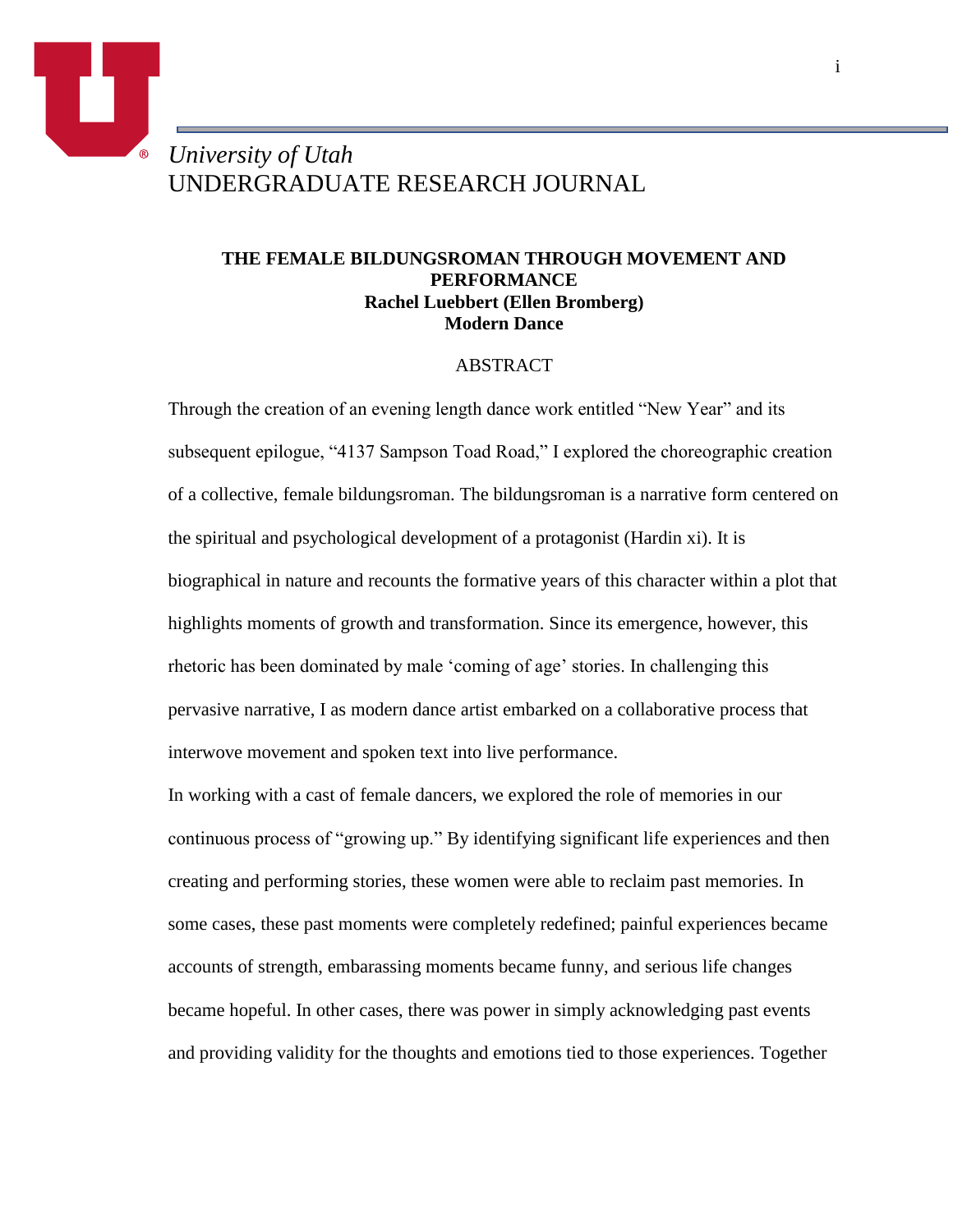we discovered the power of a community that shares, listens, and responds to each other's stories. This space of dedicated attention and support sparks empowerment. This type of community emerged within the cast of performers as well as within the audience. In turn, the resulting dance work presented a blended autobiographical tale that fused the experiences of the entire cast to create a collective, female bildungsroman.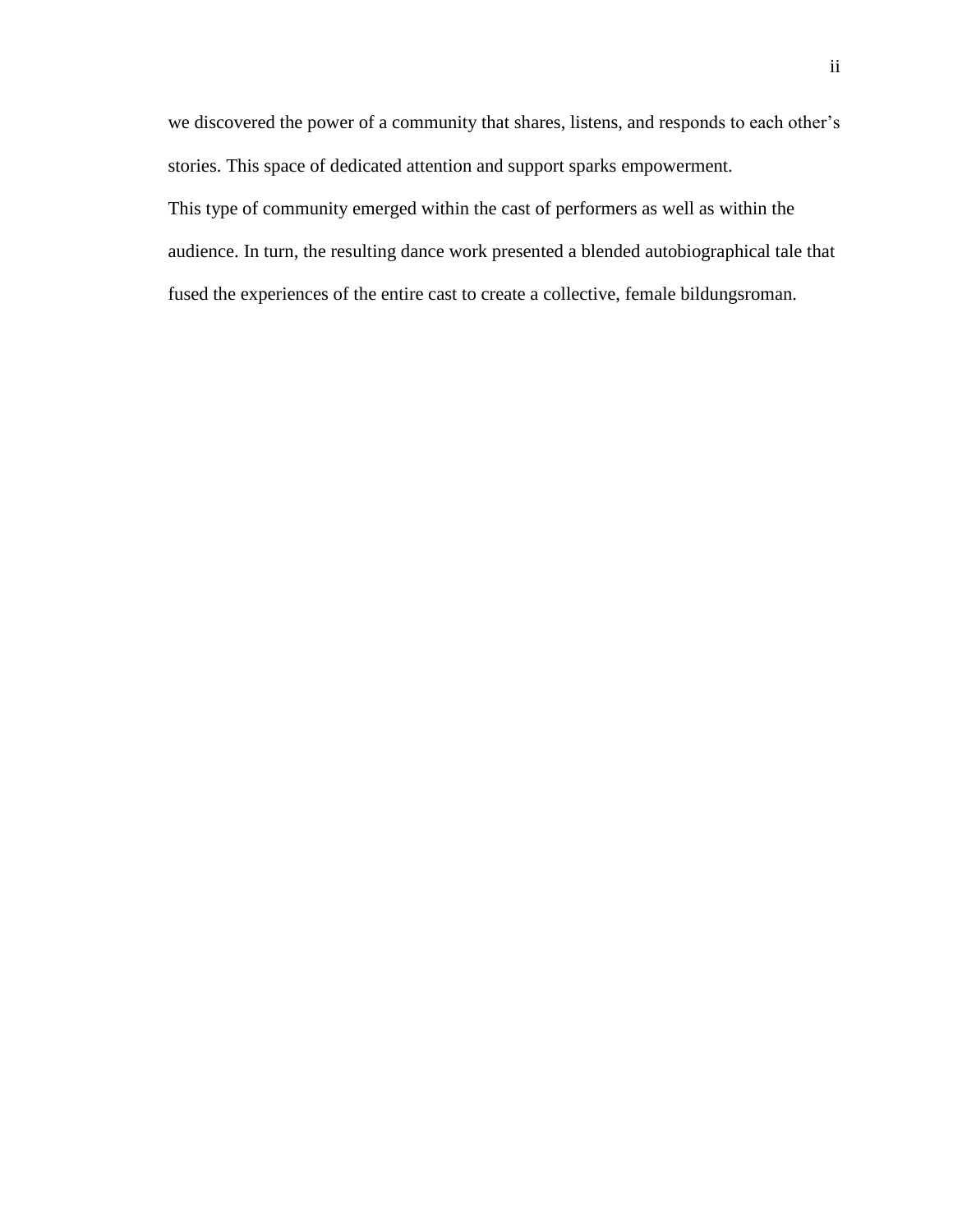## TABLE OF CONTENTS

| <b>ABSTRACT</b>                                                                   | ir  |
|-----------------------------------------------------------------------------------|-----|
| <b>INTRODUCTION</b>                                                               |     |
| <b>CHAPTER 1: THE LITERARY WORKS THAT SPARKED THIS</b><br><b>CREATIVE PROCESS</b> | 8   |
| <b>CHAPTER 2: THE CHOREOGRAPHIC PROCESS TO DEVELOP</b><br>PERFORMED STORIES       | 18  |
| <b>CHAPTER 3: "NEW YEAR"—THE SECTIONS AND</b><br><b>PERFORMANCE</b>               | 22. |
| CHAPTER 4: "4137 SAMPSON TOAD ROAD" AS AN EPILOGUE<br>TO PERFORMANCE STORYTELLING | 36  |
| <b>CONCLUSION</b>                                                                 | 39  |
| <b>REFERENCES</b>                                                                 | 45  |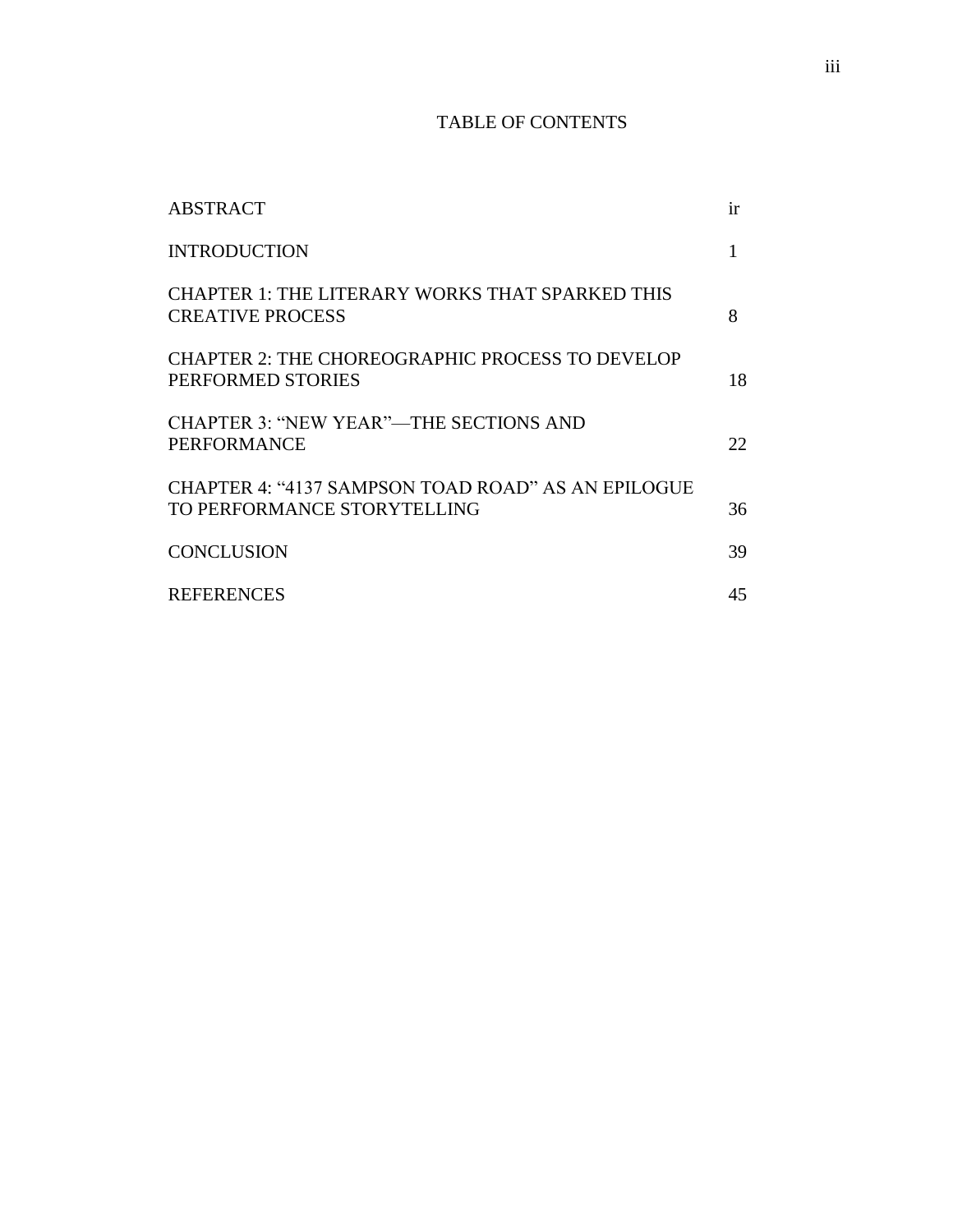*"Memory is individual We are made, in large measure, of our memory. This memory is made In large measure, of oblivion" (Borges, 1979).*

#### INTRODUCTION

Our specific life experiences that translate into memories have first become stories. These fleeting moments in time are lost if they do not become narrations. They are the stories that we mentally tell ourselves in reflection, they are the stories we vocally narrate to audiences of friends, family members, or new acquaintances, and they are the stories we listen to about ourselves that eventually become remembered truth. My earliest memory is an image of me sitting on a couch in Ohio playing Candy Land with my grandma. She is wearing a large cotton shirt that has two plastic, vertical buttons near the collar with large marron roses in sweeping, circular patterns. Her greyish brown hair is buzzed from chemo. This image is tangible. I can see the layout of furniture in the room and feel the plastic board game pieces in my fingers. However, this memory became ingrained in my head through the repetition of stories from relatives. These details emerged from storytelling; I was only two years old and had no way of remembering this specific event. Yet, there it rests, a complete memory. Our remembered past is created through stories that we edit and re-edit.

My research involved the production of an evening length dance performance "New Year" that premiered in November 2017 and an epilogue work entitled "4137 Sampson Toad Road" that was performed in April 2018. My artistic process to explore the interplay of memories, storytelling, and performance began through literary works. As a Modern Dance and Spanish double major, I have been fascinated by the interplay of narrative in both of these mediums. For example, the influential Argentinian writer, Jorge Borges demonstrates the pliability of memory and its reconstruction through many of his short stories. These narratives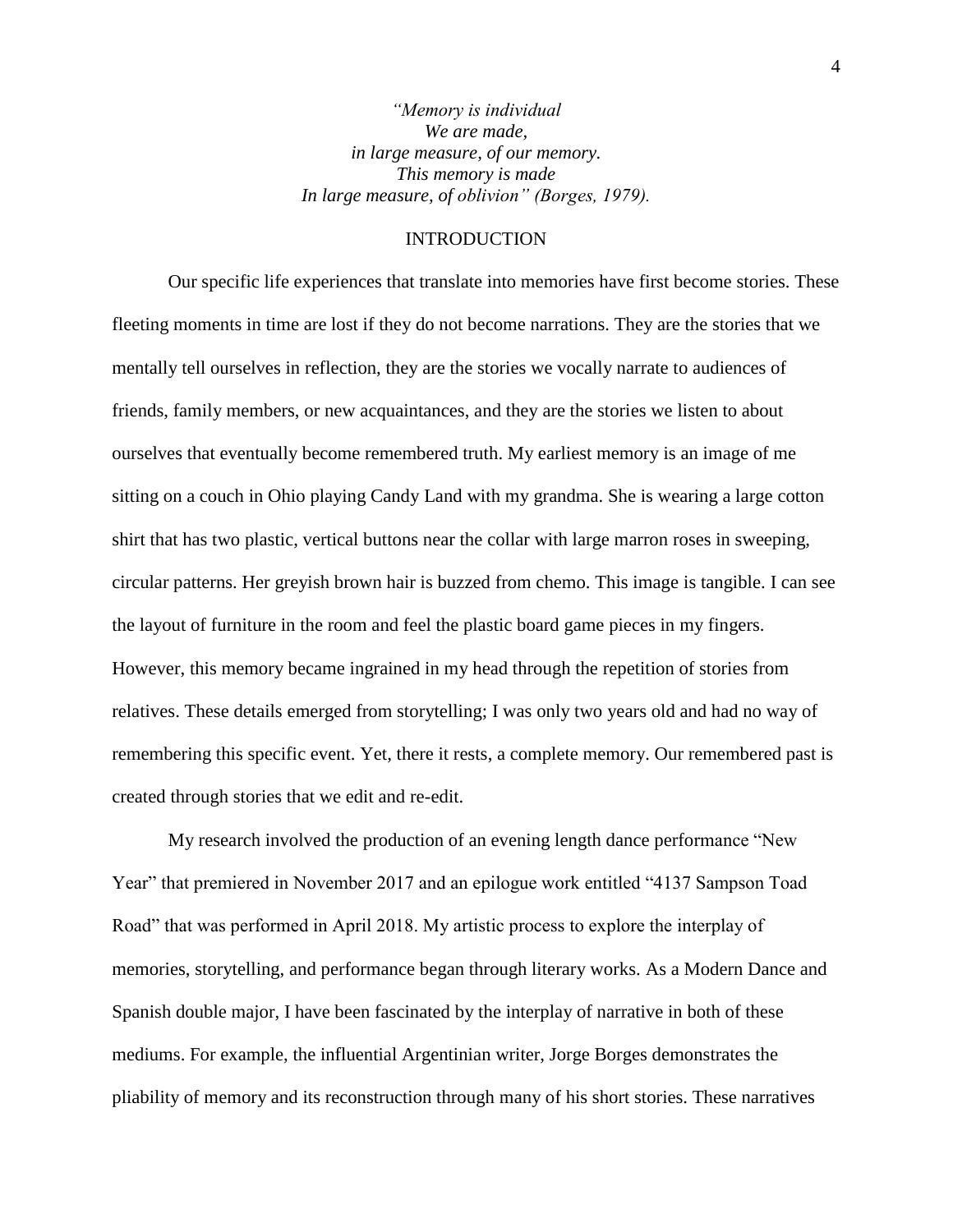explore the emotional and mental forces that impact the configuration of memory and sparked my interest in the interplay of memory, narratives, and the physical act of storytelling. Specifically, the short story "Funes el Memorioso" ("Funes the Memorious") develops the complexity and fluidity of memory through its relationship to storytelling.

"Funes el Memorioso" (1944) tells the fictional story of Ireneo Funes who remembers absolutely everything after receiving a terrible head injury when he fell off a horse. Borges describes, "Sabía las formas de las nubes australes del amanecer del treinta de abril de mil ochocientos ochenta y dos y podía compararlas en el recuerdo con las vetas de un libro en pasta española que sólo había mirado una vez" (161). ("He knew the forms of the clouds in the southern sky on the morning of April 30, 1882, and he could compare them in his memory with the veins in the marbled binding of a book he had seen only once.") Funes is characterized as a machine who has photographic capabilities and like a human clock, can say the exact time of day by looking at the sky (161).

By contrast, the narrator has a limited, imperfect memory and he notes throughout the story that his narration is a failure compared to the actual sequence of events, "No trataré de reproducir sus palabras irrecuperables ahora" (166). ("I shall not attempt to reproduce his words now irrecoverable.") He is telling an 'irrecoverable' story, one that he has butchered. Every time that the narrator says "I remember" as a way to introduce another memory, he adds an expression like "I believe." This disclaimer of sorts removes the reliability of this narration and places a deep emphasis on the forgotten, misremembered, and edited memories.

The juxtaposition of these two characters is interweave throughout the text and directly compares a perfect vs. limited memory. However, Borges makes it clear that Funes could not tell this story because he is a cursed with a perfect memory. His mind is completely occupied by the catalogue of memories, "En efecto, Funes no sólo recordaba cada hoja de cada árbol de cada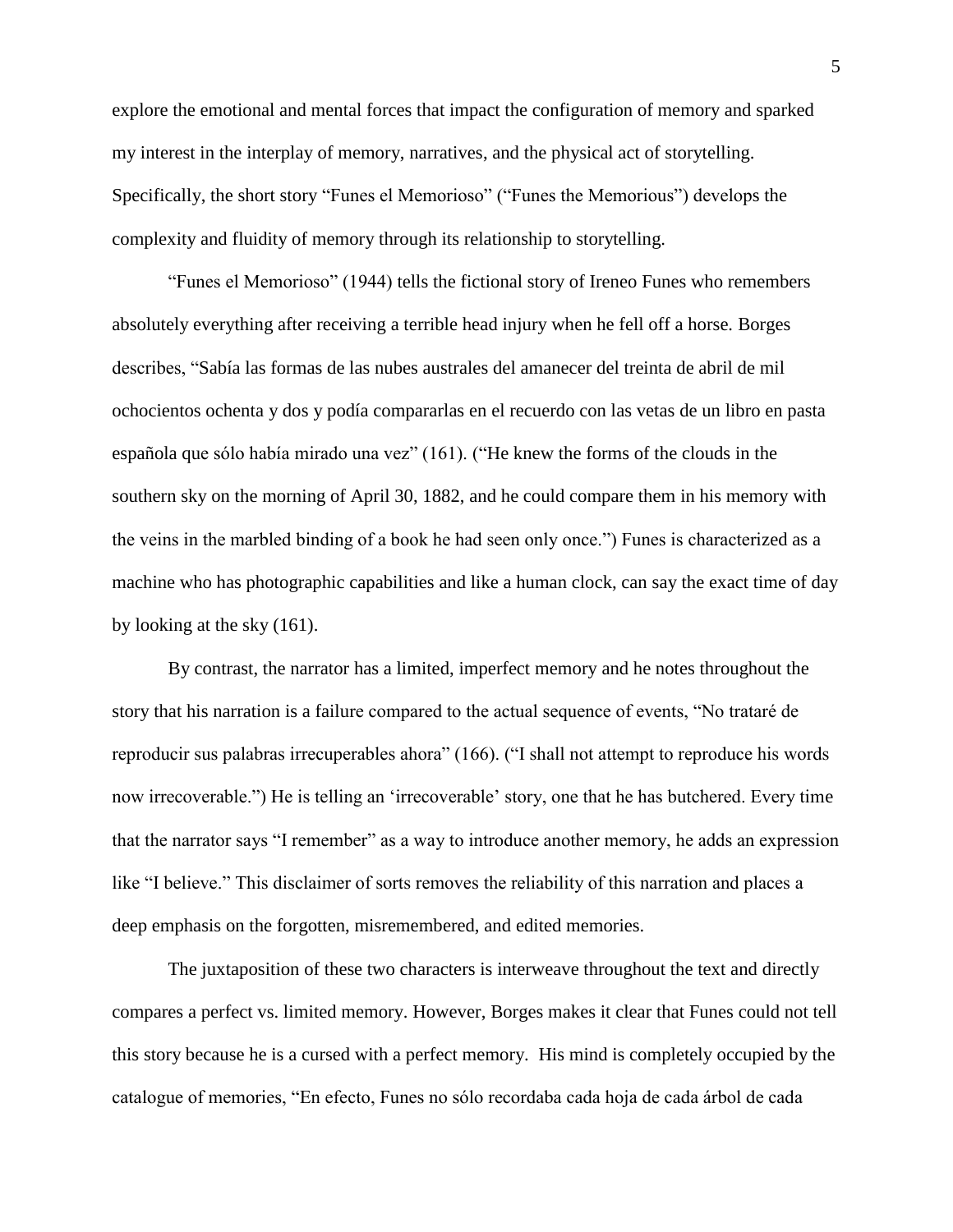monte; sino cada una de las veces que la había percibido o imaginado" (170). ("Funes not only remembered every leaf on every tree of every wood, but even every one of the times he had perceived or imagined it.") His perfect memory transforms Funes into a prisoner who is isolated and forced to become a detached spectator. He cannot interact, he cannot think, he is only forced to remember. Borges declares, "Sospecho, sin embargo, que no era muy capaz de pensar. Pensar es olvidar diferencias, es generalizar, abstraer. En el abarrotado mundo de Funes no había sino detalles, casi inmediatos." (172). ("I suspect, nevertheless, that he was not very capable of thought. To think is to forget a difference, to generalize, to abstract. In the overly replete world of Funes there were nothing but details, almost contiguous details.") Funes with his perfect, infinite mind is consumed by details and the catalogue of memories.

Through the narrator's limited memory that has forgotten specifics and recreated the past entirely, a story is born. Borges shows us that remembering is an act of creativity. It is necessary to forget, so that we may choose what is important to remember. We must lose details, so we can reclaim the specifics that are important. There is power in the limited memory, there is power in choosing what we as humans remember, what we forget, and what we edit. Launching from this idea that memory involves a creative process in itself, I began my own research dedicated to remembering creatively with a group of dancers. This process involved forgetting intentionally, recreating the past, and editing our memories.

Through this process of recreating memories, I produced an evening length dance work through the framework of the bildungsroman narrative. The bildungsroman emerged in the last third of the eighteenth century and surrounds the spiritual and psychological development of a protagonist (Hardin xi). This biographical narrative is centered on the formative years of the protagonist within a plot that highlights moments of growth and transformation. Since its emergence, however, this rhetoric has been dominated by male 'coming of age' stories. In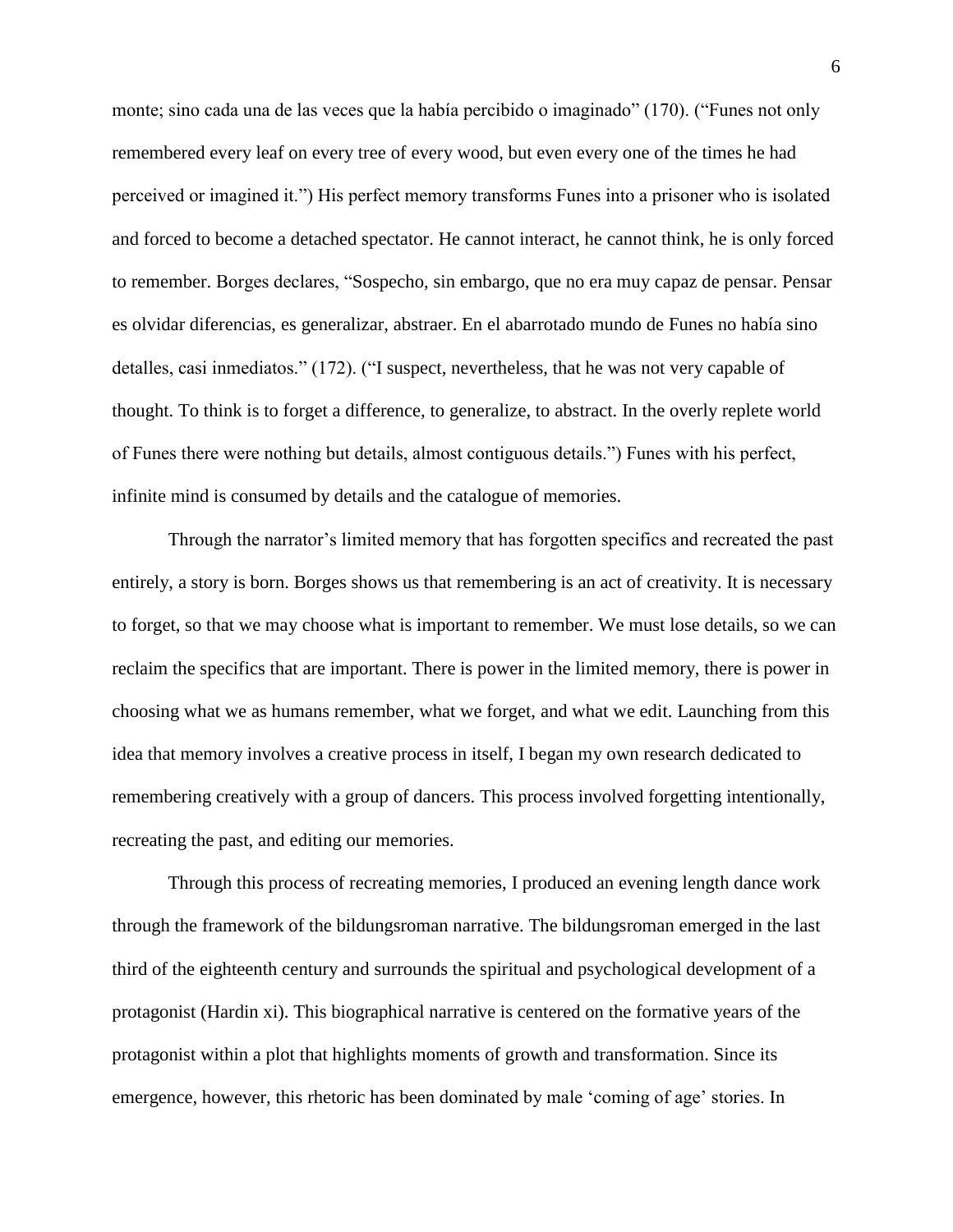challenging this pervasive narrative, I created a female bildungsroman through performance that incorporated movement, spoken text, singing, painting, and writing. This dance work was dedicated to telling the stories of women—their experiences, memories, and reflections.

In Chapter 1, I unpack three distinct female bildungsromans that were significant to this creative process. Each of these narrative gives voice to a very specific marginalized identity. In telling these stories, these often-unheard experiences are shared. There is empowerment in telling and listening to stories that are intensely individual and also, very collective in nature. These specific narratives deeply informed my own creative research and the ways that coming of age narratives can be reclaimed. In Chapter 2, I take readers inside the artistic process of this piece. This includes reflections on how this choreographic material was generated. Here, I discuss the many ways that this show was individually autobiographical and also, collectively shared.

In Chapter 3, I explore each part of the show that exist as smaller episodes or chapters that make up the larger bildungsroman. Each section has specific research roots and plays a very distinct role in the storytelling process. In Chapter 4, I discuss "4137 Sampson Toad Road," a dance piece that premiered in April 2018 which serves as an epilogue to "New Year". Although created after "New Year" was originally performed, this individual piece emerged as a microcosm for a bildungsroman narrative. A similar but slightly unique artistic process was employed to create this performance of narrative through movement and text.

Through this creative research, I discovered that the process to create and perform a story is often more significant than the initial experience itself. These moments pass in a fleeting instant. However, the way that these experiences are translated into stories and thus, memories is what has a lasting impact on our bodies and minds. This creation and performance of stories validates these experiences. The emotions initially felt whether of pain, fear, shock, humiliation, or even excitement are acknowledged and justified. Also, this act of storytelling has the capacity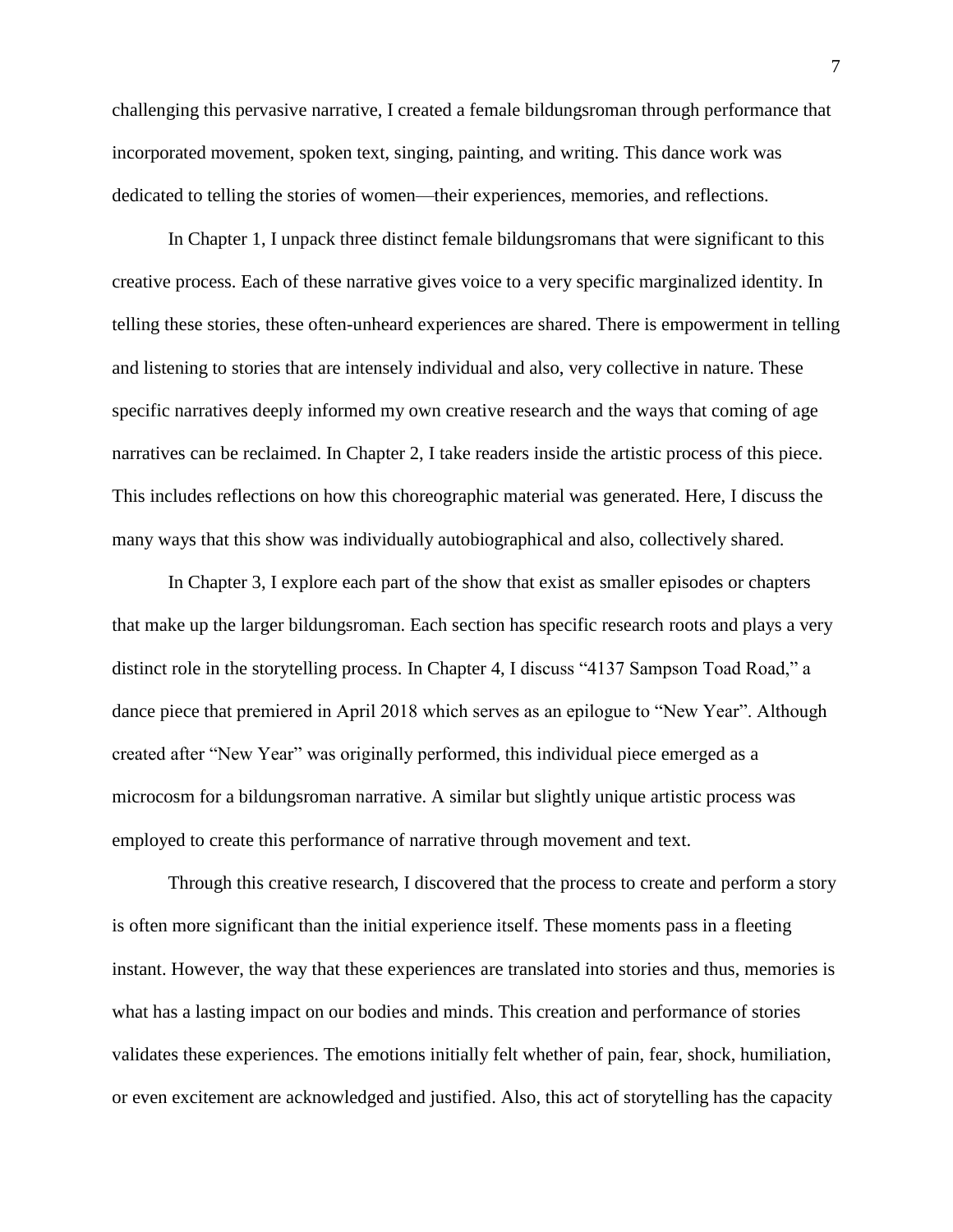to transform. Deeply embarrassing experiences can be translated into humorous memories, devastating moments can become hopeful stories, and unforeseen surprises can be processed with comforting knowledge. These transformations are empowering. My research claims that when our lived experiences are created into stories (through movement and/or words), they become memories. When these memories are shared and felt by other people, who form a sort of community, these experiences are reclaimed and can allow for growth, redemption, empowerment, and hope.

## CHAPTER 1:

## THE LITERARY WORKS THAT SPARKED THIS CREATIVE PROCESS

The day-to-day memories of my undergraduate career involved my constantly weaving between dance and Spanish literature classes. With my body still pulsing from the kinesthetic rhythm of a movement class, I would sit in a tan plastic desk and begin a discussion on the irony or motifs flowing throughout a Spanish short story or poem. After my hands were stained from the repetitive movement of notetaking, I would dash off to a creative rehearsal or begin writing an analytical literature essay. My college career was deeply characterized by the fusion of movement and literary research. Although they appear drastically different, these two fields have become intertwined for me. Thus, this modern dance performance thesis has been deeply informed and influenced by significant literary texts.

The bildungsroman narratives: *Primera Memoria*, *Empanaada: a lesbiana story in probaditas*, and *Blue is the Warmest Color* each share the transformational journeys and stories of women. Each of these books carries the thoughts, struggles, and memories of marginalized experiences. By hearing these voices, individuals with similar identities and experiences can be empowered and their own stories reclaimed. Each of these narratives was specifically influential to my own creative process in terms of their structures, storytelling methodology, and plotline.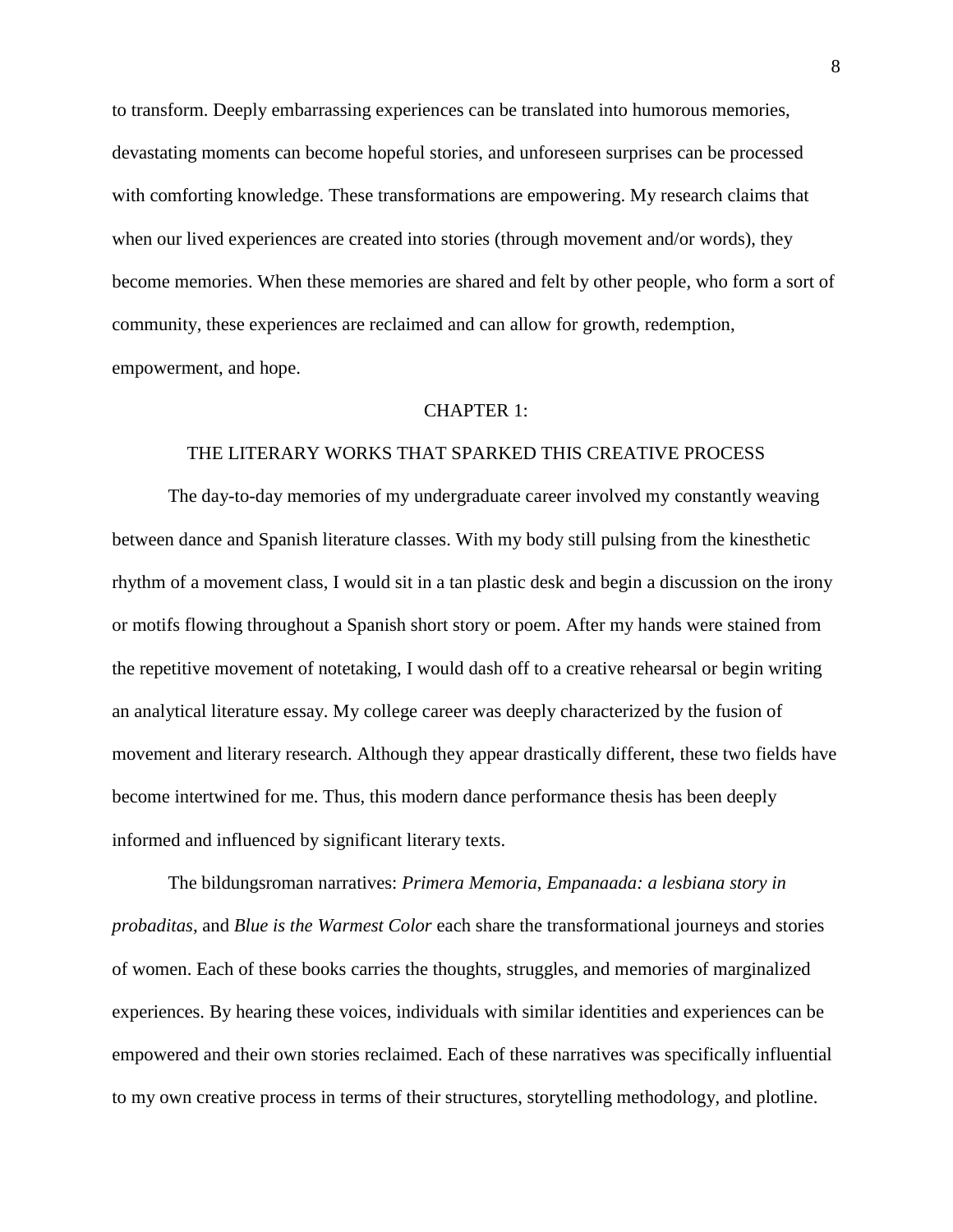*Primera Memoria* by Ana María Matute shares the experience of the Spanish civil war from the perspective of Matia, a 14-year old girl. The narrator, many years after these initial events, reflects on her adolescent experience. As the title indicates, this novel is her first memory—the first memory of the war, her transition to adulthood, and her first experiences with sexuality and being an independent individual. Through this collage of memories, Matia paints a multidimensional image of her experiences with trauma. This novel informed my creative dance work in distinct ways. First, I was interested in the relationship between the current narrator and her past selves, these two selves emerged as distinct voices that converse throughout the narrative. Also, Matia holds a marginalized identity as a young girl during the Spanish Civil War. Yet, her perspective is vital, her voice needs to be shared. This act of narration brings to life a more complete understanding of the physical and mental pain that the Spanish Civil War provoked and creates a space for the narrator to reclaim these experiences. *Primera Memoria* captures the power of storytelling to provide resilience to past trauma and transformations.

The adult Matia and her teenage self have a vital relationship throughout *Primera Memoria*. The entire plotline exists within the reflections and thoughts of an adult Matia. Emily Eaton describes this collaborative narration, "As the protagonist, Matia, offers a past-tense account in a temporally unlocatable present, the narrative voice folds in upon itself, or echoes itself incessantly, such that it is impossible to differentiate between the thoughts of the adult narrator in the present and those of her fourteen-year-old self in the past" (181). The past and present self of Matia become deeply intertwined. Even though this story recounts a 14-year girl, it is indistinguishable from the story of a woman who has lived many more years than those directly narrated in this novel.

The memories narrated in present tense are in fact reimagined and recreated past experiences. Through reflection and selective creativity, Matia has recuperated and rearticulated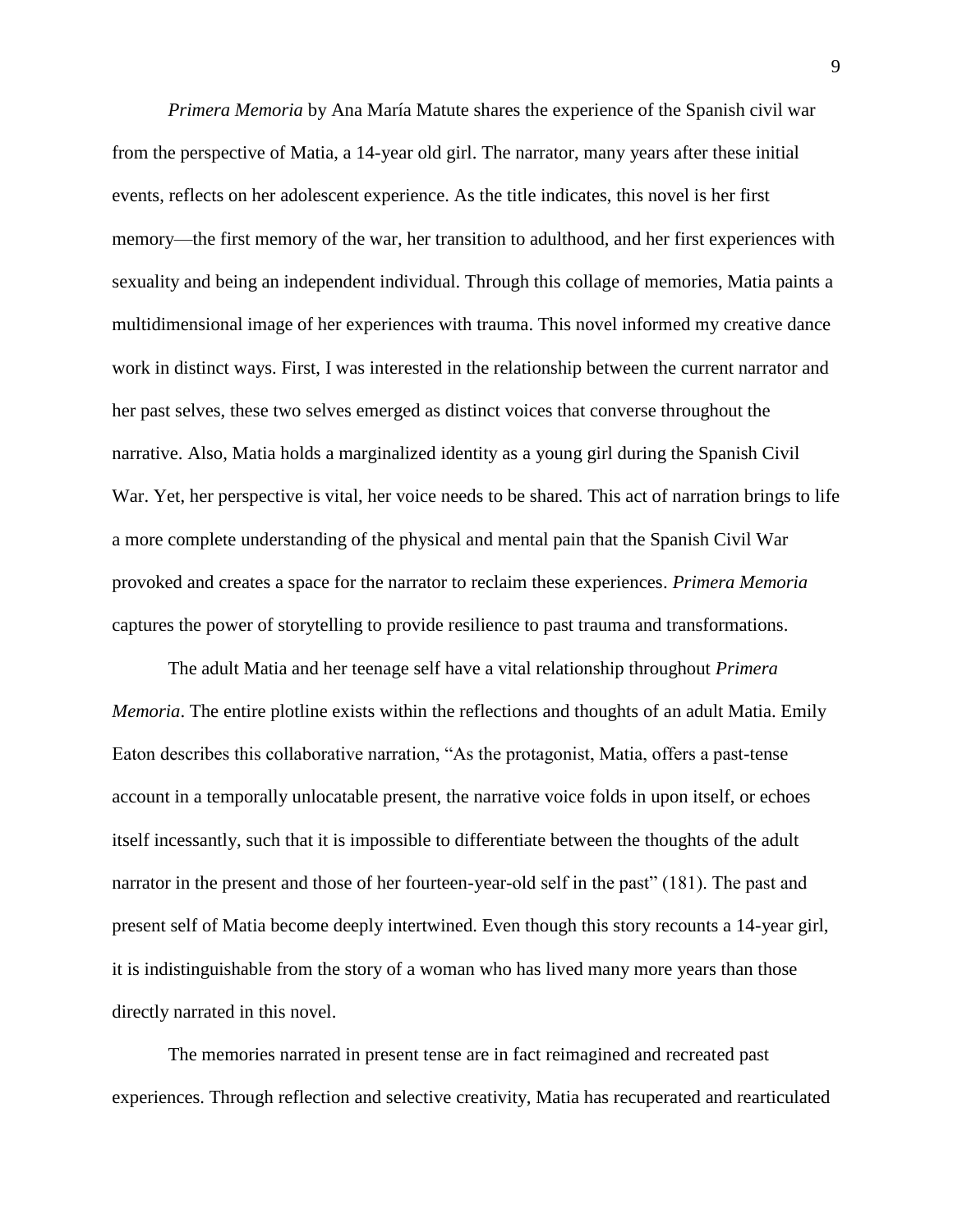her young identity. This fusion of perspectives is apparent in the use of parentheses which mark a departure from the present. These parentheses share events that occurred earlier in her life, to add a commentary that her older self-connected, and to place her current self within a narrative. For example, when Matia and her cousin, Borja are visiting the cliff edge, she interjects, "(Aquí estoy ahora, delante de este vaso tan verde, y el corazón pesándome. ¿Será verdad que la vida arranca de escenas como aquélla? Será verdad que de niños vivimos la vida entera, de un sorbo, para repetirnos después estúpidamente, ciegamente, sin sentido alguno?)" (Matute 20). ("Here I am now, in front of this grass so green, and with a very heavy heart. Can it be true that life uproots scenes like that one? Can it be true that as children we live our whole lives, in one gulp, in order to repeat ourselves later, stupidly, blindly, without any sense whatsoever? (20).) Matia interrupts the progression of childhood events to present thoughts and reflections that have emerged after years of lived life. The word 'ahora' or 'now' functions as a lexical marker that shows the presence of an older Matia who has interlaced her voice into the experiences of her childhood self. These memories are creatively reconsidered. The narration is not a retelling of fixed circumstances but instead is alive and breathes with change and reconsidered reflections.

Matia presents a marginalized perspective; one that has been undermined by the men and boys in her life and one that is untold when it comes to the perspective of war stories. Simply the act of telling her story, gives voice to this particular experience. Eaton describes Matia's place in society, "And yet, the child Matia is rightfully more apprehensive of authority figures than is Borja, for her sex makes her more likely to be denied a voice; literally the opportunity to speak her mind" (188). This narrative, in turn, allows Matia to share her perspective and experiences that were silenced when she was a teenager. Years later, Matia is able to discuss her sexuality that was once laced with fear and uncertainty and to process her traumatic memories of the war including death and change. Eaton describes the significance of this storytelling, "[The novel]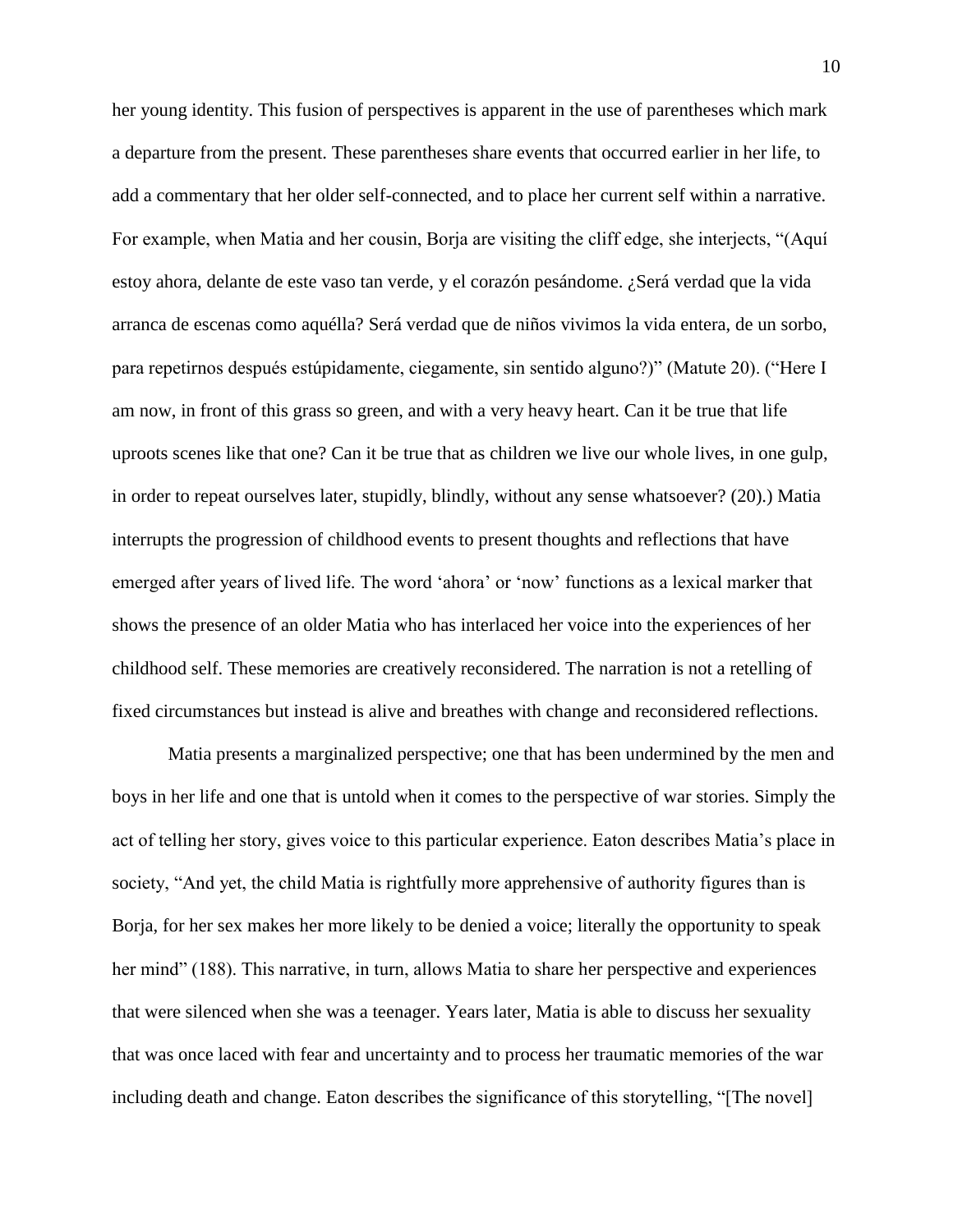features a Matia who has gained some sense of self, some form of empowerment through the act of narration" (193). Matia projects a reflective lens on her past experiences and reclaims these moments with an empowered voice. This act of storytelling gives light to her struggles and provides liberation for her once suffocated experiences.

*Primera Memoria* informed the way that I approached my own artistic process. I explored the way that the present performers could interact with their past selves in a dynamic relationship. A collaboration similar to the one between Matia as a present and past self presents an exciting commentary on the changes someone experiences in their own coming of age narrative. When working with the performers, each memory was encouraged to be recreated, reevaluated, and continuously edited each time that we revisited them. In this way, the performers had a living, changing relationship with their stories. Also, I was specifically interested in giving voice to silenced memories; vulnerable thoughts, intimate feelings, and unexpressed memories were all ideas that we workshopped together. Through this collective process of telling, listening, and communally sharing past stories, we were empowered as individuals and as a community as we connected with each memory.

*Empanada: a lesbiana story in probaditas* presents a bildungsroman of the intersectional identity of Paloma, a Chicana lesbiana. This novel creates a space where contradictory identities coexist, where oppressive definitions and categories are challenged, where transitions occur, and where the marginalized and the voiceless are acknowledged. Anel I. Flores employs a fluid, nonlinear rhetoric and the literary device of bricolage to capture a non-linear bildungsroman. This novel informed my own creative process specifically in the way that Flores plays with the fluidity of time and blends many literary styles and in the way that Paloma reclaims her story as a queer Chicana woman through a luscious, sensual, and messy narrative.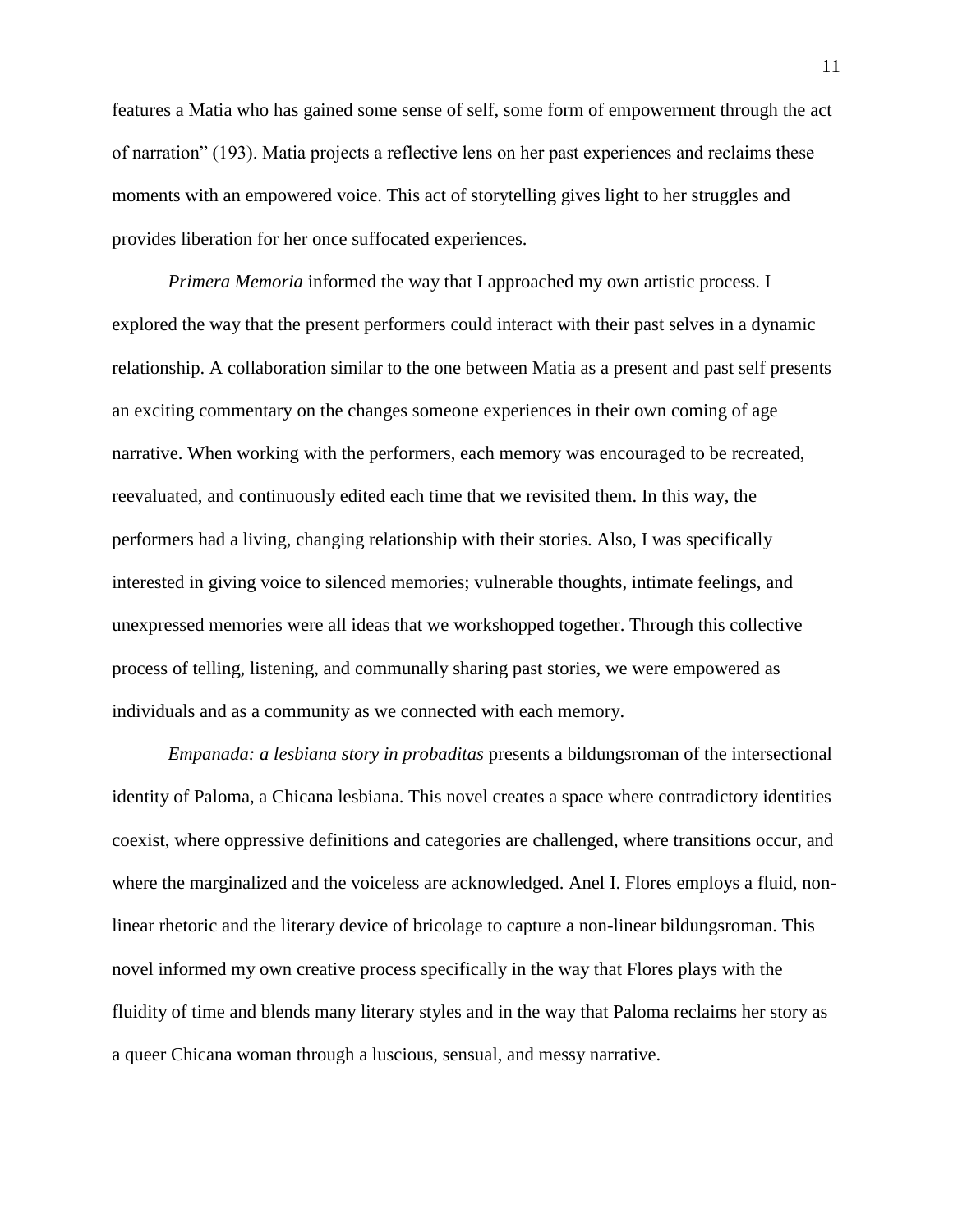This novel progresses in a collaborative but non-linear way. There is a flexibility in the narrative; we as the readers are not pulled along a chronological progression. Instead, we are sucked into a web that is reflective of the complexity of lived experiences. This switching of time captures the inner dialogue between the present and the remembered that *Primera Memoria* created with the narrator's commentaries. In one moment of the novel, Paloma is in the heat of a high school romance, in another she is in her college dorm room, then a baby is growing inside her, and later she is in her late 30s positioning herself to remember the past. In this blending of time, the past and present collide and coexist. There is a reconciling of experiences through time that allows Paloma to reclaim painful and 'shameful' memories.

In addition to its fluidity of time, *Empanada* is interlaced with different layers of bricolage that present these experiences with deep creativity and fusion. Bricolage is creating (whether that is in art of literature) a work from a wide variety of sources. Each short chapter has a different rhetoric; from childhood memories, to sensory recollections of food, to developed metaphors, to prayers, to even horoscope forecasts that work to create an intersectional work that mirrors the thematic exploration of intersectional identity. Throughout the narrative, memoir-like prose and poetic fiction collide and blend in a way that muddles where truth and imagination begin and end. The horoscope forecasts are especially interesting as they blend the real and surreal. In the chapter "2004 Yearly Horoscope Forecast: Cancer", the words add layers of outside commentary onto Paloma's experience, "When you get the invitation from the east coast school to take feminine literature, don't get excited and sign up. The program will just be a bunch of books in dresses" (100). Although this commentary exists in the hypothetical with a metaphorical layer it adds an echo to Paloma's experiences of challenging the expected norms of femininity and the lack of representation of queer voices, her reality.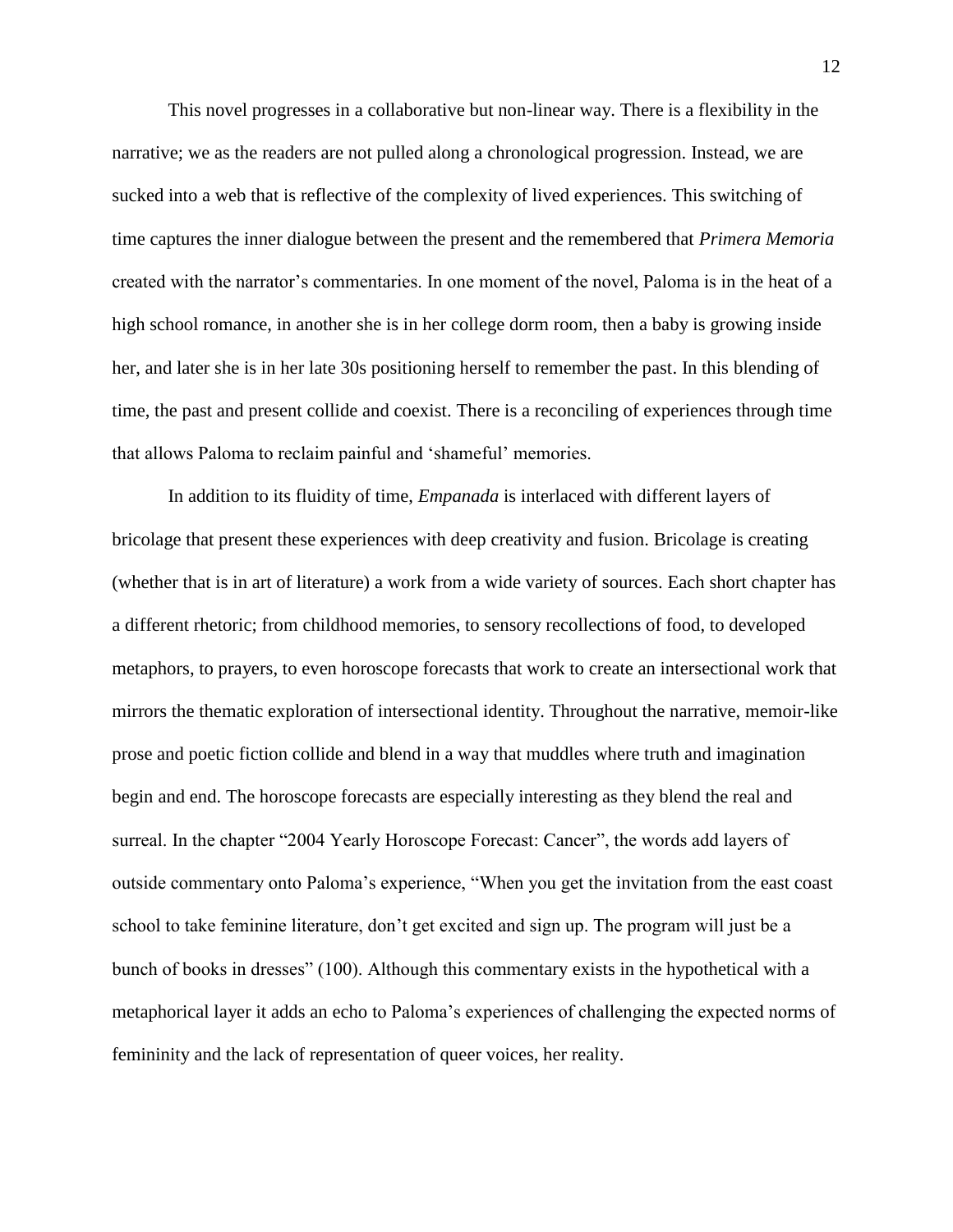The final layer of intersectionality within the rhetoric of *Empanada* lies in the blend of Spanish and English. Flores's words are a bilingual construction that are weaved together to create a third space that belongs fully to neither language. This work creates a fusion embodied by the duality of language. This third space is described by Debora R. Vargas in "Cruzando Fronteras: Remapping Selena's Tejano Music Crossover" as "...a geopolitical as well as discursive space symbolized by the socially constructed in-between territory" (225). This partnership of language throughout the narrative engages a discussion of the intersectionality of culture that many Chicano/a/x families experience. In many of these chapters, English structures the sentences with a sprinkle of Spanish throughout. However, in the chapter "Pink Cake" each English sentence is echoed in Spanish, creating a beautiful, poetic call and response rhetoric, "You gently ice my pink Mexican birthday cake. I can't wait to taste. *Tiernamente le aplicas el betún a mi pastel rosado Mexicano de cumpleaños. No aguanto las ganas de probarlo.* There is a little left over on your lips. *Sobró un poquito en tus labios*. You taste it. *Lo pruebas*" (107). These sentences layer upon each other, adding suspension and intrigue, and creating a third space where the intersectional and the complex exist.

Through this novel of fusion and interplay of languages, literary styles, and time, Paloma shares memories that are vulnerable, intimate, and messy. With an identity that has received shame from family and religion for so much of her life, Paloma can reconcile these experiences with confidence. Sara E. Cooper explains, "Flores daringly strips bare the societal, family, and self-imposed cover-up of what is real and vulnerable, what is dangerous and taboo, what is scary and seductive in her life." *Empanada* creates a space where the marginalized story of a lesbiana can be shared and its raw essence that is complicated, messy, vivid, and always changing.

Queer bildungsromans like *Empanada* are important because they give voice to experiences that are shared by so many people but often lack representation. In "A New Kind of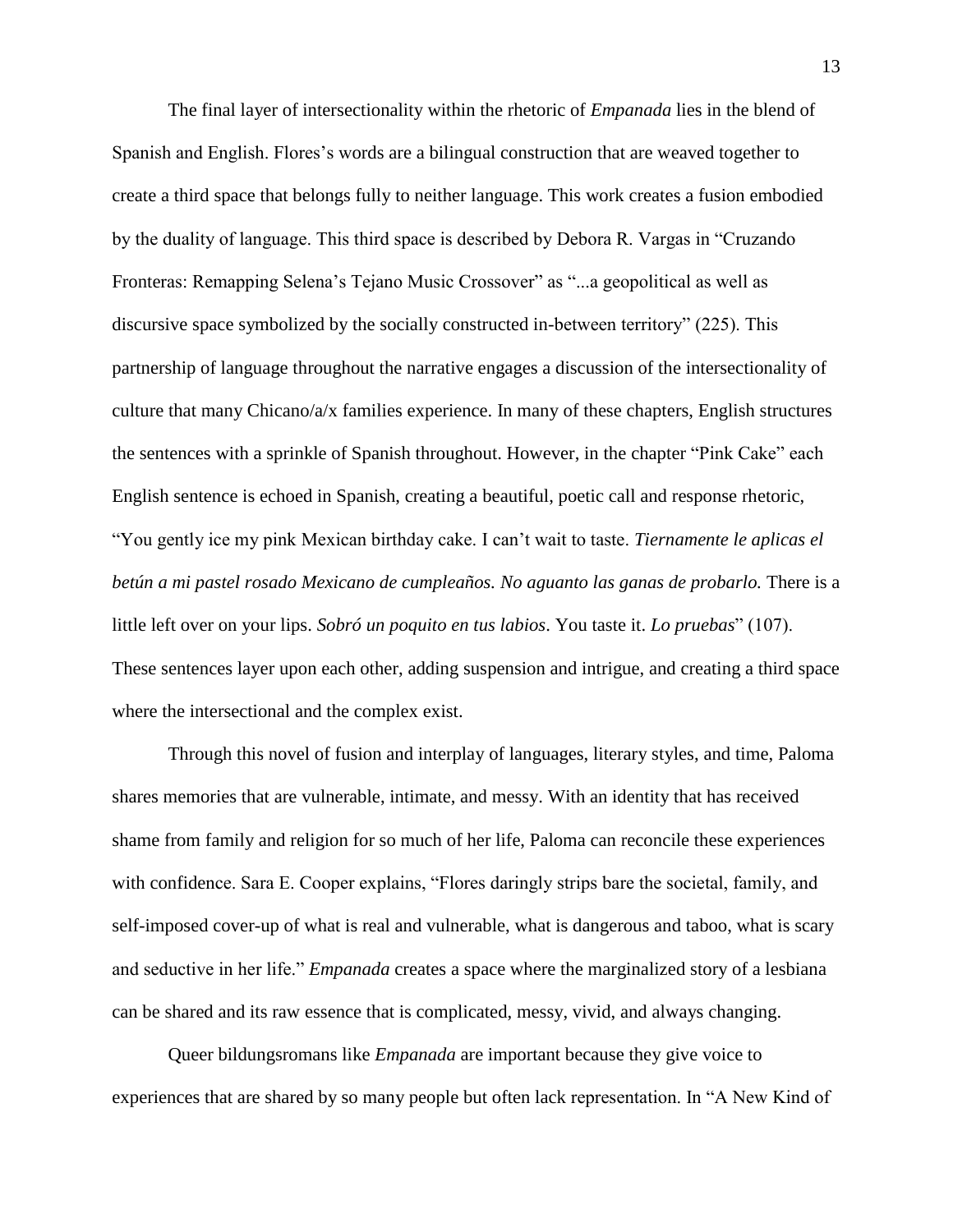Coming Out: Queerness, Conflict, and the Postmodern Bildungsroman" Andrew J. Owens describes the significance of this genre, "Narratives of maturation, known canonically as bildungsromans, are especially important to our current moment and to the ever-expanding fields of queer and gender studies precisely because they challenge stereotypical narratives of successfully ―coming-out and contribute much-needed nuance to the expansive range of queer experiences in the twentieth and twenty-first centuries" (3). In these terms, *Empanada* is imperative to provide voice to traditionally untold stories. This work provides an account of the 'coming out' of a Chicana lesbiana, and of the growth and challenges she faces as she negotiates her own coming of age. Her story exposes readers to the fluid and complicated daily experiences that Paloma faces. We cannot simplify the queer experience to fit into societal constructions of 'normativity.' Nor leave them only to the queer theorists in academia, which is not accessible to all individuals. By weaving these memories into a dynamic narrative, Paloma reclaims her experiences and provides empowerment for queer and Chicanx individuals who can find connection in these stories.

*Empanada* informed my process to create a dance work that also plays with the fluidity of time and elements of bricolage. After witnessing the creative way that Flores weaves together memories without a chronological framework, I explored the way that memories could be performed with a similar fluidity of time. At points throughout the show, dancers shared their first remembered experience and also, their last memory. Rather than the dance's progression being based on the most recent experience, these individuals launched into the future and shared the last memory that they *will have*. Also, each section of this dance work moved through a different style that played with movement and speaking. In some sections, the dancers moved and spoke, danced in silence, improvised, and spoke in monologues, dialogues, and larger, shared conversations. Also, there was components of singing, painting, and writing all included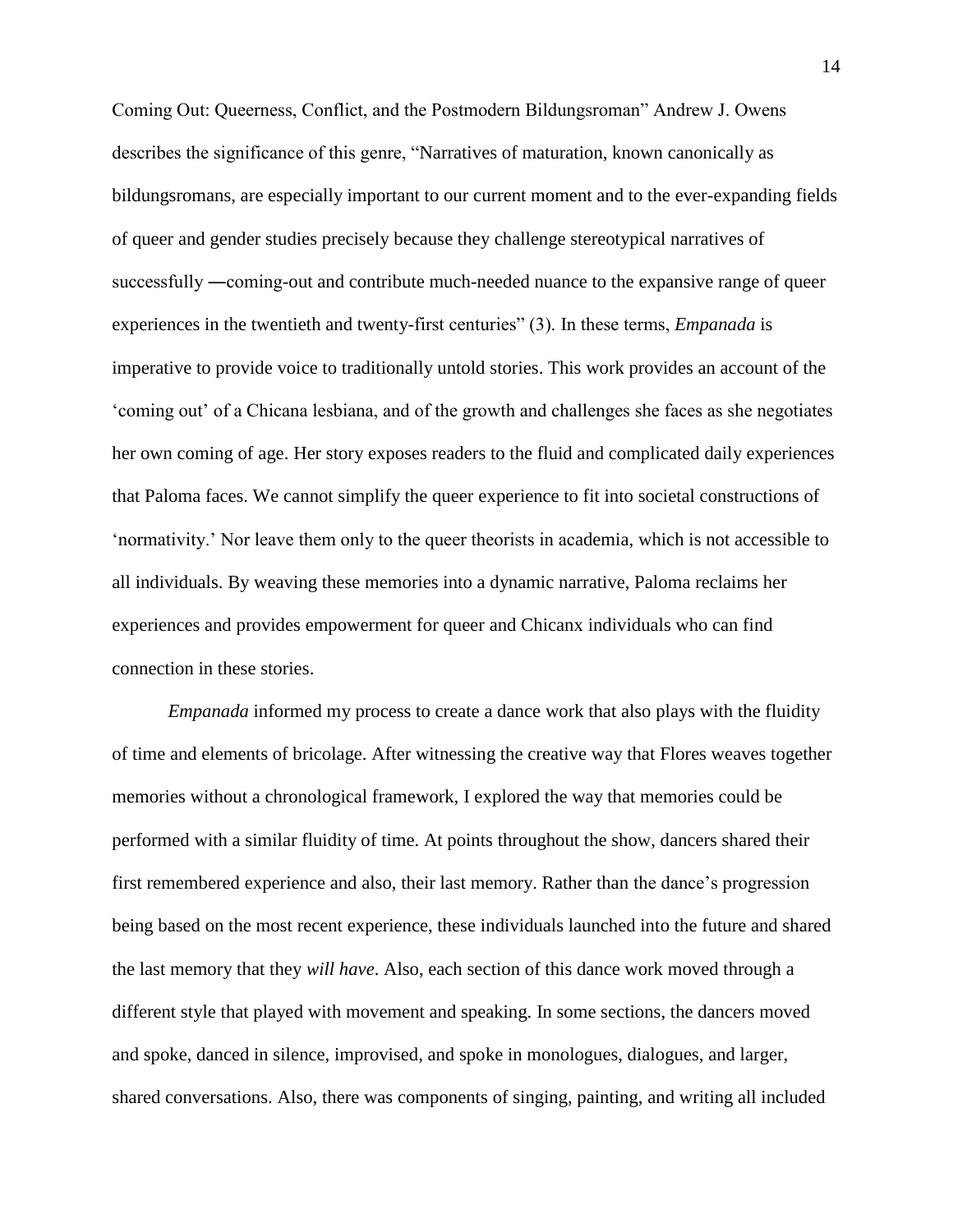in the performance as ways to tell stories. This performed bricolage was inspired by *Empanda* and the ability of this structure to capture the diverse ways that we interact with memories and stories. Lastly, I hoped to share the intimate, the complex, and the messy stories of these dancers to capture how they had grown as individuals and within communities. These stories were meant to empower the performers as they reclaimed these experiences and empower the audience who could find parts of themselves within this brave journey of storytelling.

*Blue is the Warmest Color* is also a queer bildungsroman imbedded in a graphic novel. The narrative surrounds Clementine, 15-year-old high school student that is experiencing a period of deep identity questioning when she meets a blue-haired artist named Emma. After a series of seemingly fated encounters, these two young women begin to develop a strong friendship that eventually teeters into love. This novel takes place in France during the 90s, a time when, "homophobia and self-hate remained a looming threat" (Broverman 41). This novel explores the rebellious, reckless energy of a young woman, but also her tenderness, fear, and deep confusion. *Blue is the Warmest Color* is beautiful and devastating bildungsroman, "Adolescent identity-seeking plays out against a mixture of heart-thumping decisions and brief but steam-heated romantic interludes" (*Publisher's Weekly* 34). This narrative emerges as passionate and tragic, sweet and violent, it leaves a bittersweet resonance behind.

What is truly captivating about this novel is its use of images and space to develop the plot. This story is told in the form of a flashback as Emma reads Clementine's diaries after her tragic death. The pages set in the present tense showing Emma in mourning are painted in cool hues of blues and greens. While all of Clementine's diary entries are depicted in black and white with Emma's electric blue hair the only splash of color on most pages. This style of drawing adds a distinct tone to the narrative, "Maroh's moody exaggerated drawings and cool-hued colors give everything a dreamlike patina" (34). These dark colors with small hints of blue allow a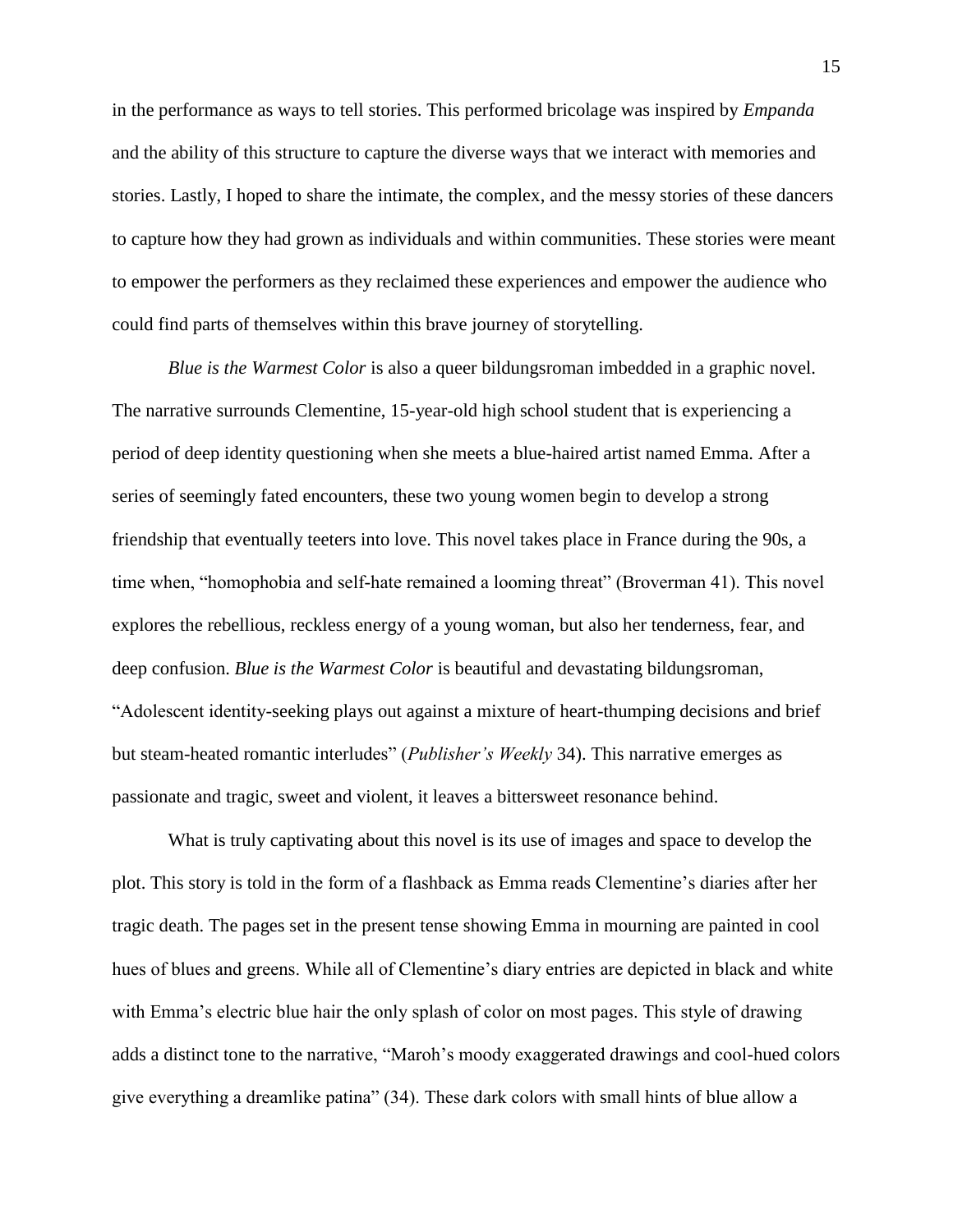sense of love and other deep emotions to be depicted with only color. For example, there is a moment (page 60) where Clementine is leaning against the wall with the hope of talking to Emma the next day filling her spirit. The wall is covered in a gradient blue and she is sitting in the right side of the frame with an eager expression spread across her face. This blue spread seems to embody the feelings erupting out of Clementine's body and her developing love. Maroh's creative use of color inspired me to consider the colors I used within my own work, bring a mindfulness to the costumes I utilized. Also, I was intrigued by the more unconventional ways that I could depict emotion and stories.

In addition to color, Maroh uses space and page layout in innovative ways to develop the storyline. Will Eisner describes the special characteristics of graphic novels, "…the major dependence for description and narration [in graphic novels] is on universally understood images, crafted with the intention of imitating or exaggerating reality" (5). *Blue is the Warmest Color* uses beautifully crafted images that manipulate reality and show the depth of Clementine's experience from the depth of her mind. At the beginning of the novel, after Clementine first spots Emma in a crowd of people, she has a dream about her. The first image shows an Emma and Clementine's figure (with their arms wrapped around each other's shoulders) standing upon the sleeping figure of Clementine. The next image zooms into their black and white torsos (heads cut out of the image). Then there is a square filled only with Emma's face, then just her lips and nose. Next, there is a long, thin panel that capture just her eyes. The last three images on the page, return to Clementine's head resting on the pillow. In the first, she is alone. In the second, Emma has appeared next to her, and in the third, Emma kisses her on the cheek. These images have manipulated reality and imposed snapshots of events that never happened but instead were created through Clementine's memory. As a reader, you physically feel yourself being pulled into Emma's gaze. Then you feel the shift of being alone to having Emma appear next to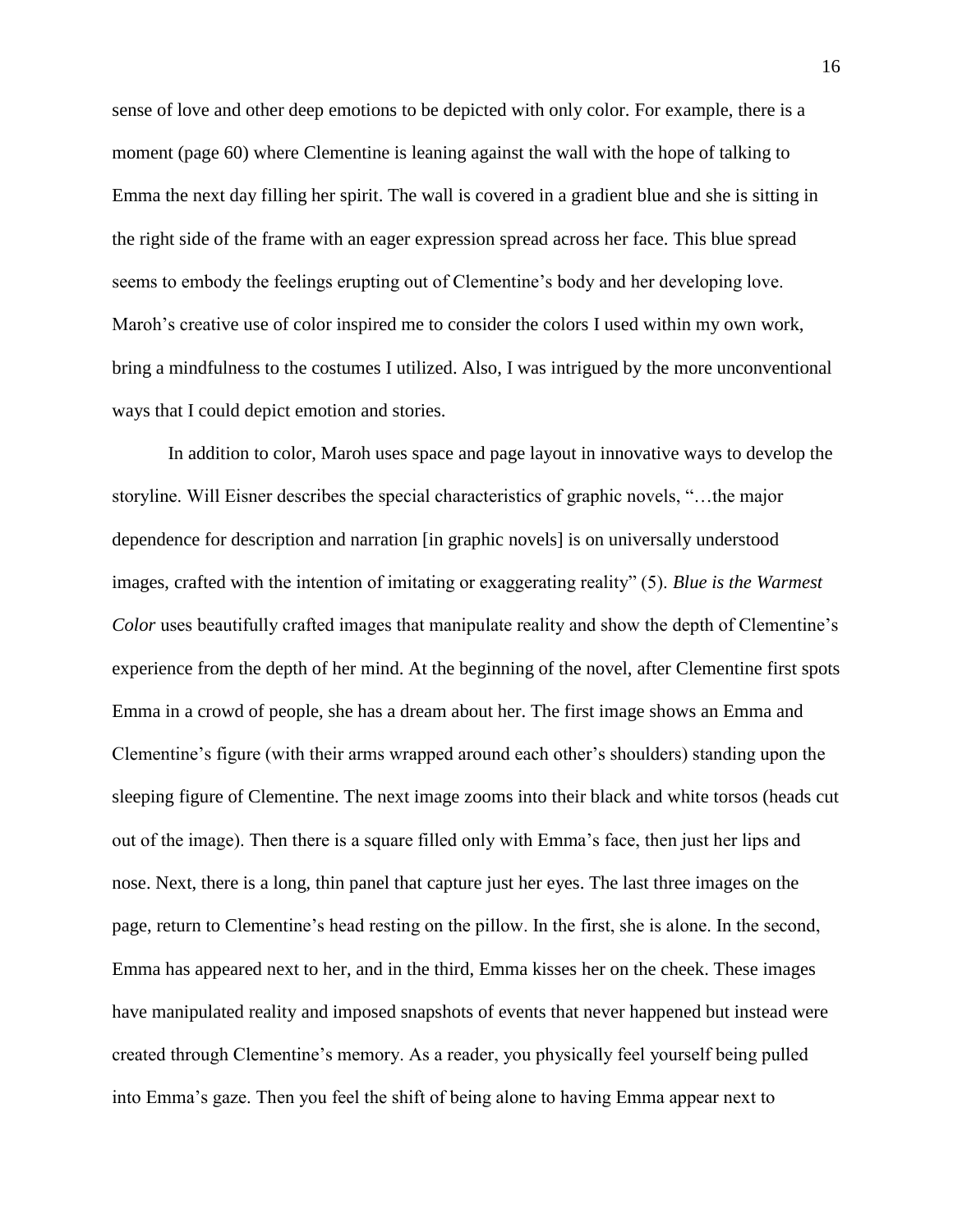Clementine. Through this exaggerated reality, you feel the longing of Clementine and her desire to feel the presence of Emma by her side.

Maroh brilliantly uses space to create movement between frozen images. *Reading Comics: How Graphic Novels Work and What They Mean* explains, "What happens between the panels is the viewer's vantage point moving through time and (usually but not always) through space…For one thing, reader's get to fill in the lapse of time represented by the blackness of the gutter" (Wolk 131). Between each of the frames in *Blue is the Warmest Color* time is progressing and space is changing. Even though there is stillness and each figure is locked into a specific shape, the movement is anticipated and change is acknowledged. I was very interested in incorporating this same play of space and movement in my dance work. On page 67, Clementine is surrounded by complete emptiness of space, encircled with complete whiteness. This use of space evokes the deep sadness, confusion, and aloneness that Clementine is facing. On page 97, after an erotic scene, there is just two squares with the two women holding hands and then an image of a CD laying crookedly next to a boom box. There is so much left unspoken in these space that allows the reader to fill in the implied movement.

As I entered the choreographic process, I looked to construct the spatial relationship of the dance work with this graphic novel aesthetic. I was interested in the way that movement can be created through physicality and can also be implied through missing gaps. Also, I began to examine the relationship of the dancers to the audience and how this could be manipulated through proximity and perspective. With Maroh's powerful construction of space in mind, I considered the space between each dancer and between the audience as a mode to tell each story. With this careful attention to interpreted time and space, the audience becomes a significant character in the work.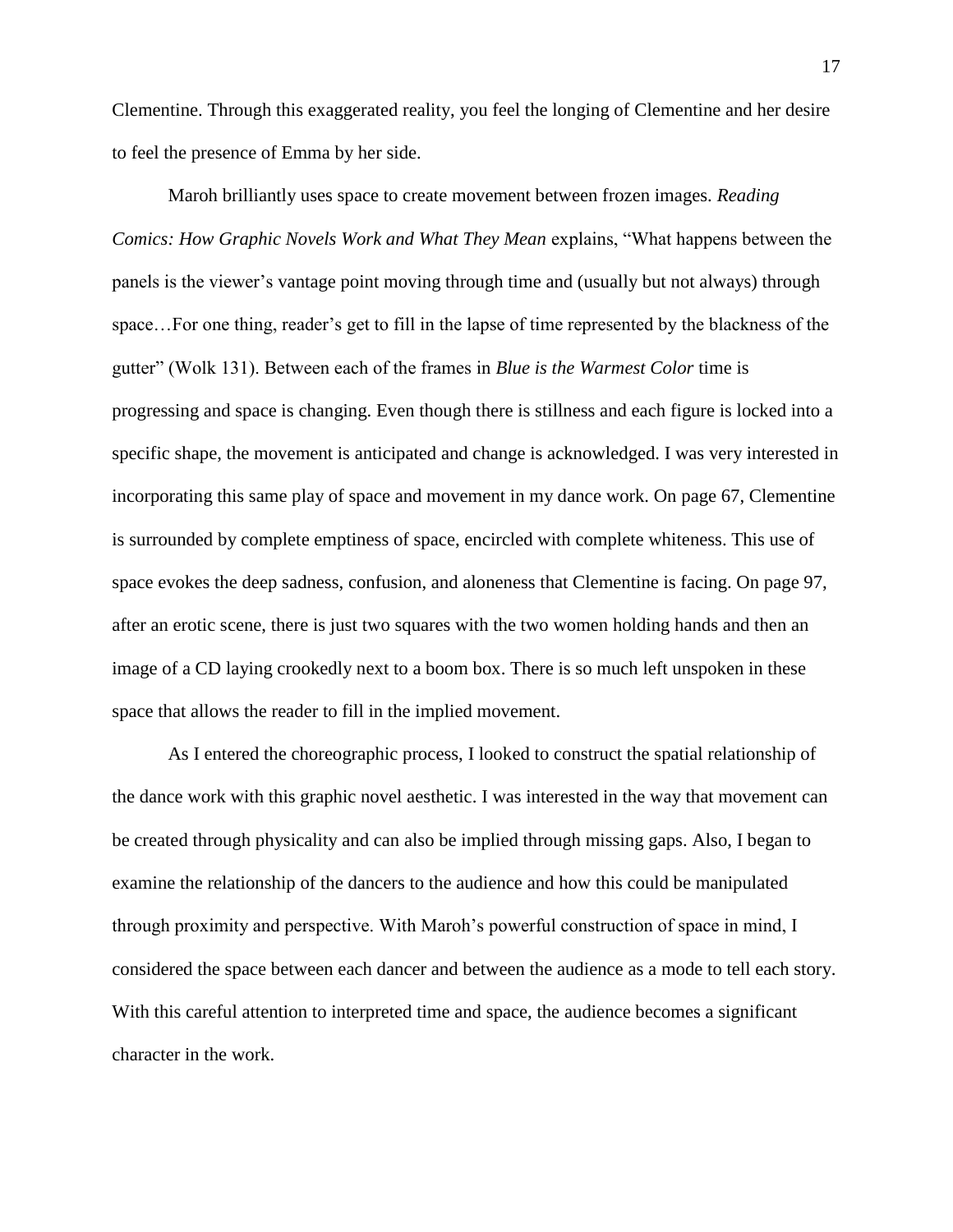*Blue is the Warmest Color* also revealed to me the way that movement and gesture change as a character changes. Over the course of the novel, the images and implied movements of Clementine developed as she grew up and matured in different ways. Her interactions with others changed and the way she saw the world (as depicted in these journaled images) also appeared differently. With this in mind, I became interested in developing the ways that the dancers moved and interacted with each other as they acknowledge their own life changes and the diverse ways that their memories had impacted them. *Blue is the Warmest Color* is a fully embodied bildungsroman that captures these coming of age experiences through the text, visual images, implied movement, and through its genre; a graphic novel is the perfect book of transition between childlike picture books and comics to adult based content.

#### CHAPTER 2

## THE CHOREOGRAPHIC PROCESS TO DEVELOP PERFORMED STORIES

Creating an environment where memories could be remembered, shared, created, and edited was fundamental to this choreographic process. In many ways, this process launched from research regarding the power of self-reflection. Ursula M. Straudinger describes, "Evidence shows that life reflection is a social-cognitive process that begins in adolescence and continues across the life span. It serves different functions across the life span, but at all ages it contributes to self-insight and a self-critical perspective" (148). This fundamental process of reflecting is imperative to establish an individual's identity, to gain self-insight, and ultimately to become conscious of one's own coming of age narrative. Straudinger describes that this process of selfreflection can be an empowering experience, "Thinking back over one's life may help one to find meaning in losses and failures and accept mistakes and weaknesses, and one may actually mature by doing so" (156). When reflection takes place, individuals re-contextualize experiences within their own framework. Devastating, frustrating, and embarrassing moments can be acknowledged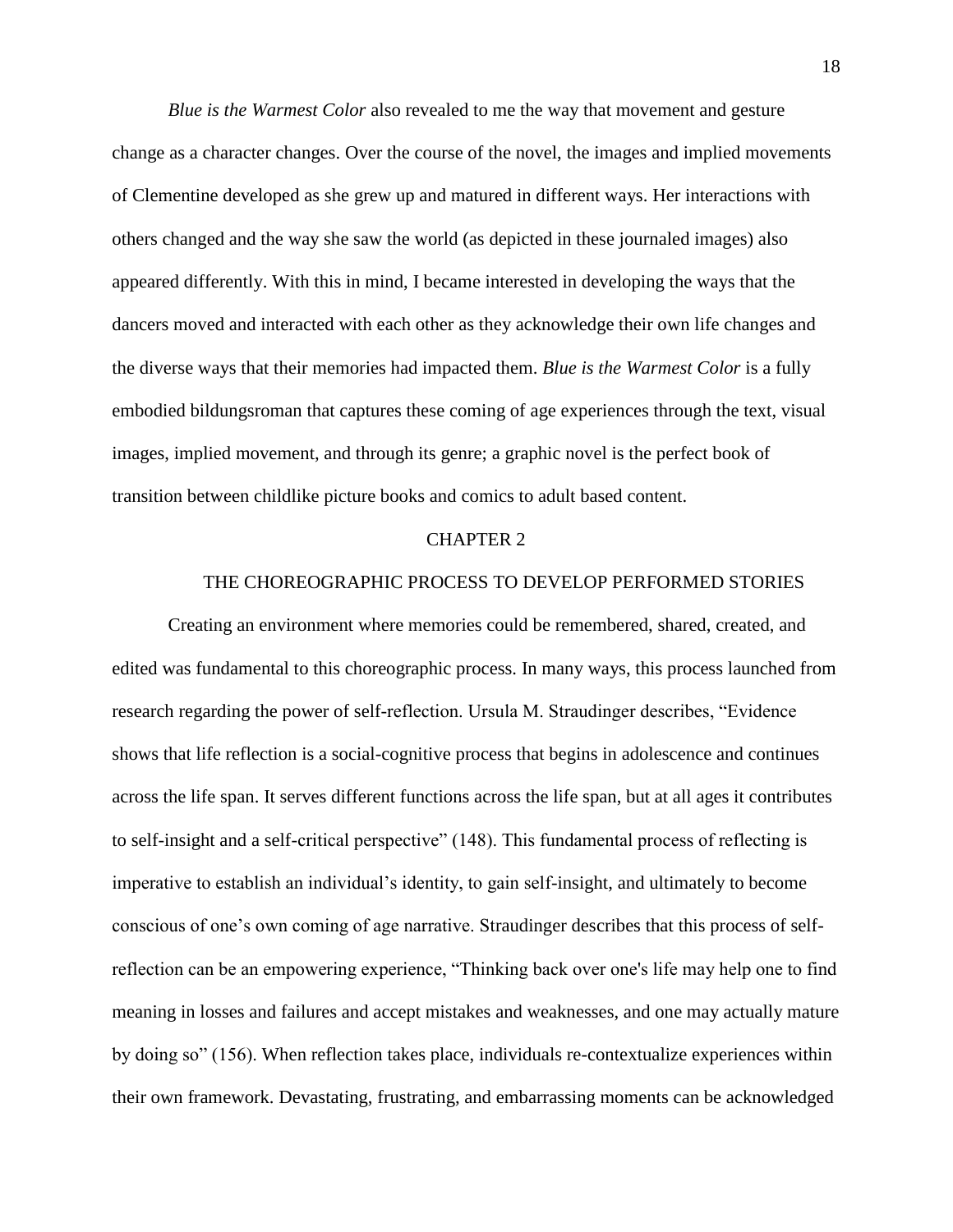and transformed into memories that recognize the past circumstances and provoke individual growth.

While the end result of this process is empowering, it can be difficult and draining to initially reflect on these events. Straudinger explains how this demanding exercise can be approached, "Striving for new insights about oneself and about life in general is challenging and taxing. Reflecting together with a trusted person, thus, may facilitate the process" (148). In these terms, I created a choreographic process surrounding life reflection within a trusted community. There was support in the way that dancers responded to each other's stories, so that no one had to feel alone as they exposed intimate memories.

The collaborative creation process began with a cast of eight female dancers. Each dancer was wildly individual with webs of memories weaved deep inside of them long before the process began. Rehearsals were organized so that I met with small groups each week in order to work more individually and more deeply. These performers were divided into two duets and a quartet. Half way through the process, additional rehearsals were added to intermix these groups and also, to begin to weave together these distinct sections.

As these rehearsals progressed, small communities emerged within each group. These dancers who had passed each other millions of times in the hallways but had never shared classes or conversations, were brought into a collective, intimate experience. One duet rehearsed until 9 pm each Tuesday night. These two dancers entered these rehearsals with deep exhaustion and their daily grievances. There was a sense of release at the beginning of each rehearsal that came from the comfort of being surrounded by understanding peers and having a space to tell stories, reflect, and create. These two dancers developed a goofy energy that often erupted into laughter and silliness.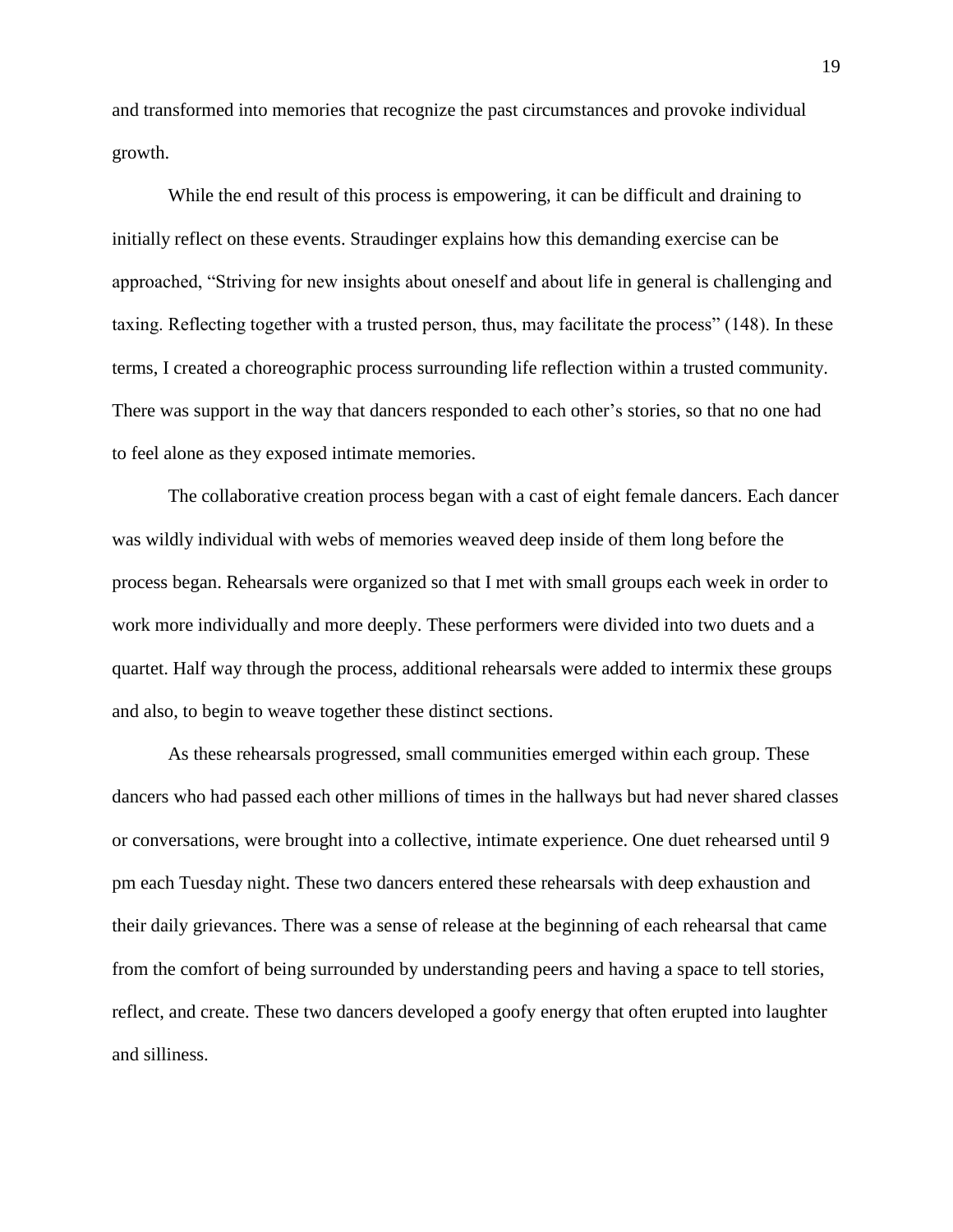On Friday mornings at 8 am, I rehearsed with another duet of dancers. The three of us met at the end of a long week when the bright morning light seeped in through the studio windows. There was a unique energetic mix that combined a sense of tiredness from the past four days, a hopefulness as the weekend neared, and an exciting momentum to get through the day. These early morning rehearsals were magically productive and brought two dancers together that would not have another opportunity to meet. Lastly, I rehearsed with the quartet on weekend afternoons. Within these gatherings, there was an easefulness and calmness that is different from the day-to-day rush that emanates from the studio walls throughout the week. These fours dancers generated diverse material both in terms of speaking and moving. Each of these individual rehearsals gave way to small communities that would not have developed without these rehearsals. Together these dancers shared intimate spaces together by exchanging stories, creating new material, improvising, and dancing. Within a couple weeks, these dancers had transitioned from simply peers working side-by-side to friends.

This community building was fostered by the creative practice and structure of rehearsals. Each rehearsal began with a Creative Check-In. These check-ins involved each dancer telling a two-minute story from the past week while continuously moving throughout the space. This ritual-like process allowed movement and text to become interconnected through a dynamic relationship within the body of each dancer. This also allowed each dancer to become more comfortable with talking; performed speech is often more uncomfortable for dancers than simply silent movement. The Creative Check-Ins also allowed us to get to know each other through little snapshots of each person's life over the past week. Some of these stories were hilarious like when a dancer shared her desperate journey to find floss at work. Or another dancer spoke about her shocking weekend where she randomly met a famous rapper at a party.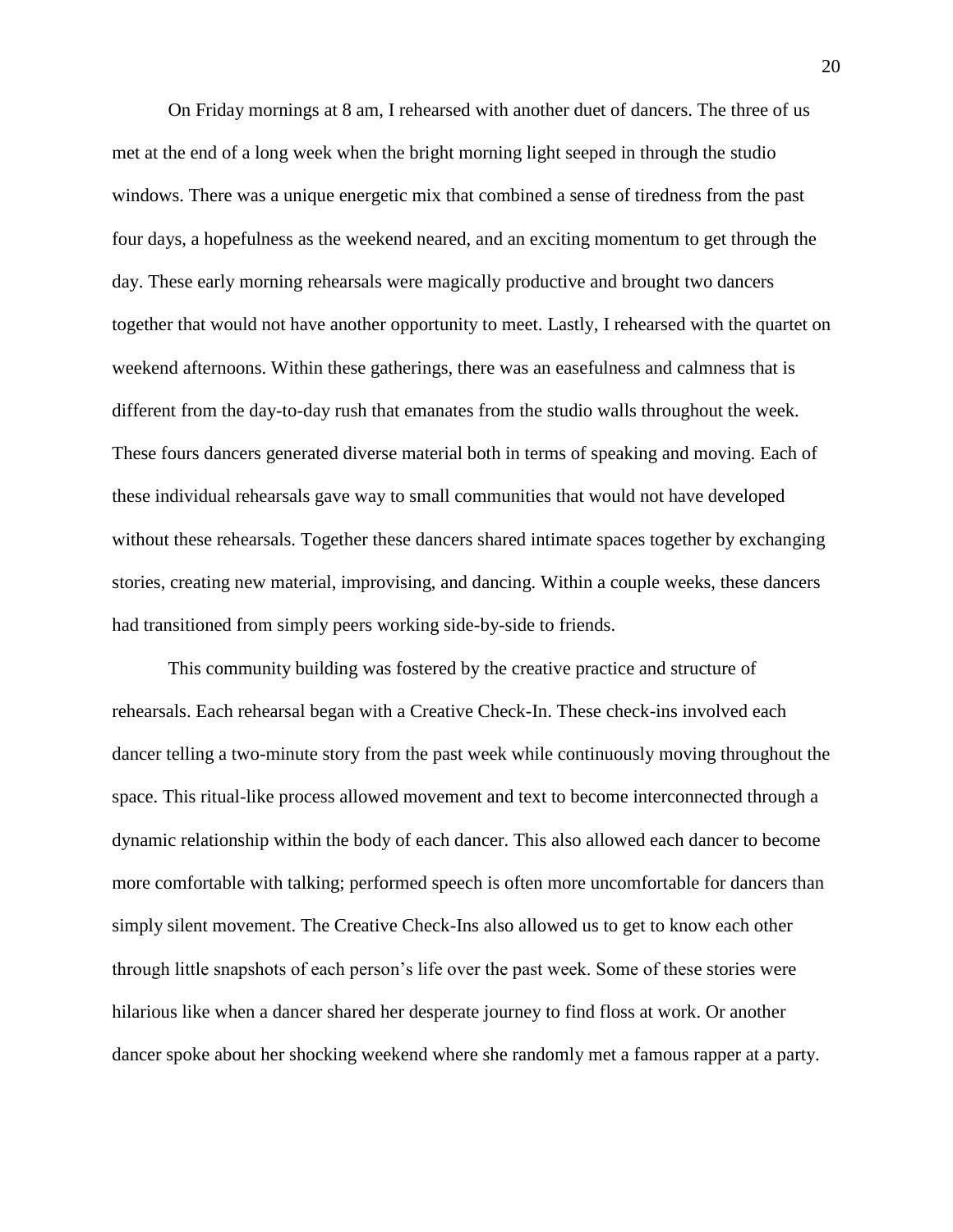In some cases, these tiny stories inspired additional creative research and lead to developed sections in the final work. However, most Creative Check-Ins simply provided an opportunity for this cast to tell a quick story that what was on their minds. This practice demonstrated the power in telling stories especially when surrounded by a group of people who can witness and respond. I found that after each Creative Check-In, the space opened—there was a tangible change in the energy. The dancers felt safe to contribute ideas and create movement and text. On the rare occasion, when I omitted the Creative Check-In, the rehearsal felt compressed, rushed, and not as honest. These check-ins provided a moment of breath before either diving into the act of creation or of rehearsing what had already been developed. They allowed us to connect as a community and to embrace the inner-workings of our very original lives.

Following each Creative Check-In, I would introduce a speaking prompt. Sometimes dancers would be given time to free write thoughts and brainstorm a story, other times we would dive right into shared storytelling. These prompts ranged from first memories, to recollections of times they had been brave or scared, to even daily experiences of taking the bus to school. After recording each of these responses, I deconstructed and reconstructed them to create a collage of memories. During the performance, dancers told their original stories in a variety of ways: ranging from preserving all the details, to telling another person's story, to manipulating stories with different perspectives or imagined details. In this way, the show was deeply autobiographical in nature—carrying inseparable memories from each and every dancer. However, as these stories were told, they were altered, reimagined, and reclaimed to carry a new relevancy. By the nature of this process, these stories did not belong to a single dancer. They could not be separated into neat categories. Instead they overlapped in a complex, shared,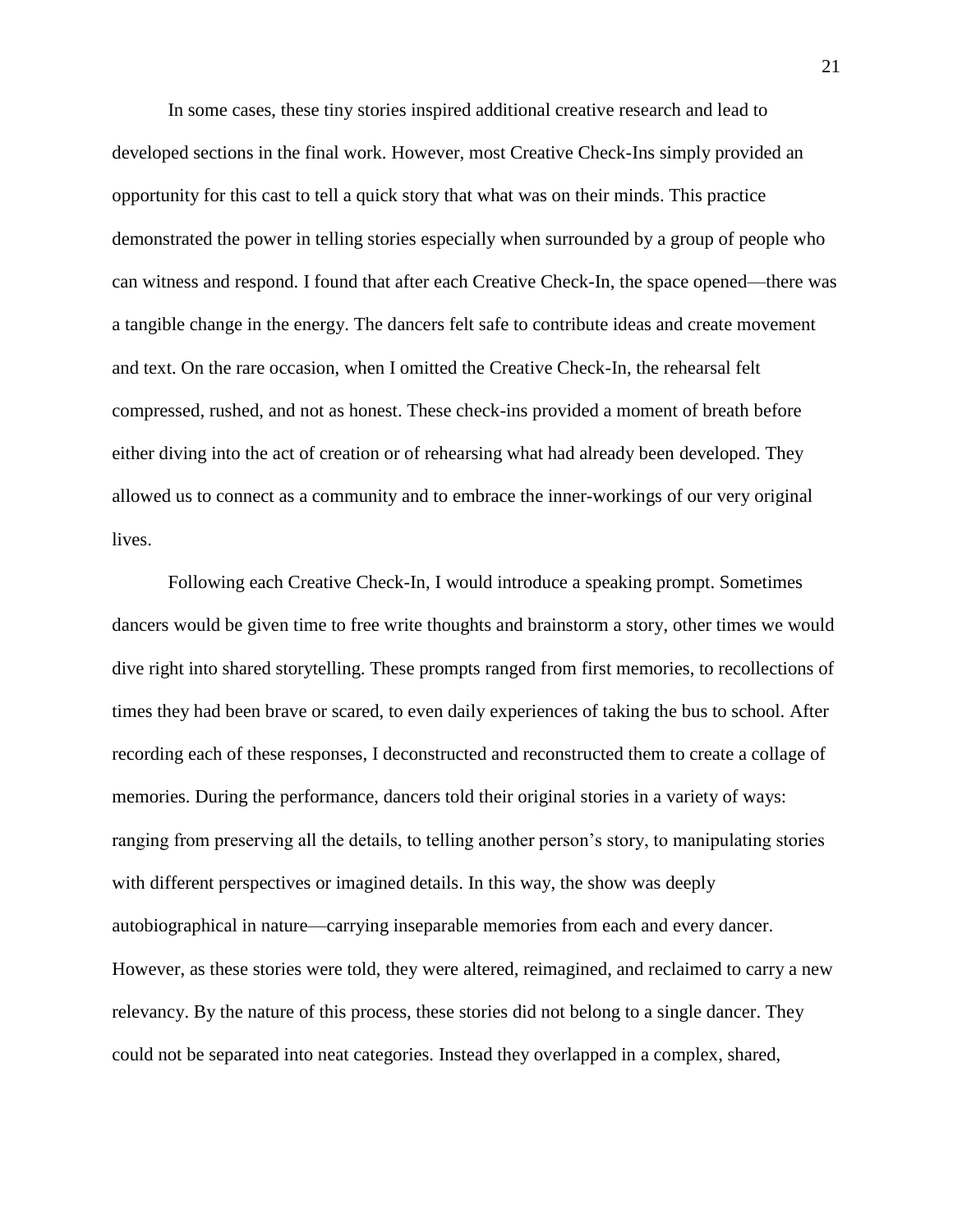collective truth. The bildungsroman narrative created in this dance work is one of many females, one that bleeds in and out of very specific and very universal experiences.

#### CHAPTER 3

## "NEW YEAR"—THE SECTIONS AND PERFORMANCE

I. Introducing the "New Year"

*"Happy New Year!"* We yell these words every single year. Surrounding ourselves with family and friends, we celebrate the end of each year and the beginning of a new one in the company of others. We share countdowns, drinks, and stories of the past year. Surrounded by people who matter to us, we reflect on our growth and change over the past 365 days, creating our own informal bildungsromans. We make plans for the New Year through resolutions that encourage us to continue our personal journeys. In these terms, the New Year is a time that humanity stops its progressive rhythm and takes a second to establish memories through stories.

During this holiday, newspapers, journals, and new stations launch their own "A Year in Review" to highlight the exciting, the devastating, and the progressive moments shared across the world. They create stories and codify the memories that are tagged to a specific year. Social media becomes filled with individual summaries of the past year. Facebook even has a feature to automatically create an online photobook with a user's most significant photos from the past year. The New Year has led to a culture of storytelling and memory sharing through many mediums. This holiday has become the way that we codify our experiences over the past year into memories that represents significant milestones in our lives.

The New Year became the framework for this dance work. I was drawn to the repetitive rituals surrounding this holiday and the way that this event creates a space to discuss memories. Motifs of a New Year's Event celebration were used as the beginning, ending and also in middle sections of the performed work: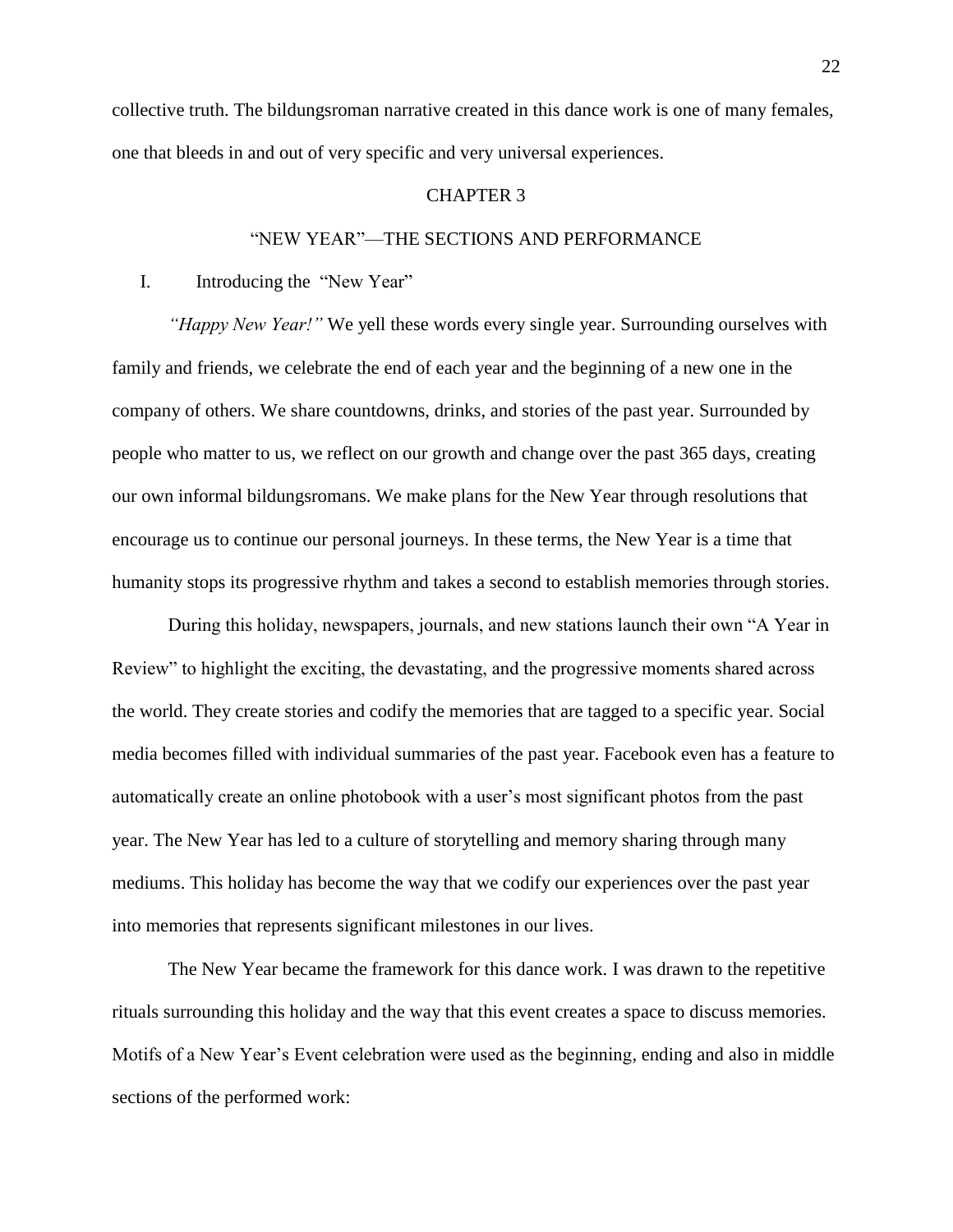*The audience is gathered and a gentle hum of conversation fills the non-traditional concert space. People are sitting on couches, art and photographs hangs in symmetrical patterns and wood accents the walls. Eight dancers begin walking into the space and with powerful steps they shout, "10-9-8-7-7-7-6-5-4-3-2-2-1, Happy New Year!" And the dance has begun.*

Several times throughout the work, this same count down is repeated as if to mark another shift into a new year. Following the months of the calendar, a cyclical structure is maintained that returns us to the end of one year and the beginning of a new one every 365 days. This repeated countdown marks the repetition of this cyclical holiday that occurs over and over even as life events radically shift and develop year-to-year. For example, halfway through this show, the performance was interrupted by another countdown that led into an abstract proclamation of New Year's Resolutions. Two dancers listed the number of days they anticipated participating in certain activities during the upcoming year. They planned to jump in leaves, eat peanut butter and jelly sandwiches, watch a raccoon, trim nose hairs, eat bratwurst, sleep with the lights off, sleep with the lights on, and dance. New Year's Resolutions are known for their high failure and are often critiqued for involving unrealistic goals. In this work, I included simple, comical resolutions that could surround small, daily actions rather than extensive fitness goals or self-improvement plans. The article "Self-Initiated Attempts to Change Behavior: A Study of New Year's Resolutions" looked at 382 students at the University of Wisconsin to study the role of resolutions. This study found that "Such resolutions offer an advantage in that they are presumed to involve the development of self-initiated plans (as opposed to plans which may develop with the assistance of a therapist or other outside agent) at a mutually accepted time: the first day of a new year" (Marlatt and Kaplan 124). These resolutions empower individuals to reflect and make plans for the future. I found significant similarities between the process of reflecting and distinguishing significant memories and that of establishing New Year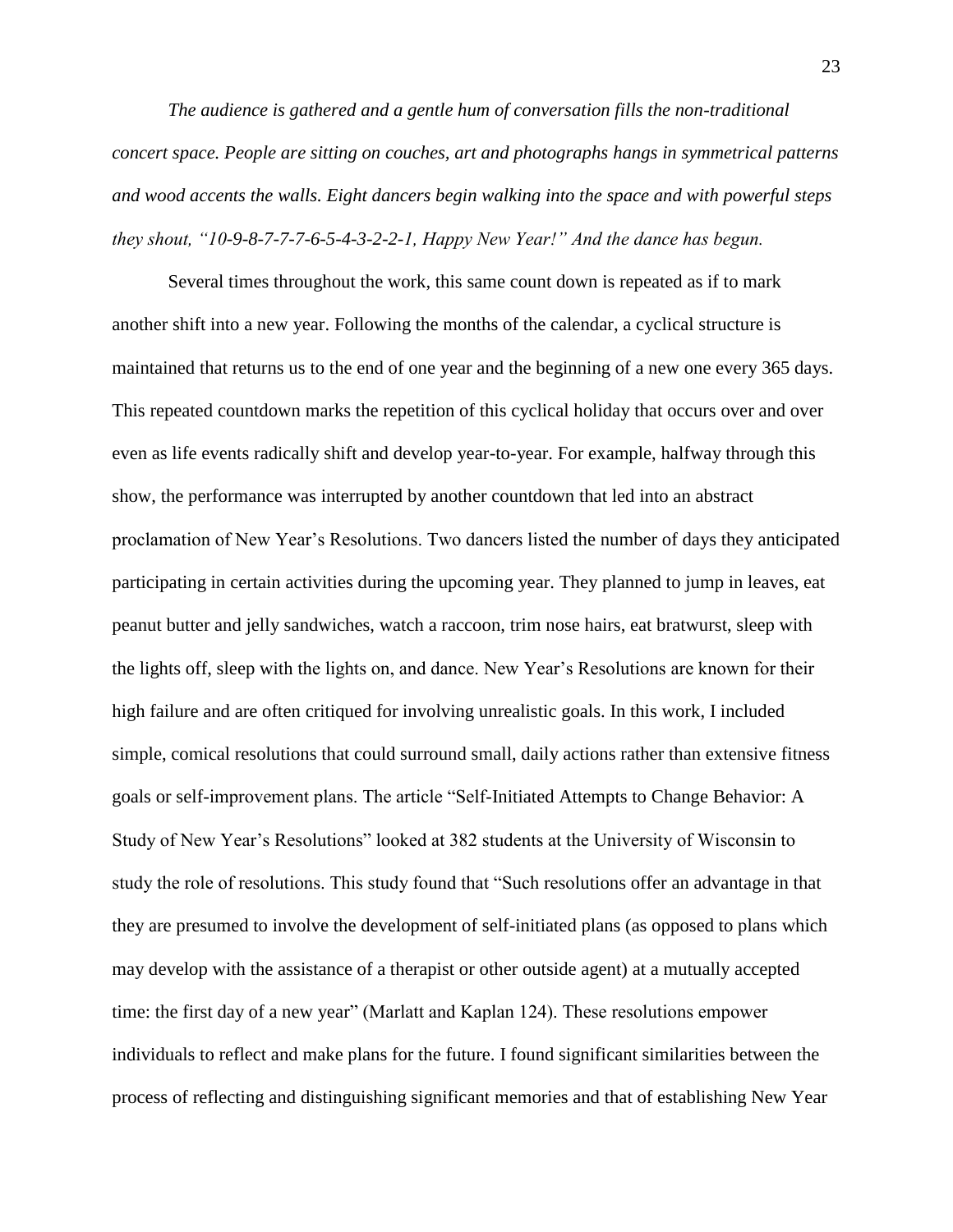resolutions. To create both of these, importance is given to certain life events (that have

happened or will happen). In these terms, resolutions become a sort of future memory that you

cast into the upcoming year.

Within this New Year framework, each dancer was introduced through a comical phrase. Each performer was coached to develop a catchy sentence that captured an essence of themselves. An excerpt of the dialogue is included below:

"My name is Hailey and I used to be shy and now I am confident and ready to fly." "My name is Bayley. It rhymes with Hailey."

"My name is Nora Henriksen and I am from cold, cold, cold Minnesota. Now I live in slightly less colder Utah."

"My name is Natalie and I used to be a goody good. But now, I like to break the rules and rebel and live freely." (said to the tune of the Indiana Jones theme song).

The vocal performance of these introductions was manipulated be individually poetic and to carry a distinct rhythm and rhyme. Each presentation resembled the quick introduction of a sitcom. Imagine the reel before *Friends* that features each character doing something that captures their unique personality. Or listen to the sing song intro to *New Girl* that says, "Who's that girl?" "Jess!" These sitcom introductions create a memorable identity for the show and the characters. Likewise, in this dance work, each performer was presented as a distinct character. Within the first minute of the performance, the audience was introduced to each dancer in a way that captured a part of their personality.

The way that a person introduces themselves recognizes how someone identifies themselves and is often tied to what people remember about them. In a conversation with a new person, people can be drawn to share where they are from, where they work, details about their family, or their personal hobbies/interests. The first information shared creates a mini-narrative where identifying details are selected that then begin to codify the persona of an individual. People become like art museums that curate what is seen about their lives, when it is seen, and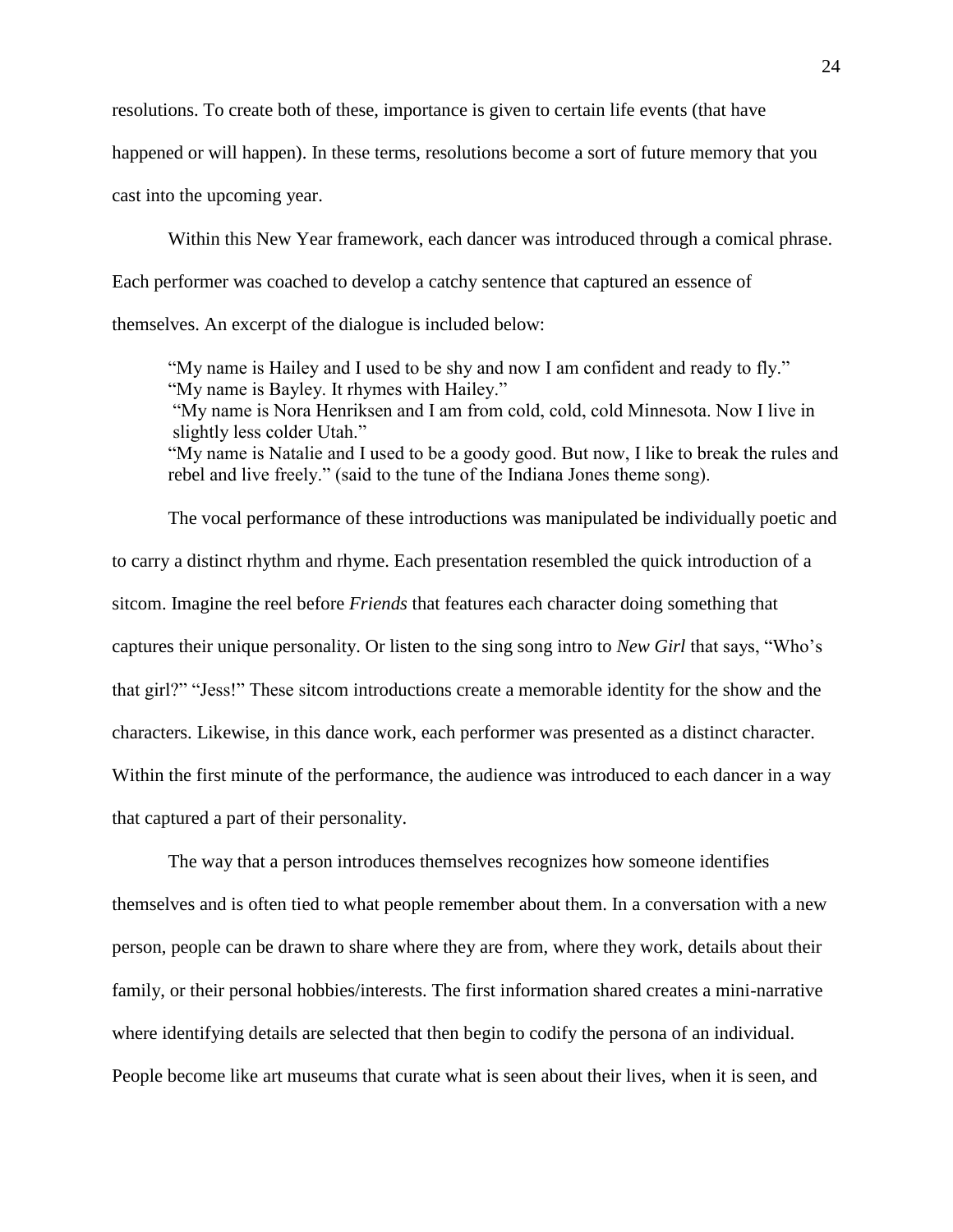how it is seen. Humans emerge as types of characters that are slightly tweaked from reality, just in the way that they present themselves to the world. In turn, the snapshot introductions at the beginning of this work were meant to characterize these individuals and begin to expose the personalities of these multidimensional individuals who each carry webs of complex memories.

II. Interweaving the Memories of Daily Actions

The next section of "New Year" was inspired by the repetitive rituals that surround each person's seemingly mundane life. Each of the performers have collectively traveled to work and school millions of times. Most of these commutes have been lost as our minds creatively cast these experiences into oblivion. However, I was interested in building significance out of a framework that recognized the seemingly ordinary and routine. This process began with a sharing of many memorable moments on a bus. This led to a flood of experiences and the space erupted into an unraveling of stories. We exchanged tales of interesting characters spotted on the bus, awkward conversations, upsetting moments of forgotten items, and urgent attempts to catch the bus. There were also times when we all fell silent as we listened to the honest fear for safety many of these women had felt when traveling on public transportation.

This offering of stories seemed to overflow from these women; I was shocked by the number of stories shared around bus transportation. As soon as one memory was shared, the other performers made more and more connections to their own lives. After this initial story dumping, we worked creatively to manipulate these stories by adding a lens of magical realism. Magical realism encompasses an artistic movement that was first described by the German art critic, Franz Roh in 1925 as an artistic tendency where "mystery hides and palpitates behind represented objects" (Zamora and Faris 16). In the 1940s, this term was adopted by Latin American literature as the "combination of realism with the fantastic so that the marvelous seem to grow organically within the ordinary, blurring the distance between them" (1). The fantastic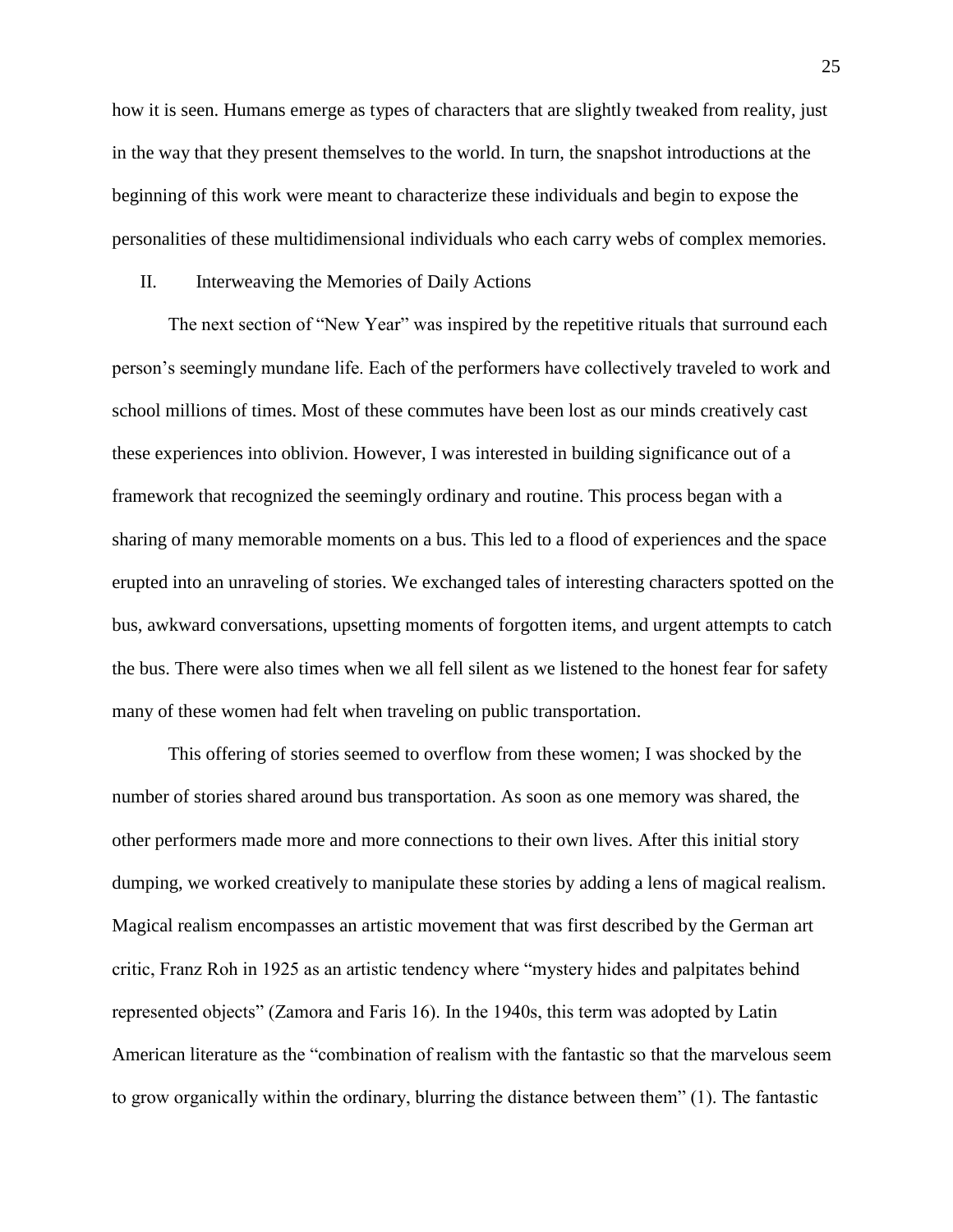coexists with the routine without acknowledging that there has been a shift in the realness of the experience.

I was drawn to this genre as a framing device within my creative process because of its nature of fusion. Magical realism rejects the stifling need to root narrative in material reality that fails to capture the dimensionality of lived experiences. Louis Parkinson Zamora and Wendy B. Faris argue that magical realism, "conjures a narrative space that we might call the 'ineffable inbetween'" (45). This in-between space welcomes contradictions, mystery and fantastic reality. It is in fact a more accurate portrayal of our lives considering the relationship of our experiences within the context of imagination and creative reflections. Zamora and Faris describe this genre as the remystification of narrative which creates, "a space within which the reader is unable to explain what is narrated but can only experience it" (46). Through magical realism memories are reclaimed through intense creativity. This allows space for mystery, curiosity, and play. Most of all, magical realism demands the full embodiment of experiences because they cannot be fully understood through passive consideration. Instead these stories must be experienced. Here lies the role of dance—through movement, the stories that interweave the ordinary with the fantastic, reality with magic.

With each story originally told by the cast, I prompted each individual to imagine the full extent of mystery that existed behind each memory. Through exciting creativity and imagination, these ordinary thoughts were reclaimed to carry a more multi-dimensional narrative. One woman described looking around to find herself on a bus surrounded by dozens of Santa Clauses in brightly colored suits. Another explained a bus ride on Halloween when the bus driver handed out bowls of mash potatoes. Unfortunately, her bowl began moving violently. Also, another story described an adventure to find a costume shop on top of the bus. These stories are not fiction, they are not fantasy. Instead they involve each dancer more fully embodying these memories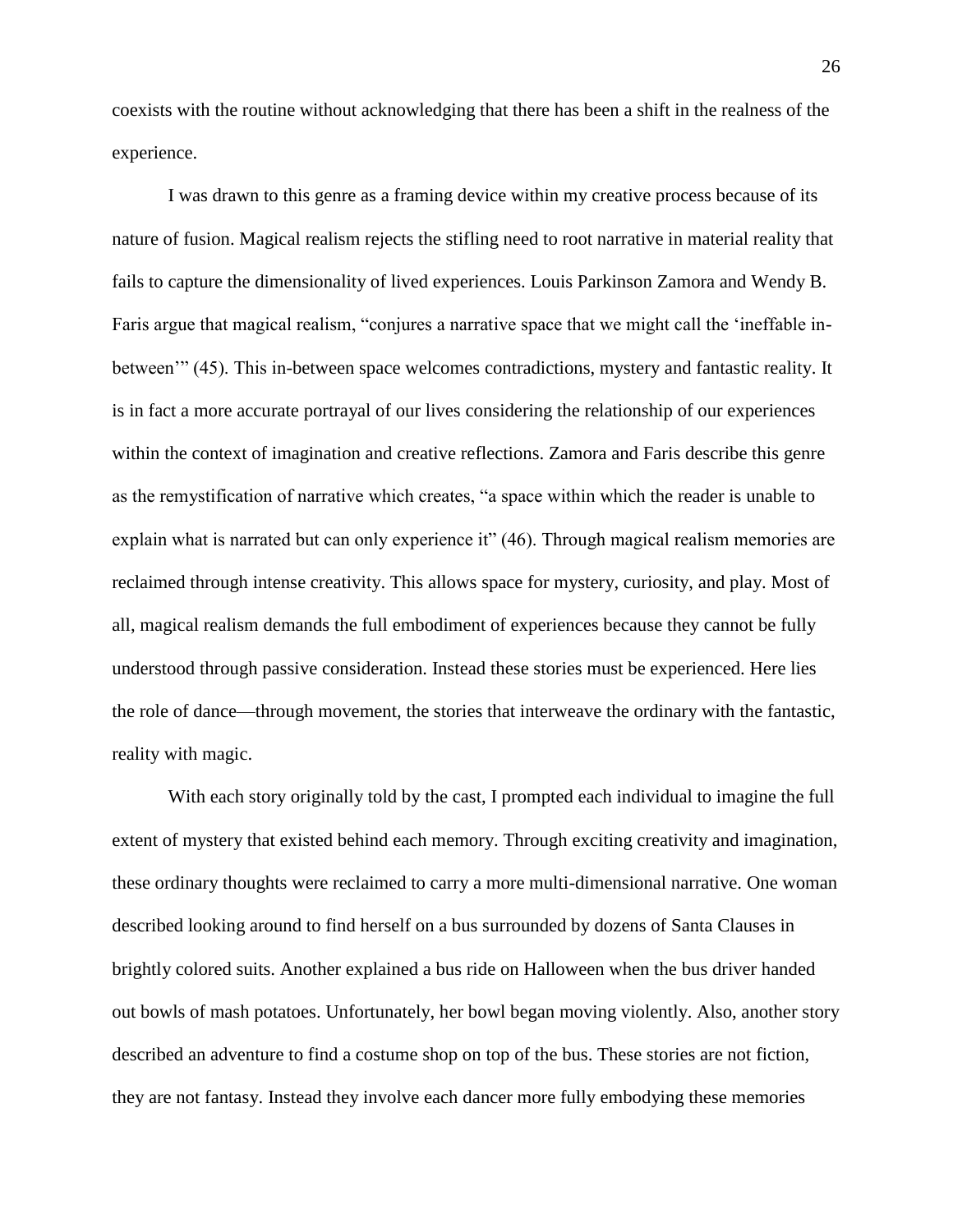with deep creativity and more personalized details. These stories have been remystified; this layer of magical realism does not remove the validity of the experience, rather it makes these stories a more real portrayal of their memories than the ordinary version.

## III. Kinesthetic Storytelling

Another significant component of the creative process involved the use of movement to tell stories. I was specifically interested in the way memory resides within our muscles and carries the remnants of past experiences. The article "Trauma and Memory" describes the way that memories have a physical presence within the body, "A century of study of traumatic memories shows that semantic representations may coexist with sensory imprints" (Van Der Kolk 1). These experiences reside with sensory imprints, they are deeply ingrained in the body. Our experiences hold a certain physicality. Muscle memory, for example, is the remembering of movement captured in the body. Jeff Friedman coins this 'embodied knowledge' (156); this is a way of knowing and remembering that capture memory through the physicality of the body.

In the next performed sections of "New Year," I explored unspoken narrative in the form of embodied knowledge. The movement of the body was used to remember and translate experiences. Part of this material was generated through an improvisation structure that called on the dancers to create phrases based on a remembered experience or based on personal connections to a poem or other piece of literature. The body can tell stories that are incredibly honest and accurate to capture the diverse remembered experiences of our lives. When working with one duet we explored the way that two bodies remember experiences together. Together we played with touch and partnering and the way that bodies navigate embodied knowledge. This duet intended to capture the physicalized memories of different relationships and the navigation of experiences in relation to others. The music in this section had a kaleidoscopic layering of sound and incomprehensible text. The dancers moved in relation and against the music; their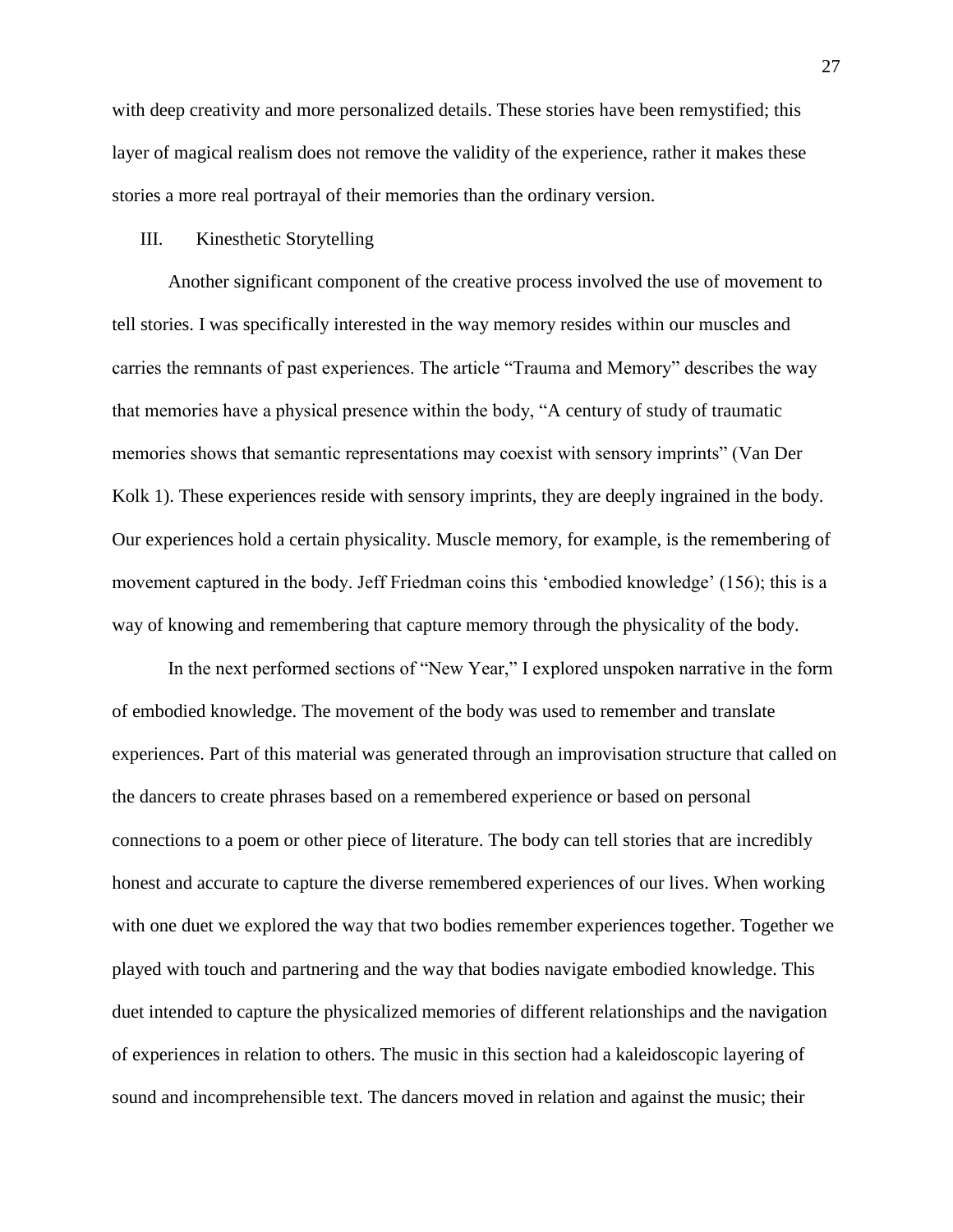bodies physicalizing the varied ticking of a broken clock that keeps a pace with sudden jolts of speed and extended moments of slowed timing. Without a single word spoken, they captured remembered experiences moving in and out of each other, in a repeated separation and joining of bodies.

A different duet explored moving in unison and the shared story this created without physical contact. A relationship is developed between dancers as they negotiate space and time together. There is a shared reality, a collective embodied experience that begins to coalesce as these performers moved both together and individually. The material for this section came from childhood memories that were validated as real, lived experiences rather than degraded as juvenile or immature. Much of the choreographed material was inspired by poems from *The Fourth River*. This book shares the experiences of young adults as they navigate personal life changes and impactful events. Sheila Squillante, the editor, describes, "We called for work that showed the connection between the places of our youth and the adults we have become. We wanted work that tells the story of the way nature plants itself inside us as children and grows like ivy up the solid surfaces, through the cracks and fissures of our personalities and our principles as we grow up" (x). This compilation of literary works highlights the experiences of young people and the way this transforms these individuals as they grow up.

Launching from these poems and short stories, the dancers and I collaboratively created movement embodying these mini-bildungsromans that together acknowledge the reality of growing up. At the end of this embodied narrative, a vocal story was performed that told the story of a child looking out the window and witnessing a raccoon scamper across the white picket fence. However, one of the dancers explains that the adults in the room cast off the child's proclamation as an unreasonable imagination and discredited the true reality of the raccoon outside. This is a tiny snapshot into the way that adults doubt the thoughts and experiences of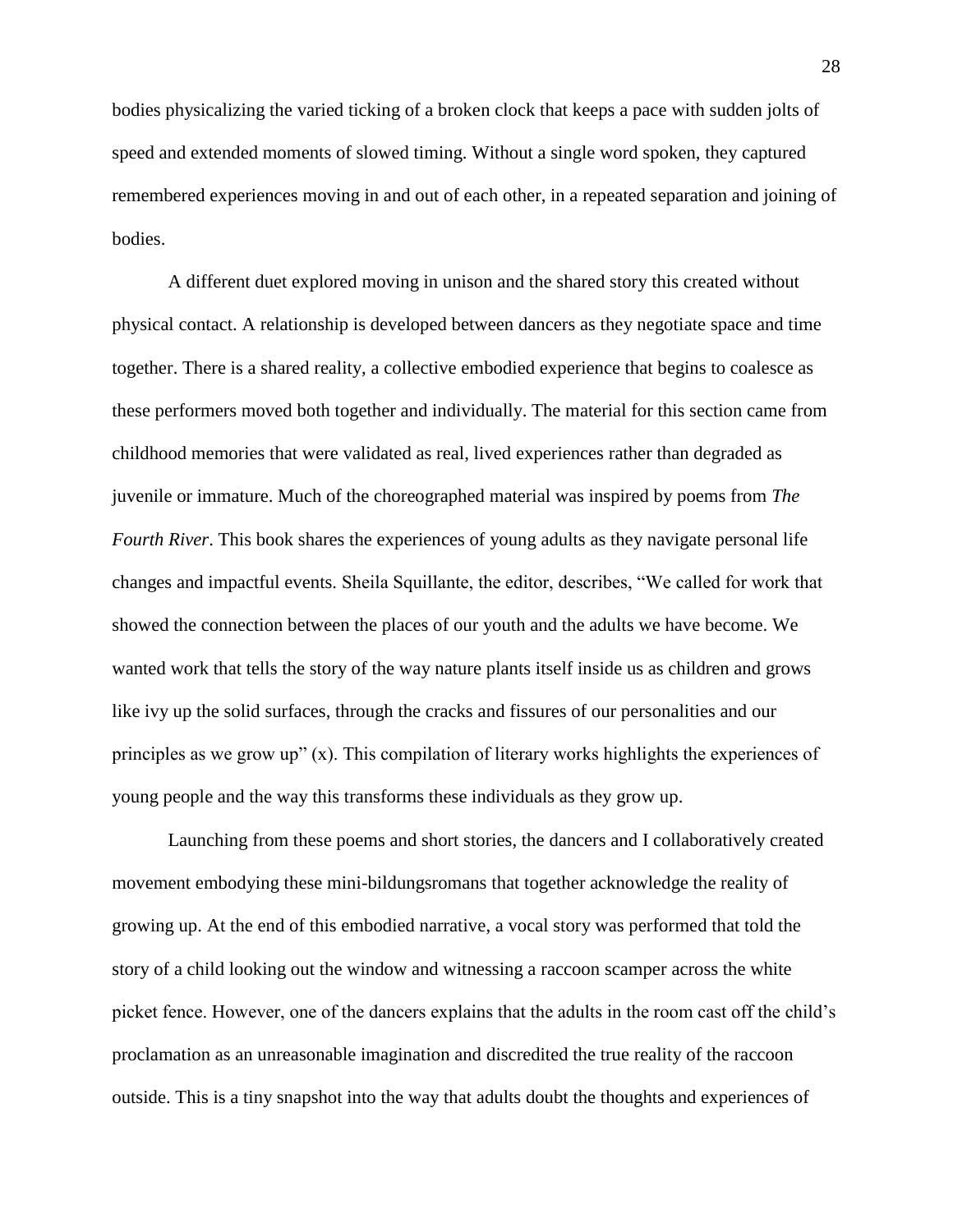young people. This lack of validation removes the authenticity of children and teenager's realities. The way that we treat individuals' stories and experiences can have a significant impact on the growing up process and the identities that individuals come to claim. With this in mind, the raccoon story appeared again later in the show where other dancers acknowledged the presence of this animal and validated the experience of this child. I was interested in creating a choreographic process where memories were shared and transformed, but also a space where experiences were validated by a supportive community. The act of sharing and receiving acknowledgement from people supports the reclaiming of memories.

The last section where the dancers moved without a simultaneous vocal narrative occurred toward the end of the show. This movement followed a short monologue that described the experience of having Trump elected on the individual's 21<sup>st</sup> birthday. This day was submerged in deep contradictions. She was filled with celebration, excitement, and new freedoms, but at the same time she was devastated, frustrated, and scared. In a single instant, she felt confident, but also, powerless. The next movement phrase explored this tangible frustration through movement. Six dancers moved through the space in quick walks, pivots, and diving twists and turns. Each dancer always moved with a partner which provoked endless crossings of paths and changes of directions. This section required the exertion of a lot of energy and was performed to "Milestone 2 (Skux Life)" by Moniker. This piece of music comes from the movie *Hunt for the Wilderpeople*. Although this reference was unknown to most of the audience, this song comes from a part of the movie where Ricky Baker and his adopted father are journeying through the mountains. There is power in their steps and their spirits are full of angst, a desire for rebellion, yet also there is fear and frustration. These feelings resonated through the bodies of the performers as they shifted, bounced, spun, rotated, and slid. These embodied contradictions through movement and pauses captured what Molly Heller describes as, "the attempt to balance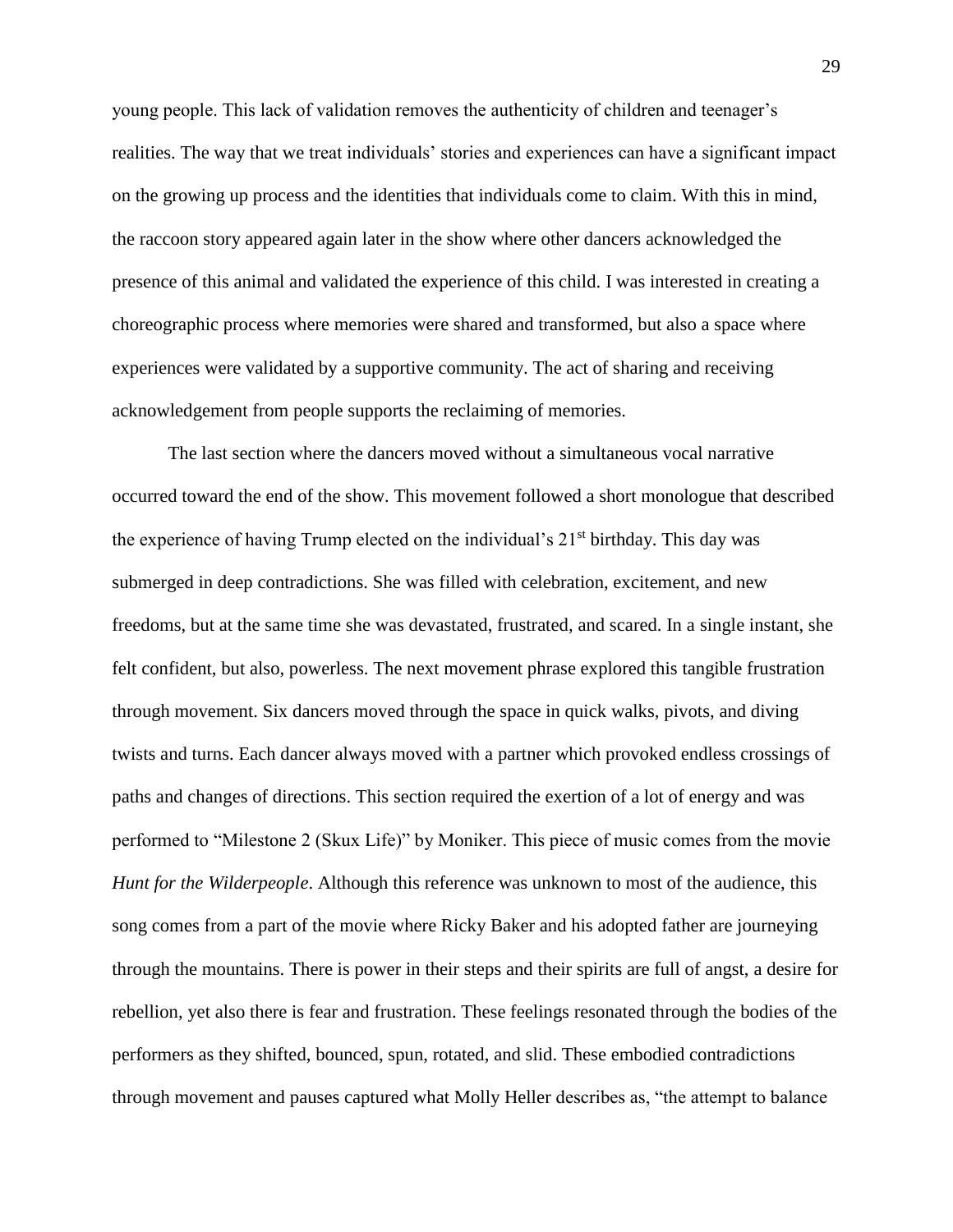contrastingly rich opposites in order to feel alive" (35). These memories could not be fully represented through a vocal description, they required a physical embodiment to capture the energy, feeling, and resonance of contradictory experiences.

## IV. Storytelling through Dialogue

Another section of this dance work played with dialogue and conversation as a way of telling personally identifying metaphors. Growing up there were many games that I played with friends that involved creative responses. One example is the game "Never have I ever" which involves a person sharing a declarative statement about something they have never done and everyone else in the group must reveal if they have or have not done this same activity. This game is played by elementary school children, teenagers, it appears in ice-breaker activities for group events and in more risqué, late night environments. However, in each of these situations, "Never have I ever" provides a space for small stories to emerge. If someone shares, "Never have I ever swam with sharks" and someone in the group identifies that they actually have done this, a story is demanded. "Conversation Starters World" explains that, "Behind every never have I ever question is a great story to be told." This game creates a space for collective sharing and responding. Another game of this nature is "Would you rather?" where a person invents a scenario where one person must elect their preferred option. This involves questions like, "Would you rather have a house shaped like a circle or triangle?" Or, "Would you rather ride on a flying magic carpet or a see-through submarine?" These unlikely questions are layered with magical realism and enter conversations into hypothetical worlds of imagined realities. Through this game, people have the opportunity to discuss unique circumstances and develop stories that hold true to their identities and imagined realities.

This game-question structure was used to create another mode of storytelling in "New Year," starting with the framework of an interview; an interview always involves questions,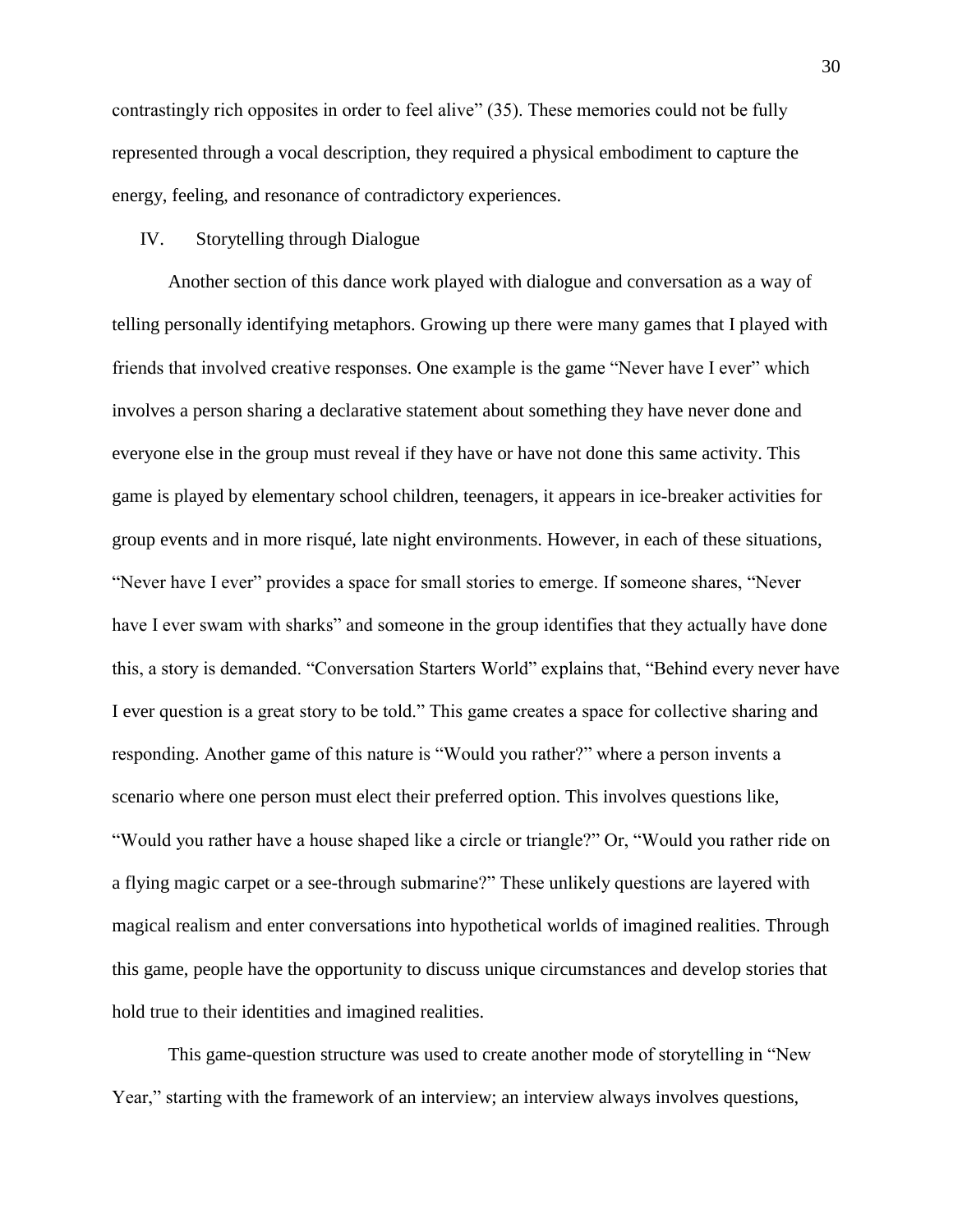storytelling, and hypothetical situations. It is a significant event in the development of an individual, a pivotal experience in the continual process of growing up. I remember attending my first interview and negotiating the steps to present myself as responsible and capable. As I left this glorified conversation, my palms where shaking and I remember feeling that I had taken a significant step to become independent. Thus, an interview-framework was used to introduce the way that storytelling itself can also become part of the growing up process. When the first two questions were asked, the dancer responded with comical responses (that would not be well received in an actual interview) and then proceeded to interrupt the interviewer and ask her own questions. As this interaction continued it became more and more abstract and entered a world of hypothetical imagination. (An excerpt of this conversation has been included below.) This conversation captures the way that we identify ourselves through dialogue, in the presence of a peer. Hypothetical thoughts have the power to characterize us and tell our stories in more abstract ways.

> "If you were in a conflict with a co-worker what would you do?" "I would punch them straight in the face?" "If you were in your dream position, what would you be?" "I would be a sloth cuddler." "If you were a vegetable, what would you be?" "A Califlower" "Why?" "It's hard on the outside, but soft in the inside. If you were a highlighter what color would you be?" "Blue- because it's the easiest to see through." "If you were a pump what would you be?" "A Louis Vuitton Pump because I'm fabulous! If you were being brave, what would you do?"

These abstract situations eventually transitioned into the question, "What would you do if you were being brave?" Although this question maintained the same hypothetical structure as the previous questions, it led to three dancers sharing real lived experiences that they had self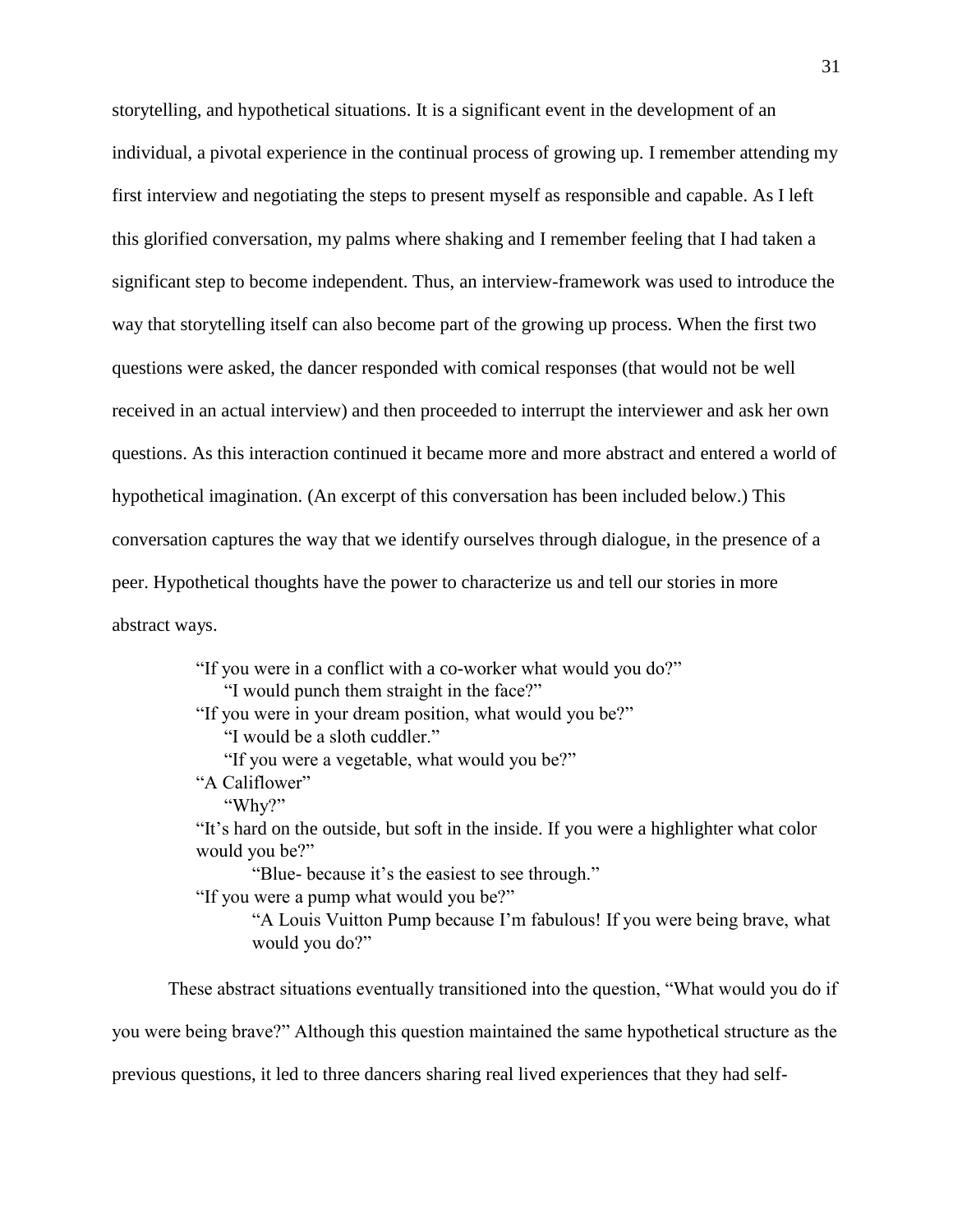identified as moments of bravery. Each of these monologues remained in the conditional verb tense ('I would have') which allowed these individuals to slightly remove themselves from the past action and tell these narratives from a more reflective and hypothetical stance. The verb tenses that we use when telling a story allow us to interact differently with the content we are sharing. In these terms, I was interested in having a playful relationship with the different verb tenses used.

During the first brave story, one of the women was standing on the edge of a cliff trying to gain the courage to cliff jump into the water below. It was coated with feelings of uneasiness, fear, and the desire to conquer inner doubts. The second story was told from the perspective of an eight-year old. Her family was moving and she was frustrated and scared with the thought of leaving the only home she had ever known, moving several states, and trying to start over. She was devastated to be losing her closest friend but, in the end, chose to embrace the huge life change and not look back. The final story shared a similar struggle to uproot one's life and home but was told from an 18-year old perspective. This dancer explained the fears of leaving her family and her friends to begin a new life at a college all the way across the country. She explained the sensation to be filled with both a sinking fear and excitement at the same time. All of these stories describe experiences of uneasiness, fear, and inner battles. However, these women were able to reclaim these stories by painting them as moments of bravery. This acknowledgement transformed these memories into experiences of strength and determination. In this way, the fear they all felt was validated and they could emphasize their perseverance through these challenging times. These moments become essential parts of their own bildungsromans.

V. Stories that Narrated Movement

32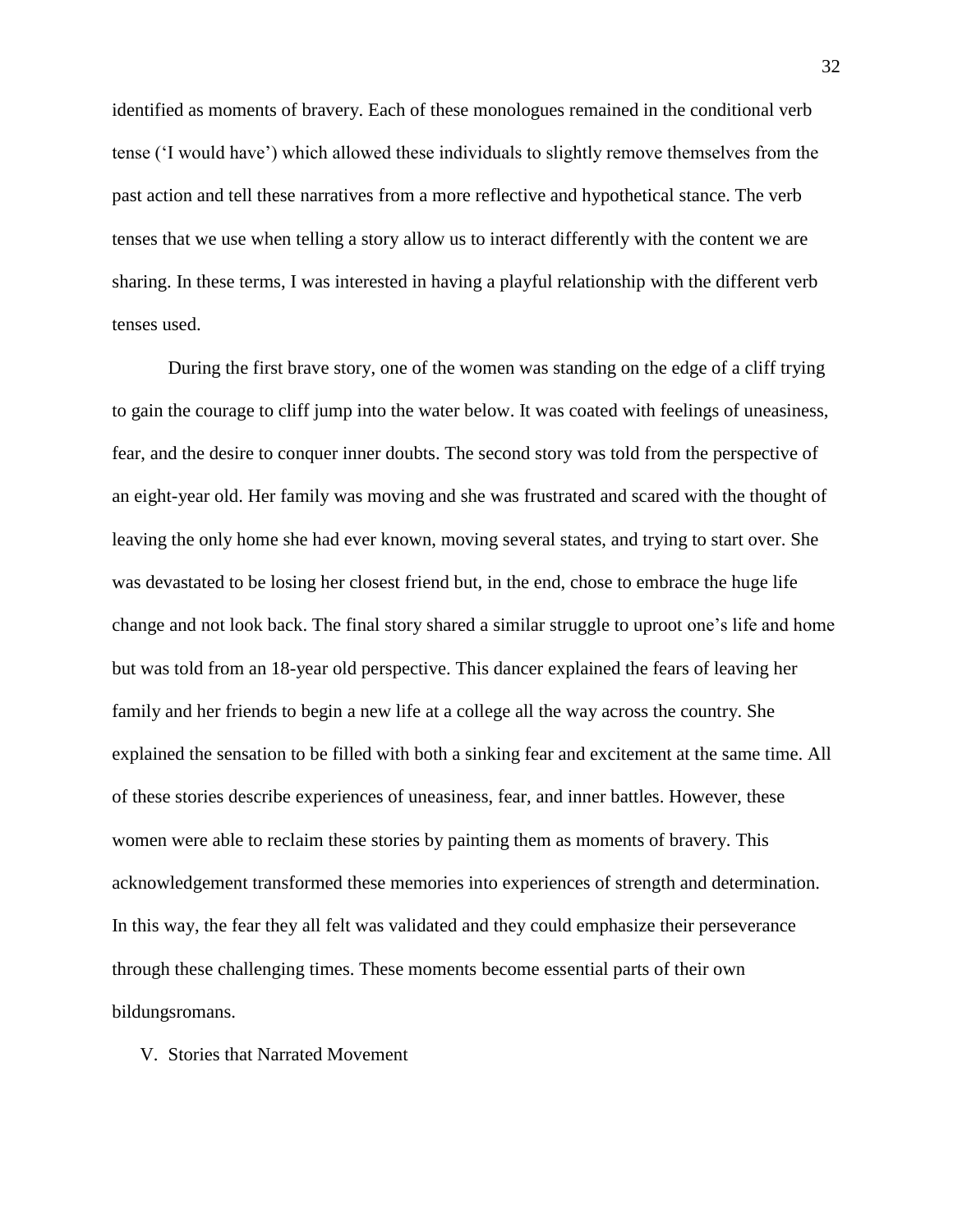In addition to performing stories through the structure of dialogue, movement alone, and spoken text paired with movement, we incorporated spoken text as narration to movement. This was achieved by having a single performer who was sitting tell the narrative, while another group of performers danced. This allowed a clear story to be shared while the movement embodied this experience in a more abstract way. This, in turn, added more complexity to these stories—these stories welcomed more audience connection and encouraged more open interpretation. The first narration projected the audience into a warm summer night where the bloated moon hung above the ocean:

"You looked at me and said to me, "I am the moon before day breaks in" and you let yourself feel what you've always wanted. I heard the rumbling surf pound against the sea wall in the bulge of my stomach. And I pulled your legs up to my body. A few light leg hairs tickled me, while your lips curled around mine. Your tongue dove into me like a wave."

While these words roll off the performer's lips, four dancers move behind her. This quartet involved intimate physical connection; they leaned upon each other, supported each other's body weight, and traced the edges of each other. The shared physicality of this dance seems to connect to the spoken monologue but in a way that is much more platonic. This pairing of movement to text offers more ambiguity and widens the opportunities for audience imagination. Both stories explore the feelings associated with human connection—easeful happiness, nervous excitement, pounding anticipation, and calming support. These experiences of relationship and connection were such critical moments in every performer's own coming of age narrative. Also, this story of both words and movement offered a narrative of creativity; the spoken text leaves out details of gender and calls upon layers of metaphors, while the movement works with and against this story. Together these two elements transform the original experience into a creative memory. This edited version holds a unique realness that through metaphors and paired physicality represents the original experience with creative authenticity.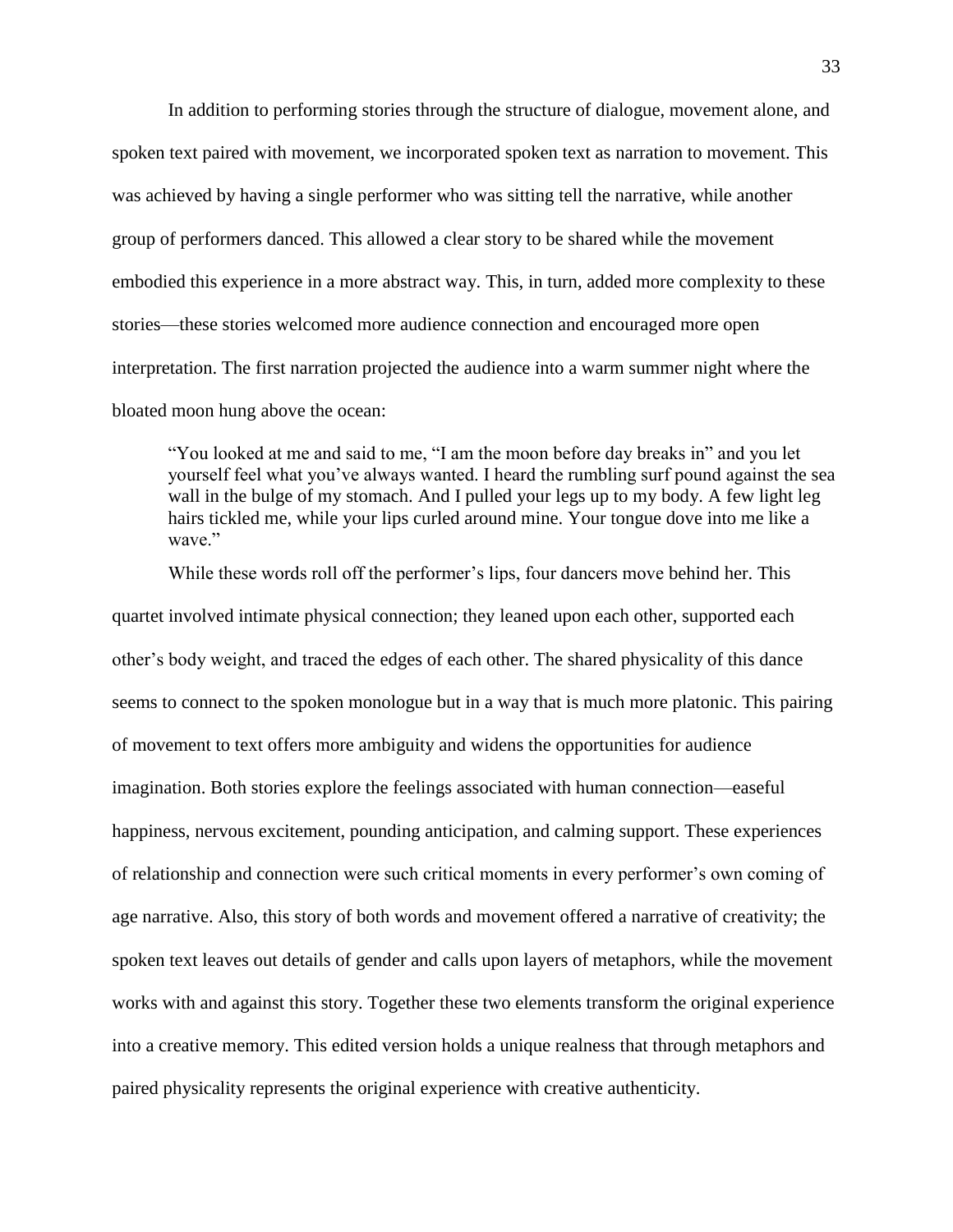At the end of the performance, a second story narrating movement was performed. This story is the longest spoken piece in the show and shared the experience of watching death creep into her grandmother's body. The performer describes arriving at the hospital and watching her grandmother body rattle up and down with sudden, giant gasps. This woman's back was wired like the back of a computer monitor. In a room charged with quiet energy, the dancer explains feeling each breath grow further and further from each other in a tangible distancing. The monologue was slow. The progression of the story was interrupted with memories of this grandmother who was a painter, innovator, and advocate. There were long pauses as the performer remembered sitting in silence watching time creep its finger across her grandmother's body. This memory was constructed with creativity and an essence that brought the audience into the hospital room.

While this performer shared this monologue, the rest of the dancers moved across the space in a horizontal pattern. Their bodies danced one at a time like words running across a page or trains trucking across a straight track. We created this movement through an improvisational score that involved each dancer embodying their own experiences with death—these memories seemed to resonate through their bodies. Experiences of loss were a universal component of all the performers' lives and was a significant marker in their journey of growing up. Often these dancers did not have the words to describe these memories and felt more comfortable allowing these narratives to be physicalized. Each dancer found movement that navigated moments of vertical progression and moments of pause. Together this dance and this text created a conversation of the process of death that involves love, pain, and a journey of healing. By sharing this story (and each dancer's kinesthetic version) this deep suffering can be reclaimed to no longer feel like a loss of power or an assault from the world. Instead these memories become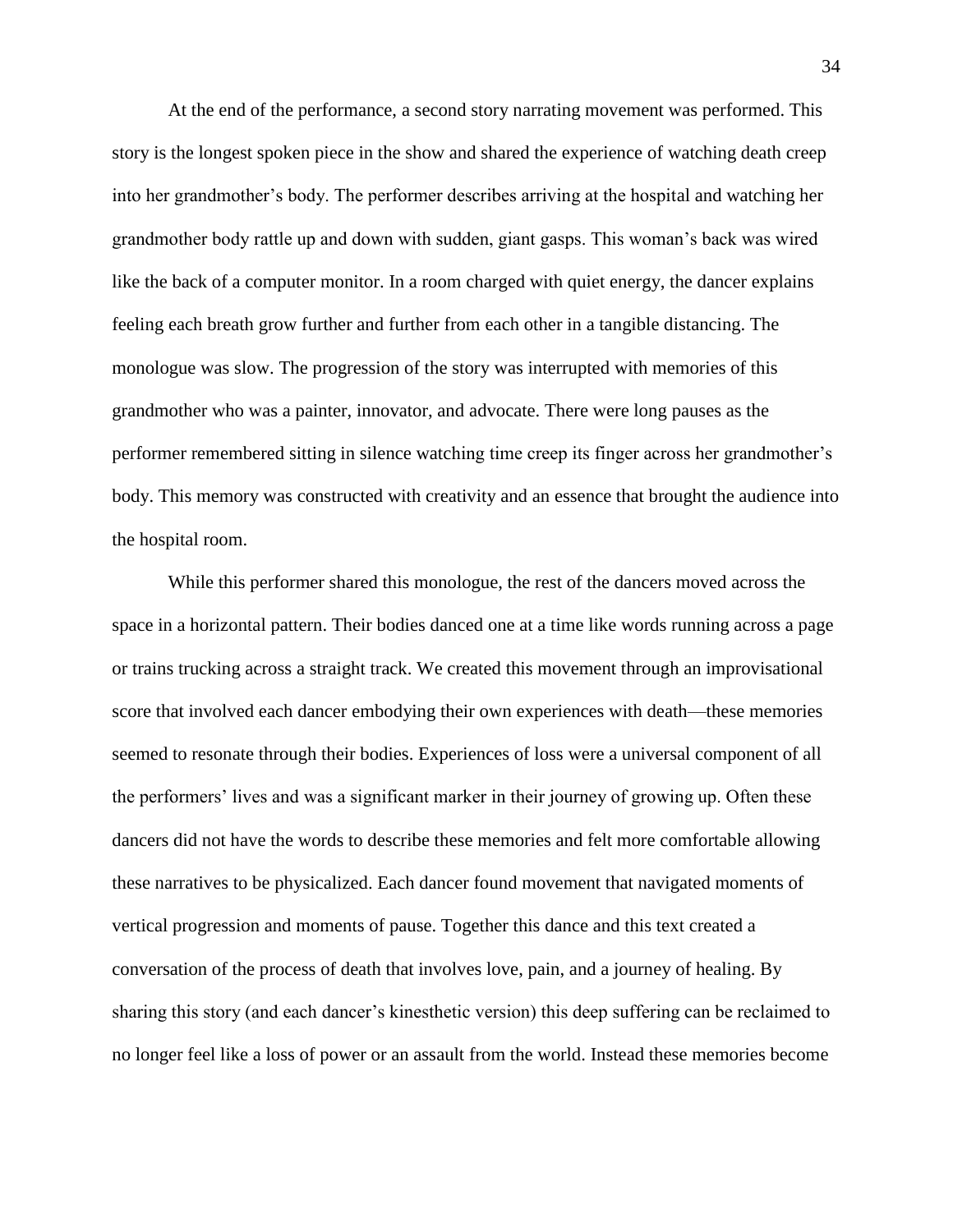owned, something that belongs to these people and that can be shared on their own terms. The creation and telling stories of loss allows people to establish an empowering sense of resolution.

## VI. Finding a Sense of Independence and Collectiveness

In my own experience, I have found that the journey to become independent is one of the most significant processes in a person's bildungsroman. There are many steps to become independent like making difficult choices by yourself, taking responsibility for every part of your life, and beginning to explore your relationship with and apart from others. Each of these is extremely challenging and allows one to grow up in many complex ways. During the choreographic process, we discussed what it looked like to be confident and complete while being alone and the many challenges we have experienced to accept greater levels of independence. These conversations are very unique to a group of women in a university setting and opened up a special community within our cast. In turn, the movement for this section was created through prompted exercises where each dancer was guided to reflect on her individual identity and her diverse experiences of being independent. Through these reflections, their bodies immediately began physicalizing these memories and thoughts. I was astonished by the rawness and vulnerability of these initial movements. After setting a sketch of their individual movement, I encouraged them to find a continual play and responsiveness to their initial thoughts and memories. The performance then included eight solos with each dancer continually exploring what it meant to be alone and independent; it was a beautiful collection of bodies breathing, turning, isolating, and flourishing at the same time.

The final section of this show involved a resolution of sorts that captured the collectiveness that was created through this choreographic process. As a group we came to establish the characteristics and experiences that everyone in this group shared. These similarities were something very unique to this group of people and are not aspects that could be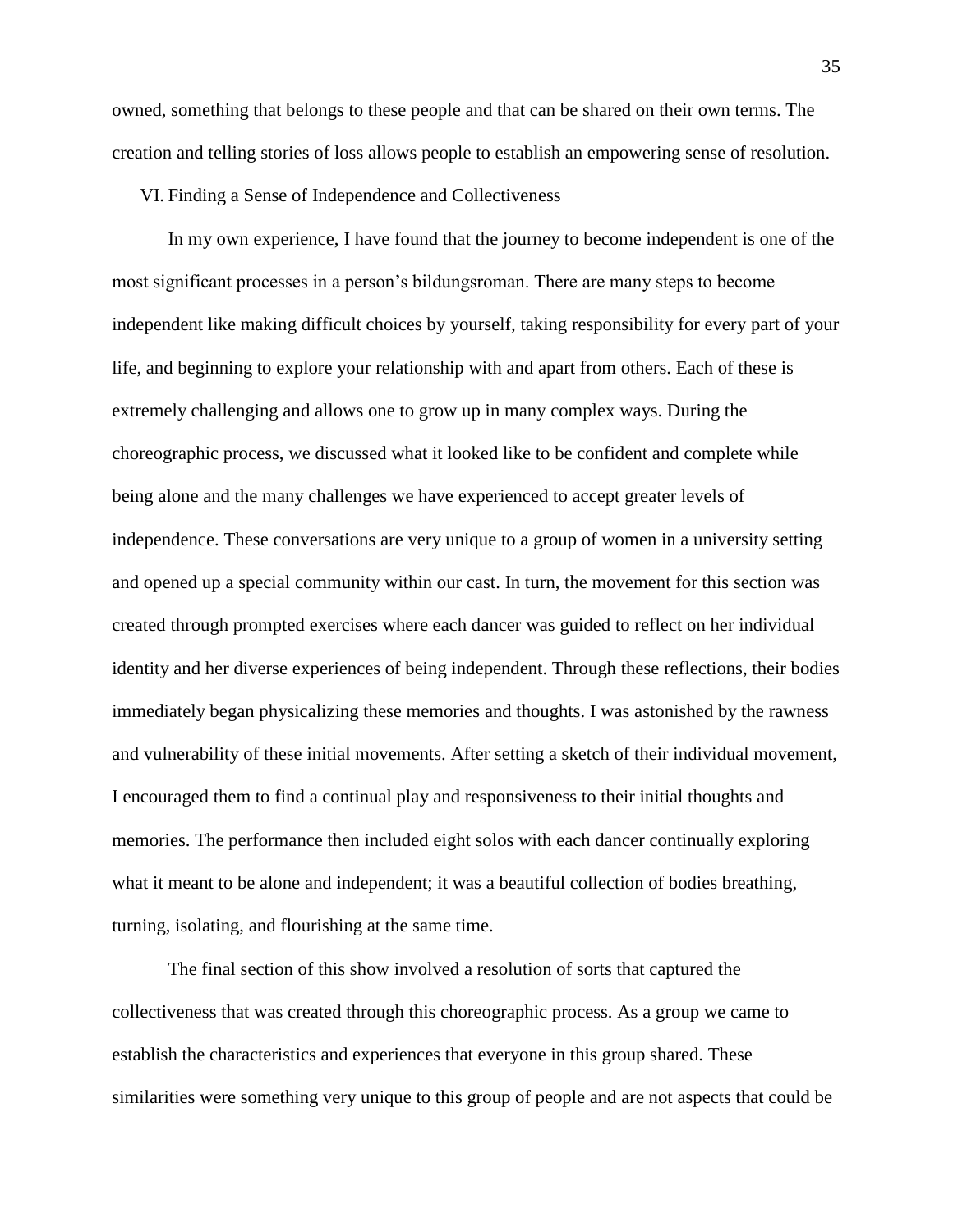translated to any other group of people. During the performance the dancers proclaimed these declarations, which included statements like, "We are all young women and we have all worn Crocs." Or, "We have all been alive when Pluto was a planet and we all witnessed the election of our first black president." And, "We have all climbed a mountain." These simple statements are pieces of our identities as a collective group. Through hours of rehearsals and time spent creating, we all became a community that shared and listened to each other's stories. In this experience, I realized the importance of having an audience to experience one's stories. Most times the community is comprised of a close circle of friends or family that you meet with or call regularly. However, whatever the structure, we realized the need to have a supportive group that allows you to share your own bildungsroman, to process through significant moments of life change, and reclaim experiences through a creative process of remembering.

#### CHAPTER 4:

#### "4137 Sampson Toad Road" AS AN EPILOGUE TO PERFORMANCE STORYTELLING

*A thick fog hangs in the air as warm lights cast a deep glow on stage. All of a sudden, a dancer runs and leaps onto a bright pink trampoline. Three more dancers come running on stage and one at a time, they jump on this trampoline and run in a curving circle off stage. When they reenter again, they each share a small phrase that fits into a larger story:*

*"In 2013…" "We all lived together…" "It was a…" "Crazy…" "Melting…" "Aeromatic…" "House."*

This was the beginning of "4137 Sampson Toad Road." The audience was introduced to four roommates who lived in a quirky house—a house that had a picture of floating baby heads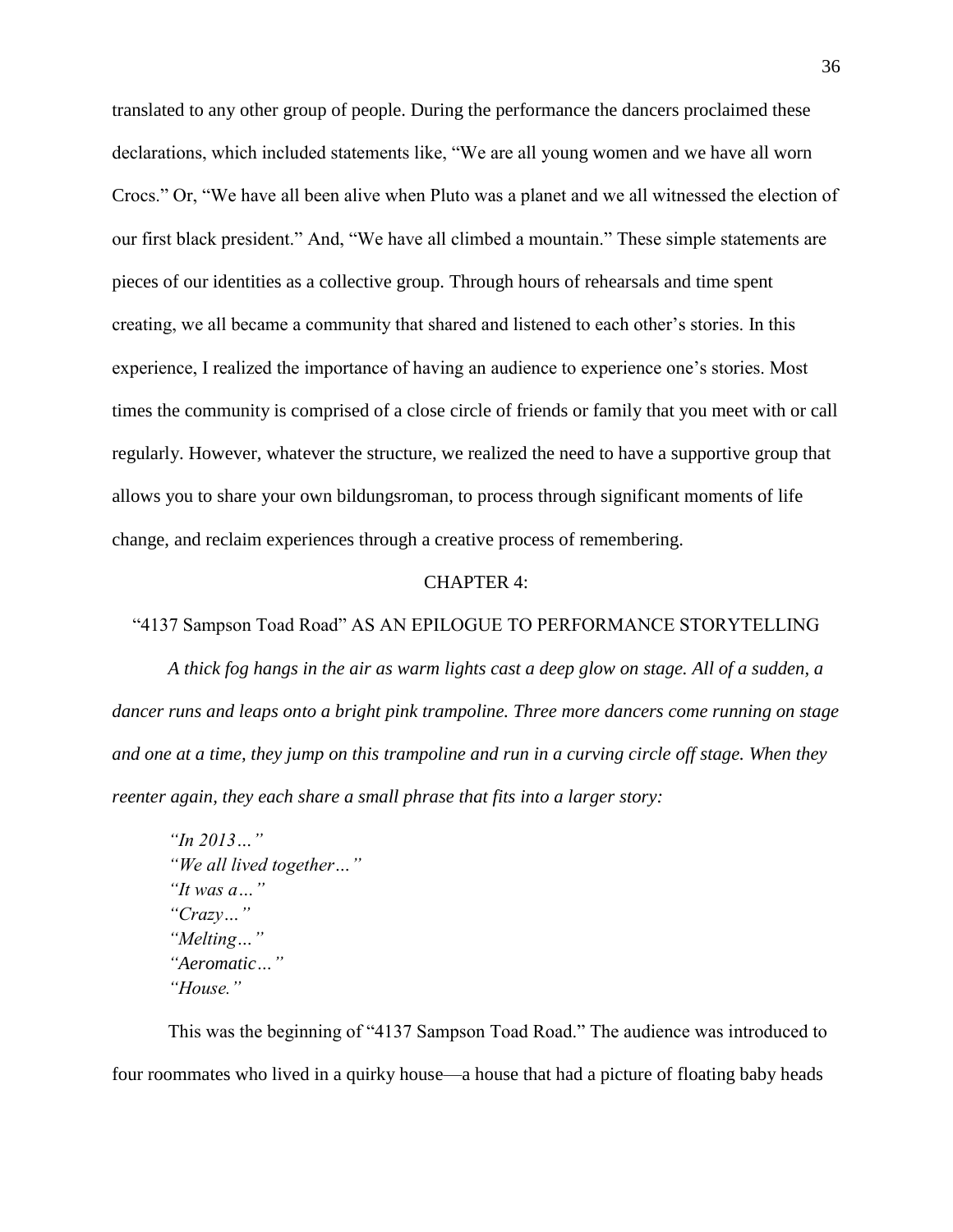on the wall, a house with a cat for a landlord, and a house that locked the doors when it got shy so these tenants had to jump on the trampoline to get through the window. Not only was this building peculiar, but these four women who lived within it had equally odd and distinctive traits about them. Through the course of the piece, the audience learned that Emma's favorite tea is African Red Bush and that she has a strong connection to all Labrador dogs and that Hailey dislikes abnormally long toe nails on anyone. Also, Cameron likes to play the ukulele and sing to herself all night and Tori hates the concept of sour cream even though she has never tried it before. She thinks the concept is disgusting. This piece became a way for the five us to come together and tell stories. These stories blended absolute accuracy with layers of imagination and creative liberty to capture the experience of living with people. As a cast, we found that when we have lived with different people, we have changed, adopted new quirks, adjusted our living habits, and essentially developed into new people. Thus, through the lens of a fantastic home layered with real memories we created a bildungsroman.

In many ways, "4137 Sampson Toad Road" exists as an epilogue to the evening length work "New Year." After months of the initial process, I had fine-tuned specific choreographic processes that blended vocal and physical storytelling. Our first rehearsal involved creating statements that characterized the identity of each dancer through specific likes and dislikes. These identifying statements were then embodied through movement. Later I paired the dancers in groups of two. A type of conversation emerged where each dancer introduced the specific quirks of the other person while they both moved through their embodied stories. In these terms, these introductions developed the performers into specific characters through their real experiences. The next part of the choreographic process involved the creation of a lot of material. We created movement together through improvisational scores, through prompts and setting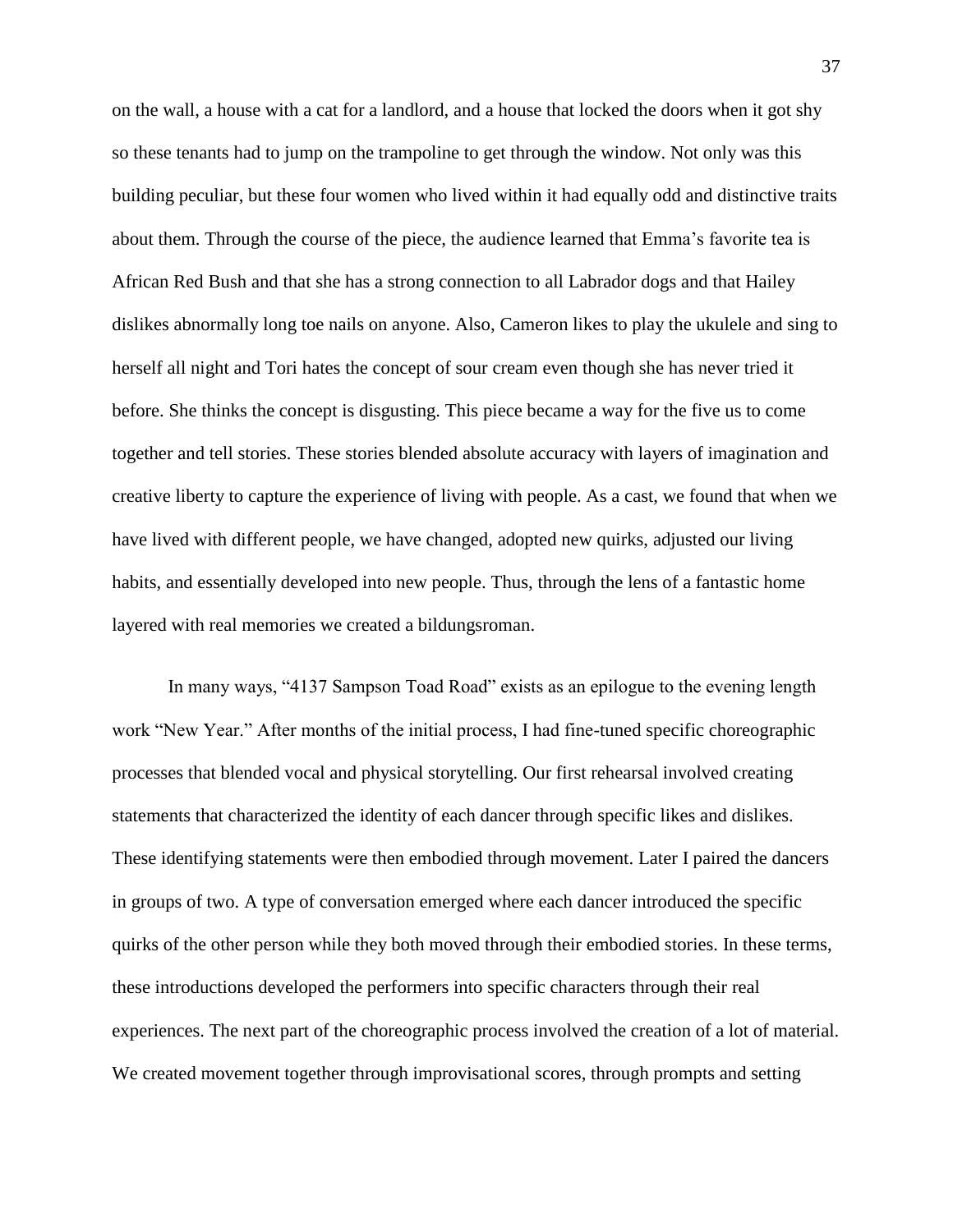material, and through teaching specific phrases. Also, the vocal narration was created through a deeply choreographic process. Through writing and speaking prompts based on personal experiences, we explored the many strange living experiences in our lives. In these terms, the narration that emerged was a collage of each person's memories that incorporated layers of magical realism and realism. The lines of reality and the fantastical were deeply blurred; another world was created where there was a different expectation for normal.

"4137 Sampson Toad Road" explored the way that a community is created within a home and the way this community becomes both a place to share stories and also to form new ones together. A peculiar house with even more peculiar roommates is the perfect setting for a bildungsroman to emerge. In the middle of the piece, a dancer shared a story where she learned that her grandfather had died. In this moment, she was held by her roommates as she cried. Later, they all decided to go camping to honor the presence of this man who loved all things outdoors. The physicality of being with people who love her and being surrounded by the very things her grandfather loved, allowed her to mourn and honor his death. The act of telling this story, allowed me to process through the death of my own grandfather which occurred in the middle of this choreographic process. I also learned from different audience members that this story deeply connected to their own experiences with death, mourning, and receiving support from intimate communities. For the storyteller, she was able to gain empowerment from telling this story that acknowledged her pain and recognized her strength through this situation. Through "4137 Sampson Toad Road" a bildungsroman was created that shared a collage of imagined and real stories that each highlighted these individuals' experiences and personalities through movement and spoken text.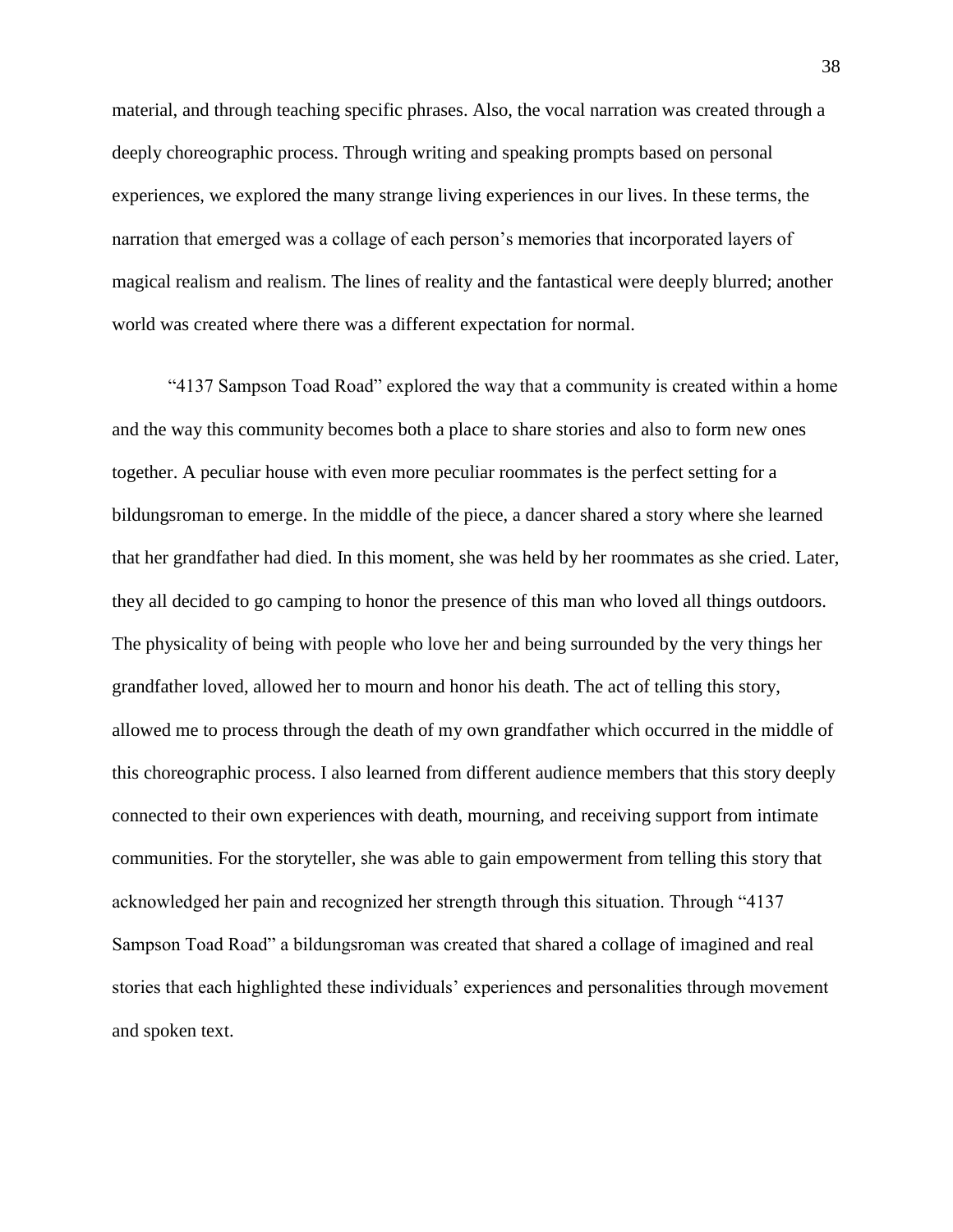#### **CONCLUSION**

Growing up, I remember that some of my favorite memories were listening to other people tell stories. There were countless nights that I would sit at our small wooden kitchen table with a plastic floral table cloth and beg my father to tell me a story about his life. He grew up on a hog farm in Nebraska and I loved listening to his exciting stories that seemed layered with adventure and hard work. My favorite part of visiting relatives was to listen to the stories that had become a part of our family canon. These tales had been told and re-told so many times, they had clearly adopted their own set of details. My grandfather would tell me stories of playing the drums in a World War II band and my grandmother would share her experience starting the first women's art collective in Youngstown, Ohio. There were endless stories of the mischief Uncle Greg caused being the youngest sibling and having four older siblings to teach him how to cause a raucous.

Hours of my life were spent listening to audio books with my brother. As we became enthralled in the adventures and conflicts of these elaborate plotlines, we would gasp and laugh together. This was the first time in my life when my brother began to become a friend instead of just an annoying, bickering sibling. Through stories, our relationship bloomed. In middle school my entire summers became lost in books. I would hide in corners of the house and let myself be consumed by these tales. There was nothing I loved more than being welcomed into an intimate story.

Two summers ago, I had the opportunity to study abroad in Spain. One of my favorite parts of this three-month adventure was listening to the stories of the many people I met along the way. I spent countless hours talking with my host mom late into the night about her life and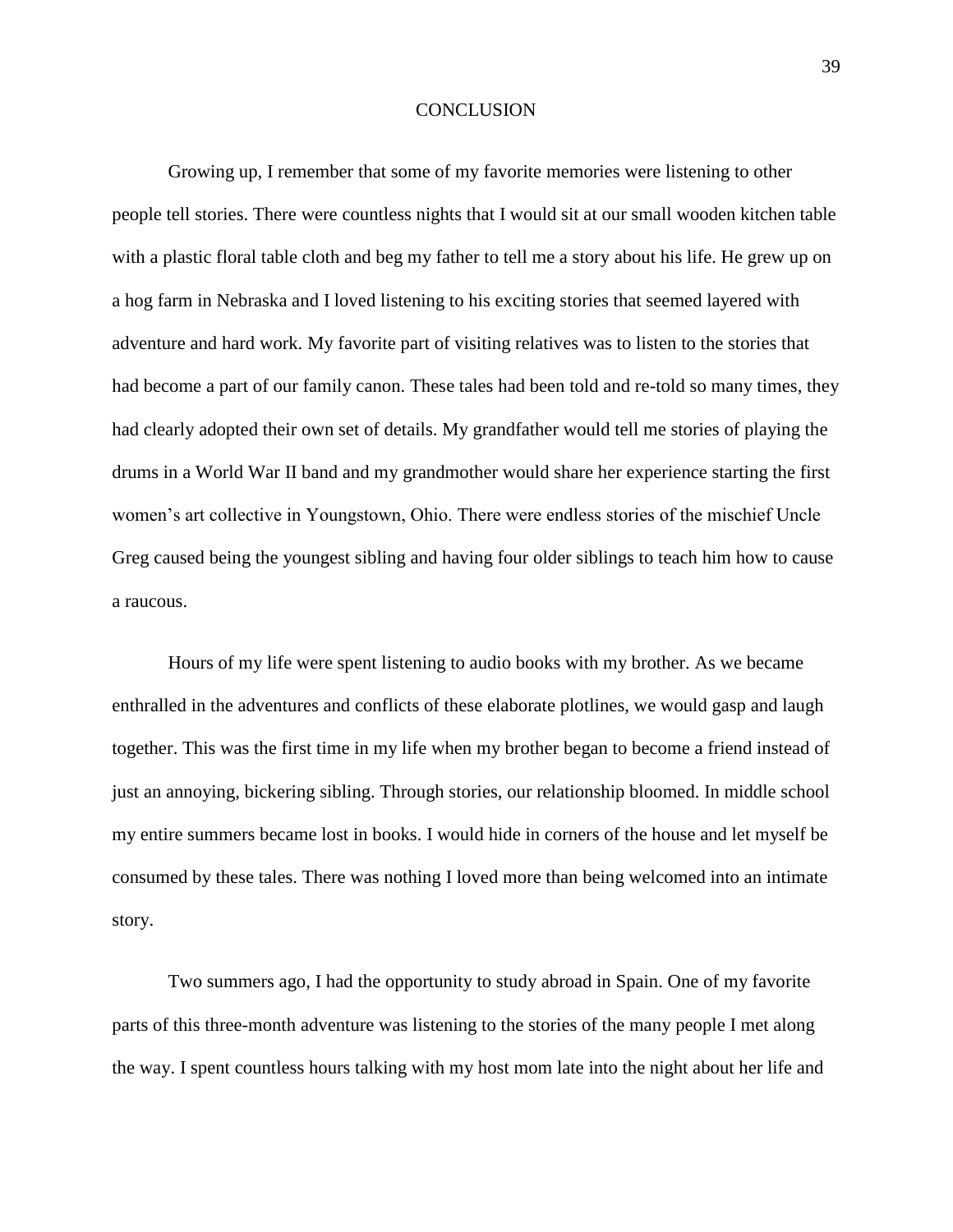how she had watched her country transform once Franco was no longer the dictator. When I stayed in hostels, I met people from all over the world and would ask them questions about their lives and experiences growing up in their respective country. One day while I was sitting in a café in Bologna, Italy journaling about the many incredible stories I had heard over the past couple days, a poem on the wall caught my attention. It read:

Le Bar des Heros Whose memory is this again? It was (summer and it was dark I remember you standing against the wall (Like a banchsee, a white spirit And we kissed- hours sounded good (In your arms And we were heroes- just for the space (Of a 52-bar hit (David Sanson/Saadane Anf)

The words "Whose memory is this again?" echoed in my head for weeks. The many stories that I had been obsessed with all of my life belonged to their tellers. They had been transformed from experiences into stories with touches of imagination and simple edits. There were layers and layers of creativity embedded within these memories.

From this intense love of stories and many months spent pondering the nature of memories, I became inspired to further research this relationship of stories to our ever changing lives. As a Spanish major with an empahsis on literature, I had come across incredible books, short stories, and poems that transformed communities simply with their words. There is clearly power in a narrative being created and shared. However, through these studies, I have also realized that certain marginalized perspectives are often missing from the dominant rhetoric. With this in mind, I began a journey to create a female bildungsroman through movement and spoken text. This process to highlight the experiences of a powerful group of women who each carry a distinct web of memories in their minds and bodies was deeply empowering.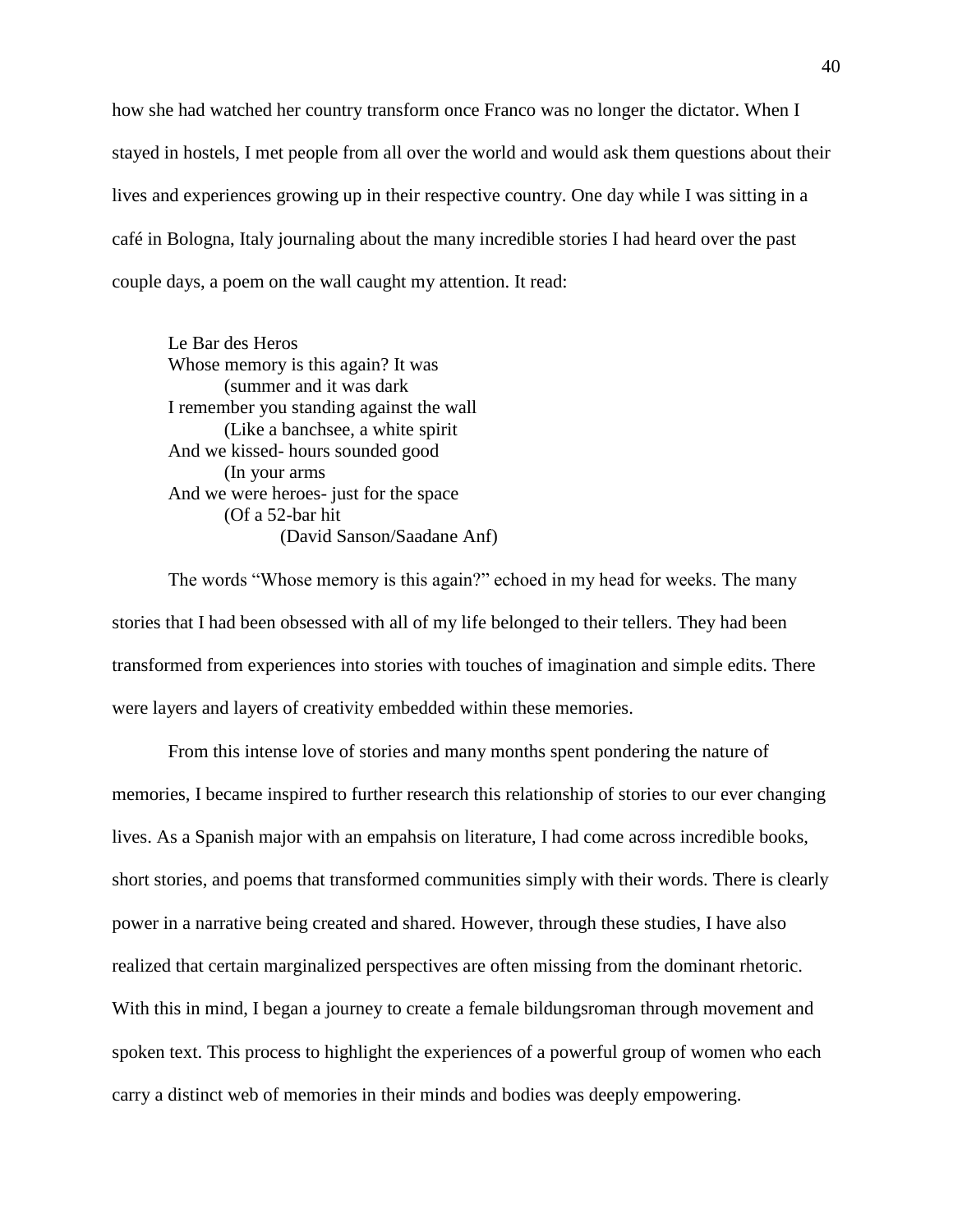This choreographic process and performance gave way to the creation of a community that built a collective story. This story building process recognized the highly individual experiences that each performer carried with them and provided space for each of these memories to be transformed. In this way, the performers and myself were able to reclaim past memories into self-defined and creatively constructed stories. In some cases, these past moments were completely redefined; painful experiences became accounts of strength, embarassing moments became funny, and serious life changes became hopeful. In other cases, there was power in simply acknowledging past events and providing validity for the thoughts and emotions tied to those experiences.

Together we discovered the importance of constructing your own bildungsroman. When we define the influential moments in our lives and when we decide what situations are most significant, we gain control and can conciouslly form our identities. The process of creating and framing our own narrative acknowledges the way we have changed and grown up. We become the curators of our own life; we decide which stories are at the entrance of our 'museum,' which memories we hang together, and which ones we repaint or add an edited label. This act of curating is empowering to establish the people we become.

One of my favorite parts of this performance was involving the audience in this storytelling process. After the show, there was paper available for audience members to write their own memory that corresponded either to the prompt of their first memory, a time they felt brave, or a time they were afraid. Each of these prompts directly corresponded to a part of the show they had just witnessed. This simple activity allowed the audience to participate in this story creation process and take a moment to acknowledge and share a significant moment in their past. (These responses have been anonymously documented below.) I was shocked by the honesty of these responses that captured a rememered moment. Some of these papers shared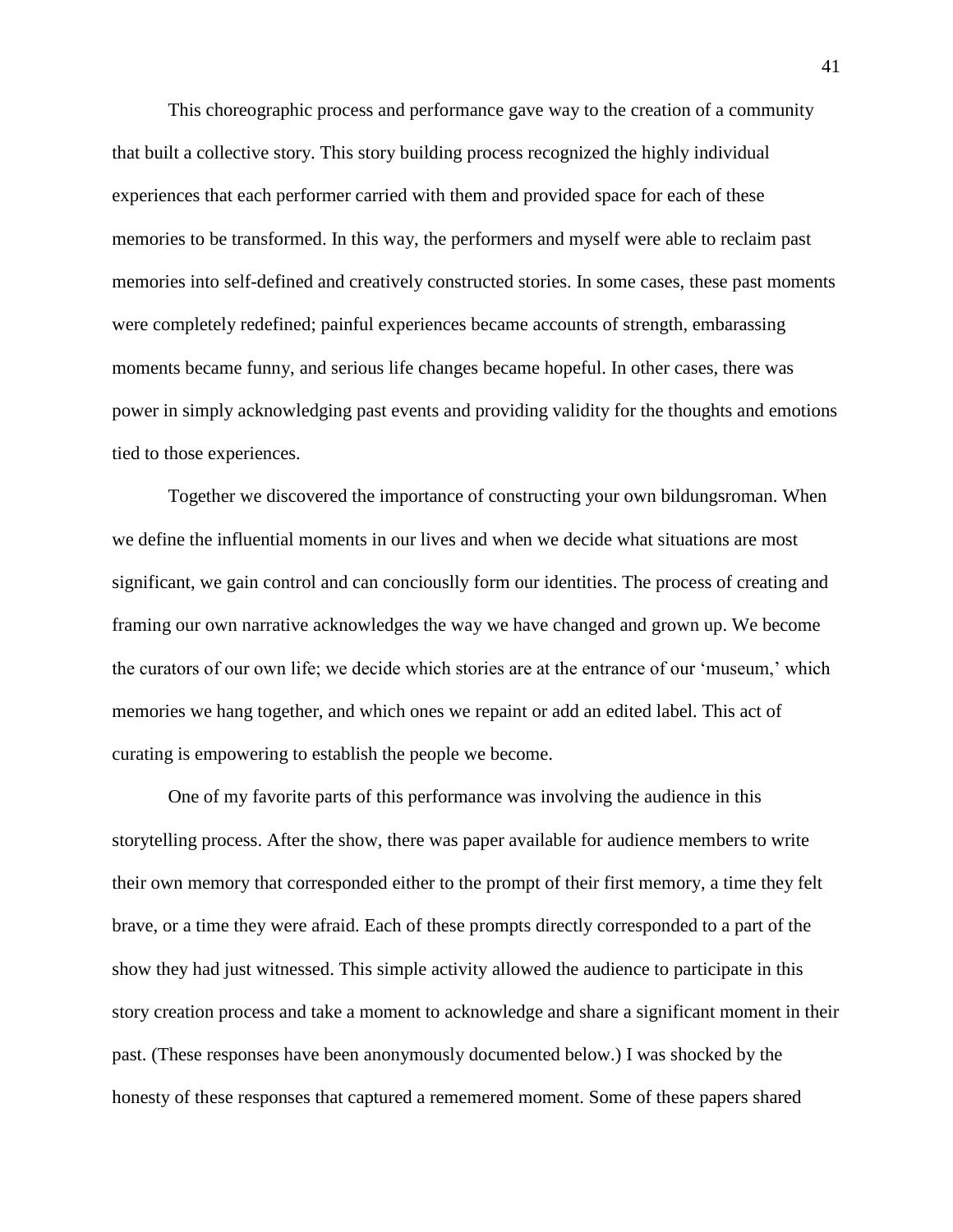small fragements of a moment in time, others were dramactic, shocking experiences, and yet, others captured experiences of pure joy or fear or sadness or change. It felt significant to have these mini-stories physically documented. It was like cradling a bird's nest to hold these notes in my hands with each person's unique handwriting sprawled across the paper—they were each so delicate in their raw vulnerability.

I realized through this experience of creating physical and vocal stories and in reading the audience responses the great importance of storytelling in human life. The act of storytelling has the power to form communities, support processing intense emotions, and reclaim past experiences. Also, it is an effective framework to use in dance choreography. I discovered that the collaborative relationship between spoken text and movement can introduce exciting narratives that play with both literal and abstracted meaning. I am interested in further exploring the way that text can be incorporated into dance work without lessening the fullness of the movement or seeming out of place. As I enter the professional dance world with a deep interest in choreography, I am deeply invested in continuing to research the play of text and movement to create dynamic performance work.

Lastly, I would like to acknowledge the importance of the bildungsroman to acknowledge the experiences of all individuals at all ages of their life. Children, teenagers, adults (of all ages), and the elderly have the right to their own bildungsroman that is of course ever changing. We like to denote growing up as the transition from the late teenage years to the 20s. This limited range removes the validity of experiences from children who are of course growing up and experiencing real moments of change. In turn, I would like to broaden this definition to recognize that human life is really an endless process of growing up—you continue to grow up even in your 50s, your 70s, and beyond. With this mind, the bildungsroman narrative becomes a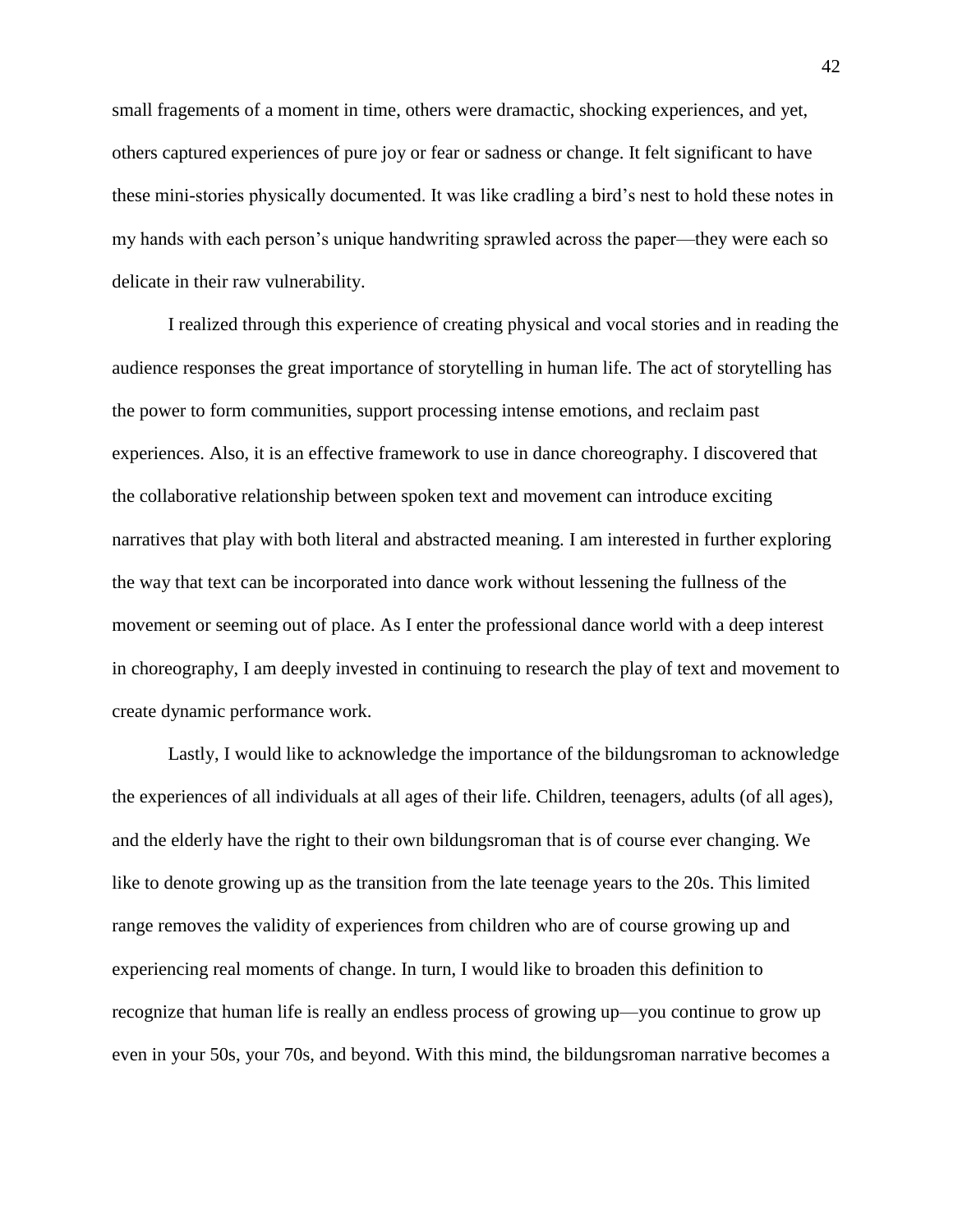framework accessible to anyone to acknowledge their story, creatively transform experiences,

and reclaim memories.

Audience Responses:

First Memory

- "Riding in my dad's purple car, a Simca, very small, with him and my mom. My parents were already divorced, so this, for me, was a major event."
- "One of my earliest memories is meeting my paternal grandparents for the first time, that I could remember, and seeing the stairwell in their home in Denver that I fell down when I was three years old. I don't remember the tumble down the stairs- but I do still have the scar on my head."
- "My first memory is in my first house when I was somewhere between the ages of one and three. My brothers were sliding down the stairs into our basement on a mattress and they had me go with them. I remember being freaked out."
- "Walking on an elevated cement and garden divider with a teddy bear."
- "I remember my family trip to the Uintas before we moved to Wisconsin. I had broken my toe several weeks earlier and insisted on wearing my Lion King slippers! I'm certain I pirated skirts and hats from various sympathetic members as well."
- "Pulling my baby brother off my parents' bed so that he would wake up to see what Santa brought us."
- "My parents were throwing a Christmas party when I was about one and a half. My mom had the flu, and she ended up falling and breaking her cheekbone (she had fainted). I remember the paramedics carrying her away in a stretcher. I was crying while they took her out."
- "I cried when my mom told me that she was having a boy."
- "My first memory (that I can remember) is riding the bus to school one day and meeting my best friend because I sat next to her."
- "When I was three years old, I was lifting under the kitchen table playing with my dog. For a reason, I, myself do not understand, I just bit my dog. Shockingly, he bit me back right on my eye. I still have scars from the stitches I had to get."
- "Finding Easter candy in the front room of our house. I was probably three years old. My mom had hid little peanut butter cups under a pillow on the couch and on the keys of our piano. I was so happy and excited."

A time you felt brave

- "A time I felt brave…when I started ballet."
- "When I held my first girlfriend's hand in public"
- "I was both deeply afraid and brave when I ended my five-year relationship. It was painful, terrifying, and strange but also exhilarating because for the first time in a while, I felt truly free."
- "A time I felt brave was deciding to travel abroad (some of it by myself)."
- "Sitting in a bean bag with my friend Olivia at age 3."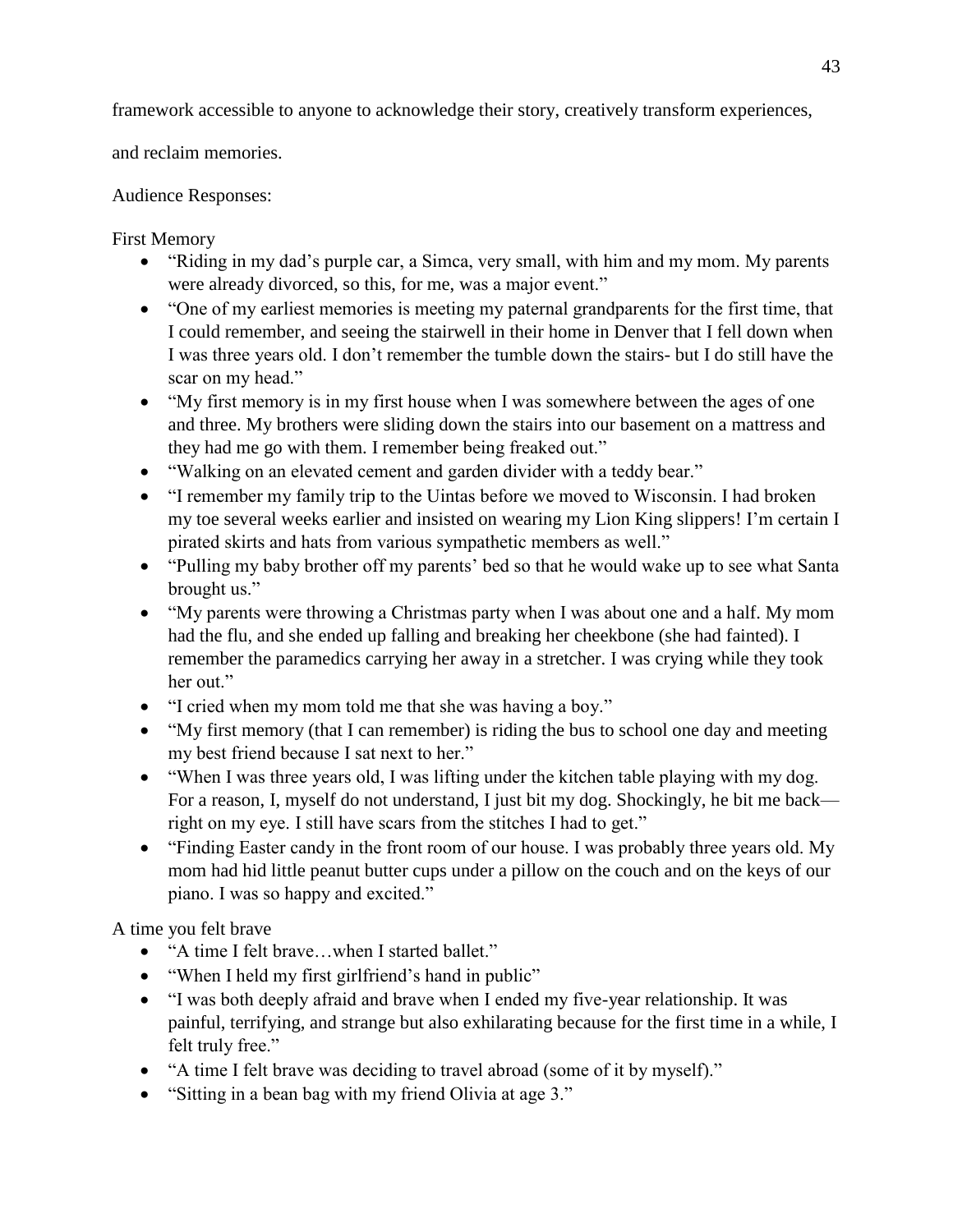- "Speaking up for injustice—specifically making sure that people with less finances/mean receive equal resources."
- "Laying on the operating table about to go under for a surgery that would change my life. I was ready and prepared for whatever happened next."
- "A time I felt brave was one time in Colorado, my two friends convinced me to give this cute waiter guy my number."
- "A time that I was brave was when I fell in love with my best friend. And realized I was not straight."
- "The night Natalie was born I felt brave. She was the second of three babies—all girls. She was beautiful then—she is beautiful now—and will always be!"
- "The memory of my sister's pregnancy announcement. Knowing that I would be the one to help her for the hard times. And then the memory of my nephew being born, what an incredible day."

A time you were afraid

- "Walking/running away from my parents' house at night and being chased/followed."
- "I felt afraid admitting to my grandmother that I was sexually abused."
- "I am afraid. Not of something but of sometime. The future scares me as much as the uncertainty that comes with it. But what is there to do but embrace it."
- "When I was 6 years old, my grandpa passed away. When we got back I had a nightmare my whole family got off the plane and I watched them leave without me."
- "Walking across campus late at night passing bushes and dark corners, hearing noises, questioning if I could defend myself—and feeling silly and angry at the same time."
- "I used to be very afraid of the dark. Especially out in the woods. I thought an animal would eat me. I became a camp counselor in the woods and had to quickly get over that fear. I distinctly remember walking down a particularly dark path to get to my cabin. At first it was the most terrifying thing but after a few weeks, I got used to it and fell in love with the dark."
- "My first kiss. His tongue. Instead of a wave, it was a jet plane. It was disgusting. I was afraid."
- "When I was very young, I was afraid of the dark. Or afraid in very dark places. Now I sometimes enjoy sitting in a very quiet and dark room."
- "When I was two, I was sailing on a lake and a storm came up. My boat kept capsizing and tossing me in the water. It was tall and the water was cold and I was wearing clothes that kept soaking up with water. At some point, while swimming around the boat, I nearly drowned. For years I never wanted to sail again. My fear was strong that it feels silly now. At some point the fear subsided, I don't know how or why…but I feel love had something to do with it."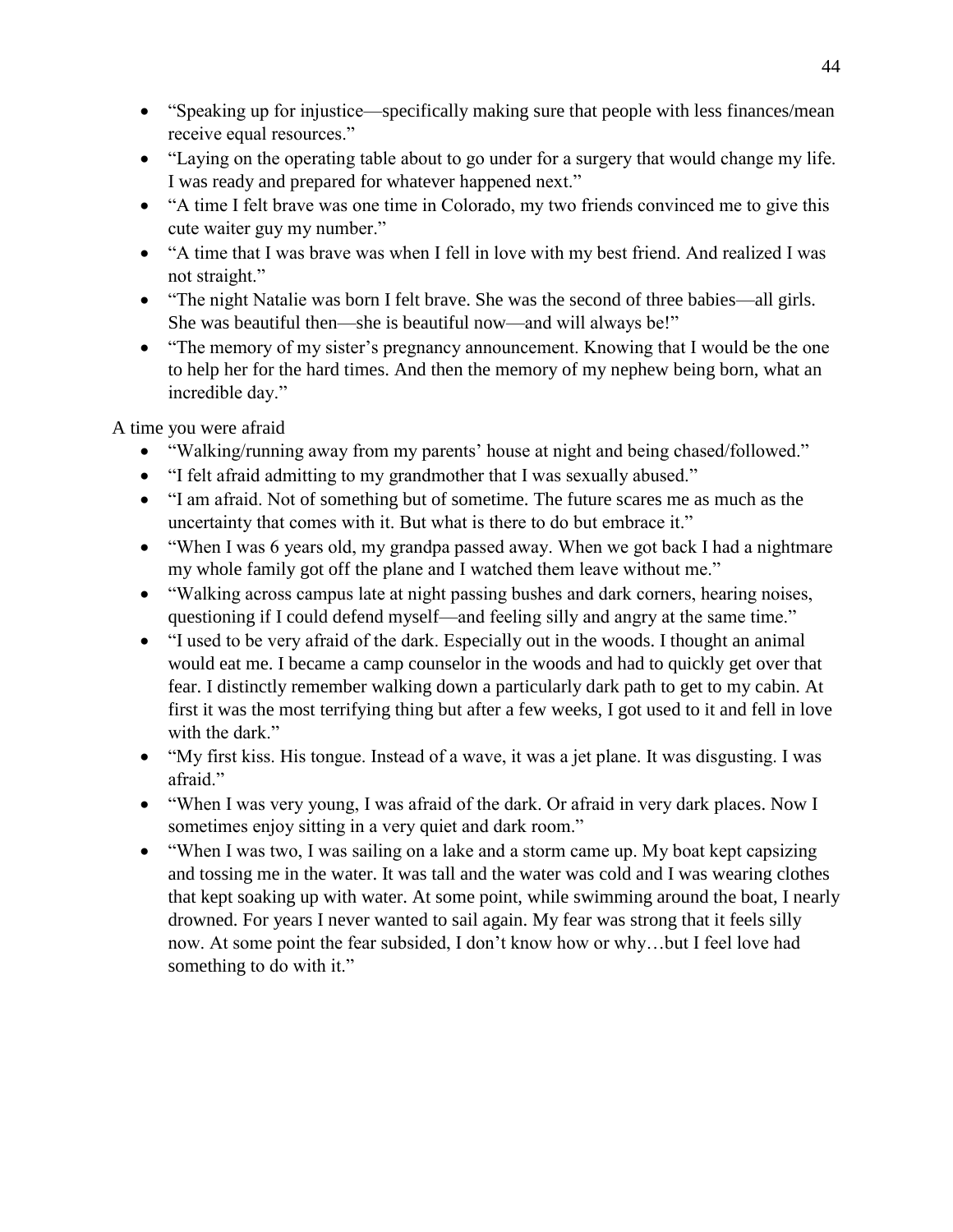#### REFERENCES

- "Blue Is the Warmest Color." *Publishers Weekly*, vol. 260, no. 37, 2013, pp. 34.
- Borges, Jorge Luis. "Funes el Memorioso." *Ficciones.* 1956.
- Broverman, Aaron. "Blue Is the Warmest Color." *This Magazine*, vol. 47, no. 5, 2014, pp. 41.
- Derrett, Ros. "Festivals & regional destinations: how festivals demonstrate a sense of community & place." *Rural Society*, 2003, pp. 35-40.
- Eaton, Emily. "Asserting the Female Voice through Echo in Ana Maria Matute's Primera Memoria." *Letras Femeninas* 40.2 (2014): 183.
- Eisner, Will. *Graphic Storytelling and Visual Narrative: Principles and Practices from the Legendary Cartoonist*. 2008.
- Faris, Wendy B. *Ordinary Enchantments: Magical Realism and the Remystification of Narrative*. 1st ed., Vanderbilt University Press, 2004.
- Flores, A.I. *Empanada: A lesbiana story en probaditias.* San Francisco, CA: Kórima Press, 2013.
- Friedman, Jeff. "Muscle Memory: Performing Embodied Knowledge." *Art and the Performance of Memory: Sounds and Gestures of Recollection*, Routledge, 2003, pp. 156–180.
- Gardin, Michael Lee. "A Decolonial Study of Gender and Sexuality: Analyzing Queer, Chicana, Feminist, and Trans Theory, Literature, and Pedagogy," 2015, pp. 1-21.
- Hardin, James N. *Reflection and Action: Essays on the Bildungsroman*. University of South Caroina Press, 1991.
- Heller, Molly Anne. *Becoming Incredible: Healing Trauma through Performance*. 2015.